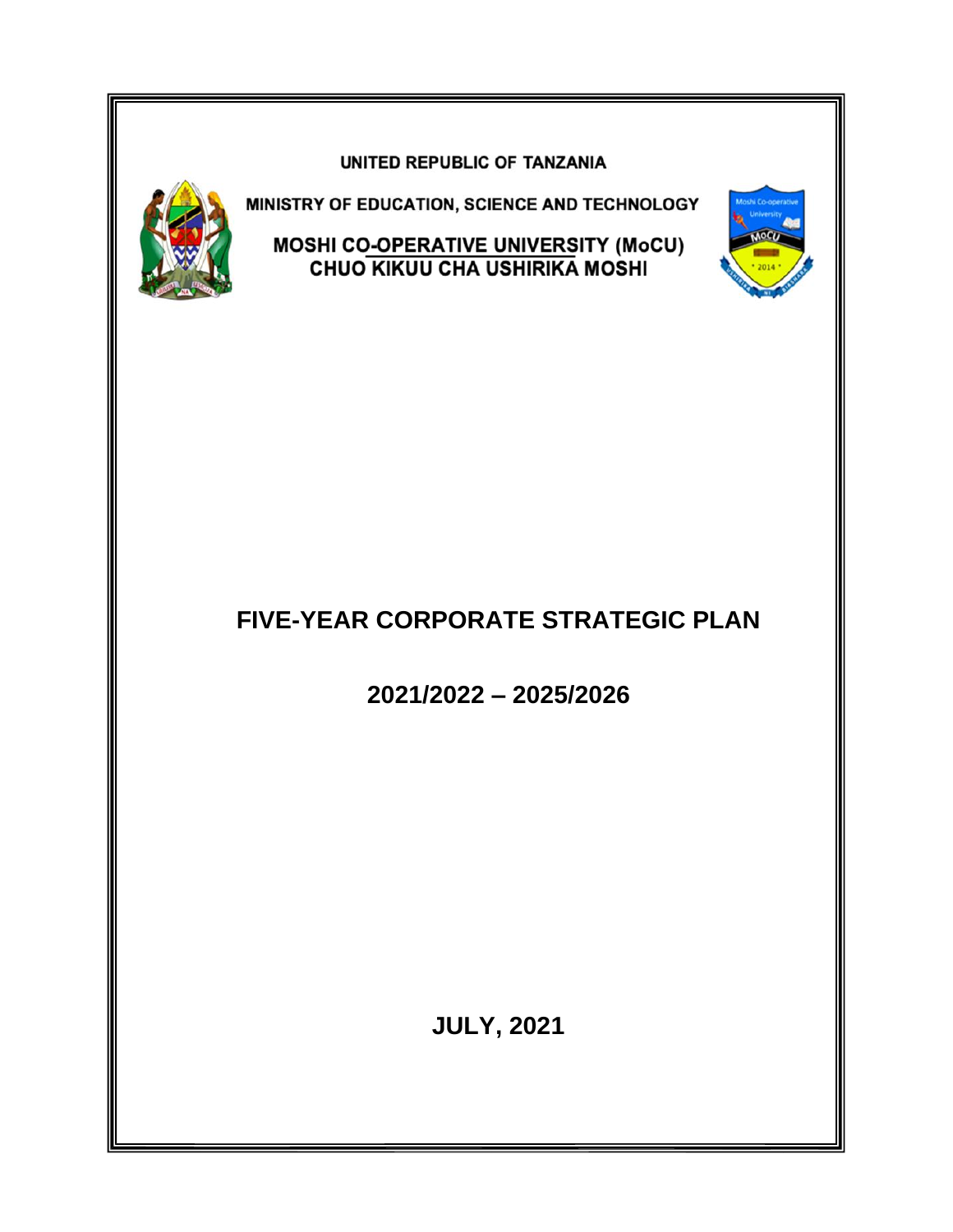# **FIVE YEAR CORPORATE STRATEGIC PLAN**

# **2021/2022 – 2025/2026**

# **As approved by The University Council on 09th July 2021**

# **JULY, 2021**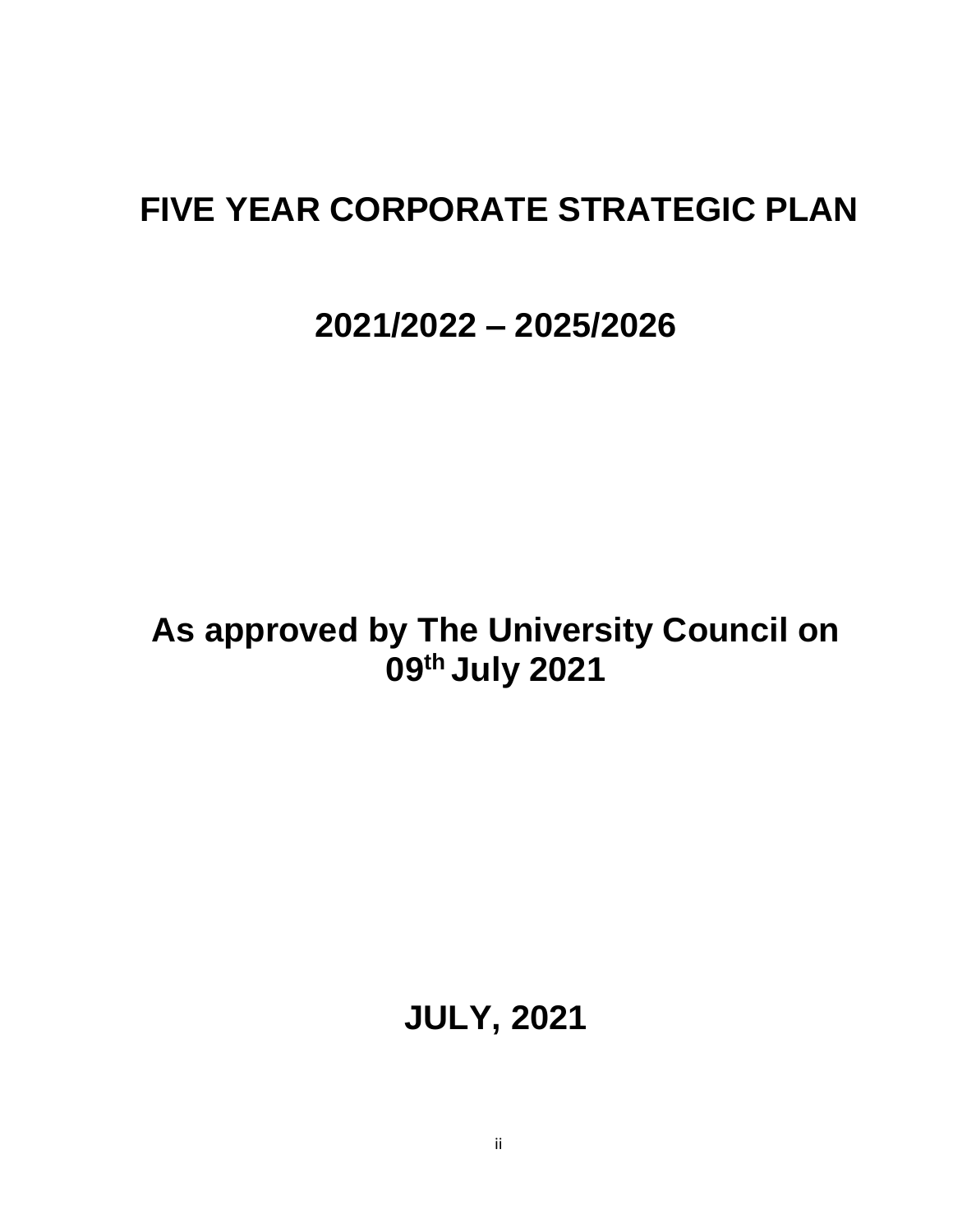# **FOREWORD**

The development goals of the country are stipulated in the Tanzania Development Vision 2025 and the National Five-Year Development Plan III (2021/2022-2025/2026). The Moshi Co-operative University (MoCU) is complementing attainment of the National development goals through provision of quality education, training, research, innovation, outreach and community services. To that effect, this Five-Year Corporate Strategic Plan (2021/2022-2025/2026) is meant to align the University strategic objectives to contribute towards national expectations in socio-economic transformation.

Furthermore, the University shall continue to realign itself to meet the national, regional and global education and training standards. It will also collaborate with stakeholders to ensure efficient and effective service delivery in co-operative and business development.

The Plan shall be implemented effectively through a close working relationship among staff, students and other stakeholders under the guidance of the University Council. Successful implementation of this Plan will contribute to the execution of policies, strategies and programmes at the University, national, regional and global levels. The University wishes to extend its gratitude to various stakeholders who contributed to the formulation of the Plan and invites them to support its implementation.

Prof. Alfred. S. Sife **VICE CHANCELLOR**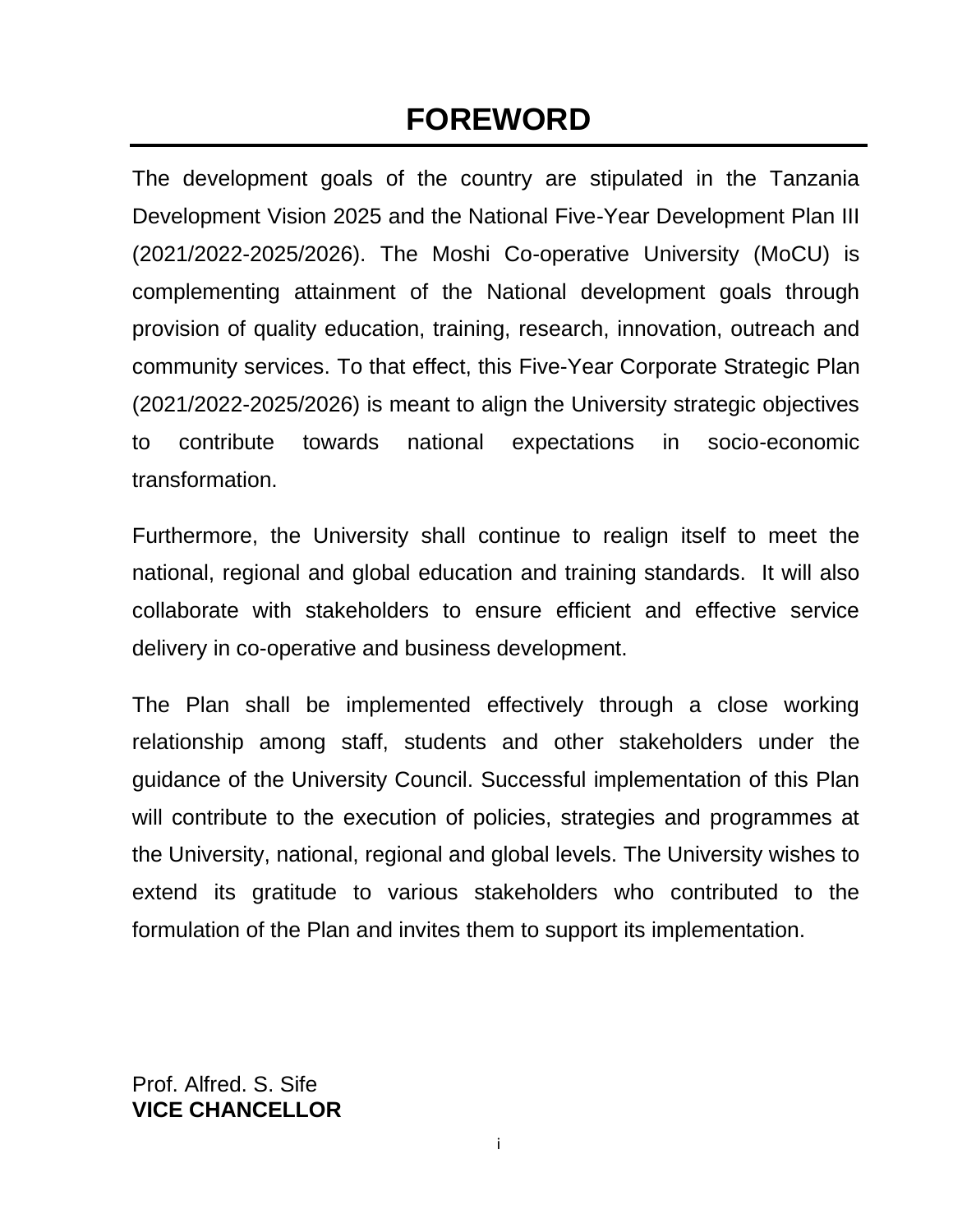# **TABLE OF CONTENTS**

| 1.1    |                                                       |
|--------|-------------------------------------------------------|
| 1.2    |                                                       |
| 1.3    |                                                       |
| 1.4    |                                                       |
| 1.5    | Structure of the Five-Year Corporate Strategic Plan 3 |
|        |                                                       |
| 2.1.   |                                                       |
| 2.2.   | Review of the Three-Year Corporate Strategic Plan 4   |
| 2.4.1. |                                                       |
| 2.4.2. |                                                       |
| 2.3.   |                                                       |
| 2.4.1. |                                                       |
| 2.4.2. |                                                       |
|        |                                                       |
|        |                                                       |
| 2.4.3. |                                                       |
| 2.4.4. |                                                       |
| 2.4.5. |                                                       |
| 2.4.6. |                                                       |
| 2.4.7. |                                                       |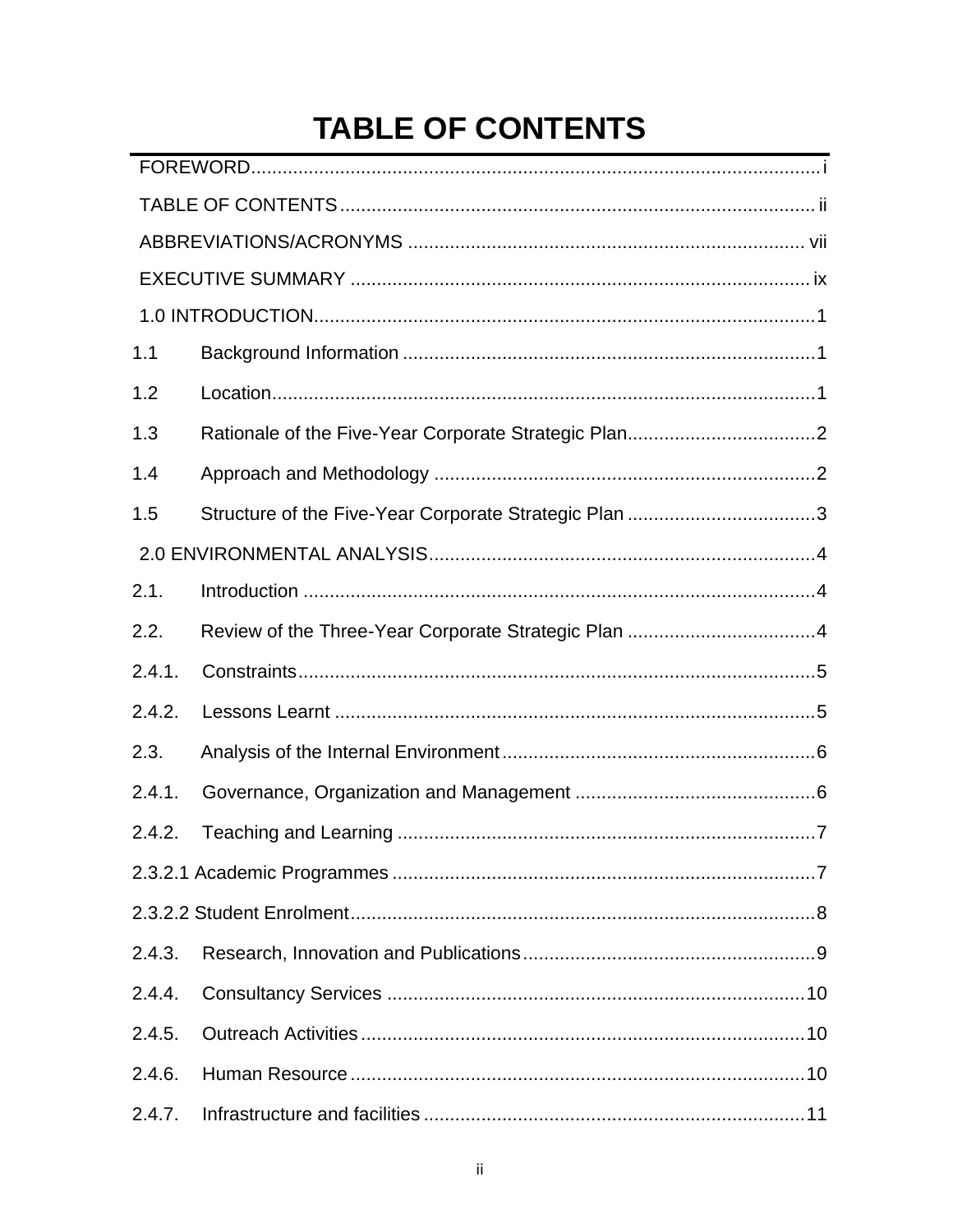| 2.4.8. |                                                                 |  |
|--------|-----------------------------------------------------------------|--|
|        |                                                                 |  |
|        |                                                                 |  |
|        |                                                                 |  |
|        |                                                                 |  |
|        |                                                                 |  |
| 2.4.9. |                                                                 |  |
|        |                                                                 |  |
|        |                                                                 |  |
| 2.4.   |                                                                 |  |
| 2.4.1. |                                                                 |  |
| 2.4.2. |                                                                 |  |
|        |                                                                 |  |
| 2.4.3. |                                                                 |  |
| 2.5.   |                                                                 |  |
| 2.6.   | Strengths, Weaknesses, Opportunities and Challenges Analysis 22 |  |
|        | 3.0 VISION, MISSION, FUNCTIONS AND CORE VALUES OF MoCU24        |  |
| 3.1    |                                                                 |  |
| 3.2    |                                                                 |  |
| 3.3    |                                                                 |  |
| 3.4    |                                                                 |  |
| 3.5    |                                                                 |  |
| 3.6    |                                                                 |  |
|        | 4.0 STRATEGIC AREAS, OBJECTIVES, STRATEGIES AND TARGETS  26     |  |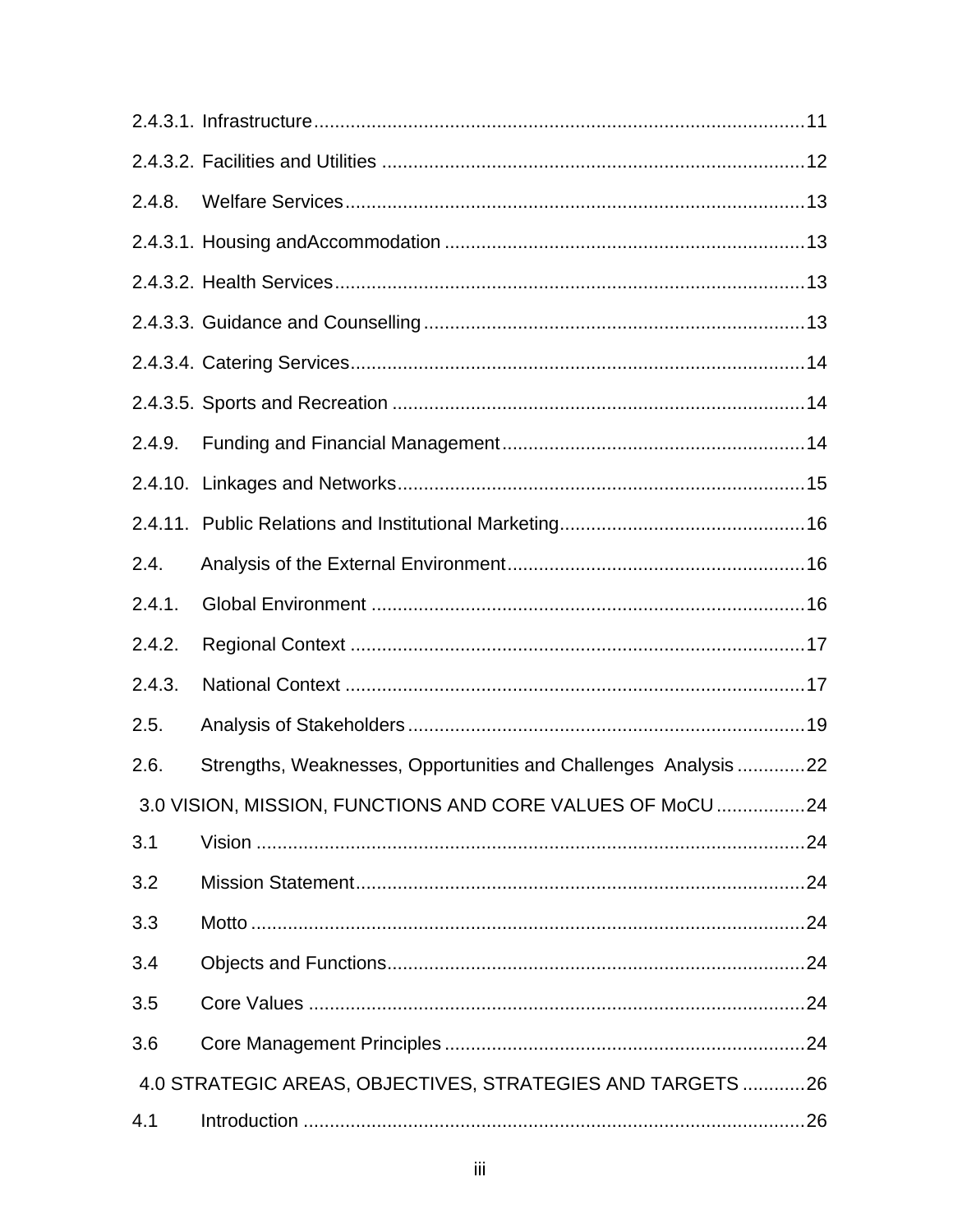| 4.2   |                                                       |    |
|-------|-------------------------------------------------------|----|
| 4.3   |                                                       |    |
| 4.4   |                                                       |    |
| 4.5   | Institutional Capacity and Operational Performance 32 |    |
| 4.6   |                                                       |    |
|       |                                                       |    |
| 5.1   |                                                       |    |
| 5.1.1 |                                                       |    |
| 5.1.2 |                                                       |    |
| 5.1.3 |                                                       |    |
| 5.1.4 |                                                       |    |
| 5.1.5 |                                                       |    |
| 5.2   |                                                       |    |
| 5.3   |                                                       |    |
| 5.3.1 |                                                       |    |
| 5.3.2 |                                                       |    |
| 5.4   |                                                       |    |
|       |                                                       | 41 |
| 6.1   |                                                       |    |
| 6.2   |                                                       |    |
| 6.3   |                                                       |    |
| 6.4   |                                                       |    |
|       |                                                       |    |
| 7.1   |                                                       |    |
| 7.2   |                                                       |    |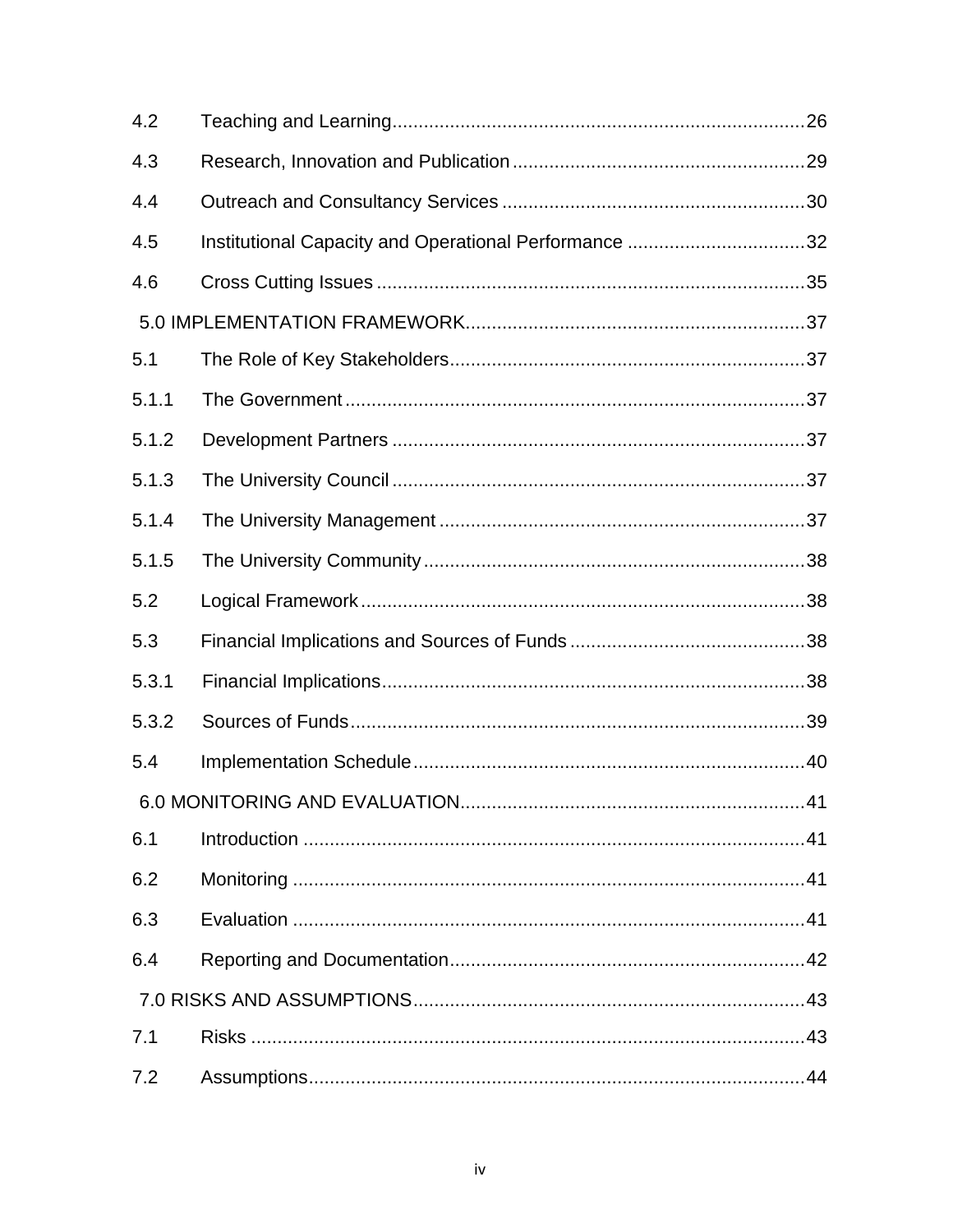# **LIST OF TABLES**

| Table 1: Achievement of Corporate Strategic Plan by objectives4                 |  |
|---------------------------------------------------------------------------------|--|
|                                                                                 |  |
|                                                                                 |  |
|                                                                                 |  |
| Table 5: University budget against actual budget allocations, 2016/2017 to      |  |
|                                                                                 |  |
|                                                                                 |  |
|                                                                                 |  |
| Table 9: Estimated annual cost per strategic objective from 2021/2022-2025/2026 |  |
|                                                                                 |  |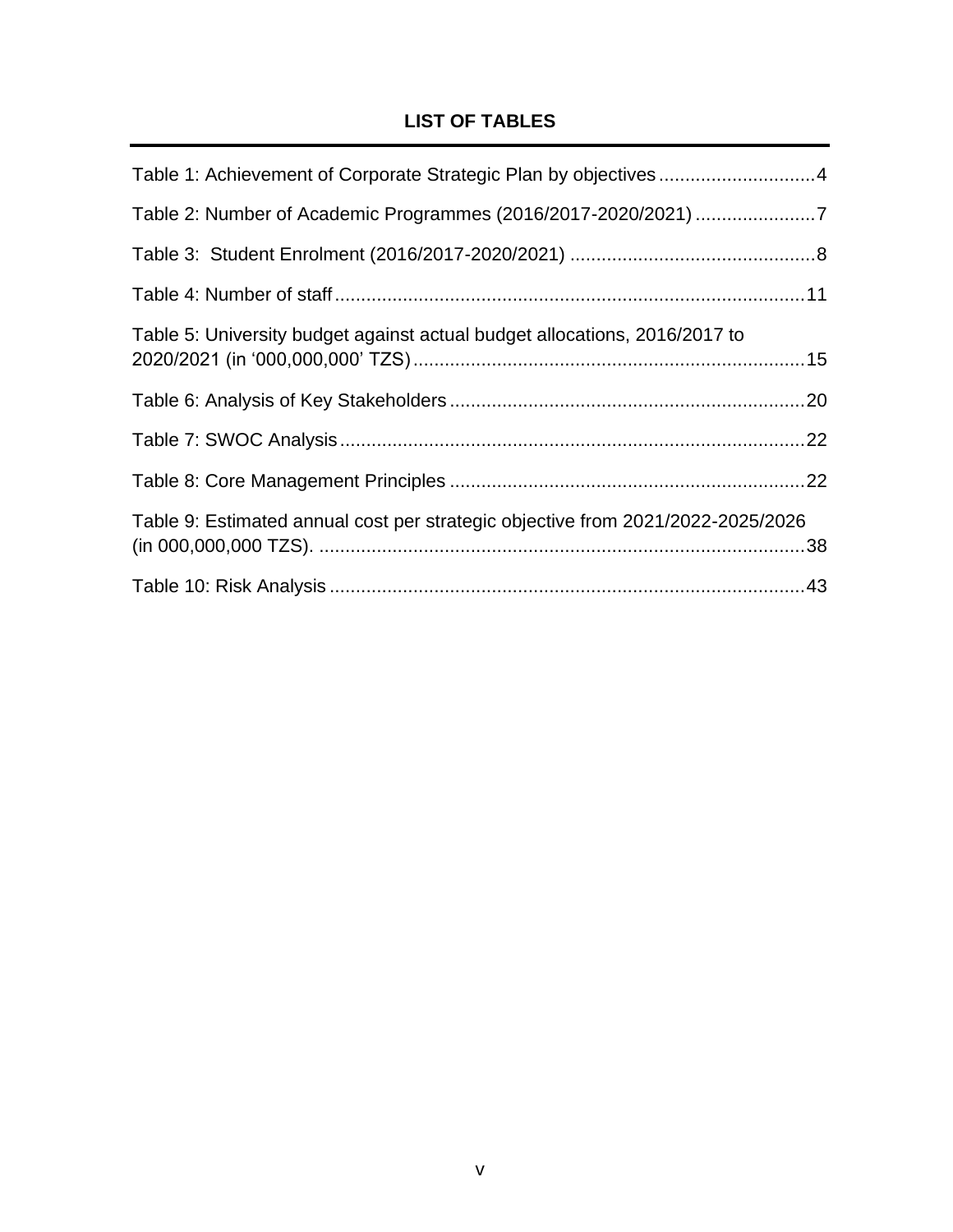# **APPENDICES**

| Appendix 2: Implementation Schedule and Budget for the 2021/2022 - 2025/2026 |  |
|------------------------------------------------------------------------------|--|
|                                                                              |  |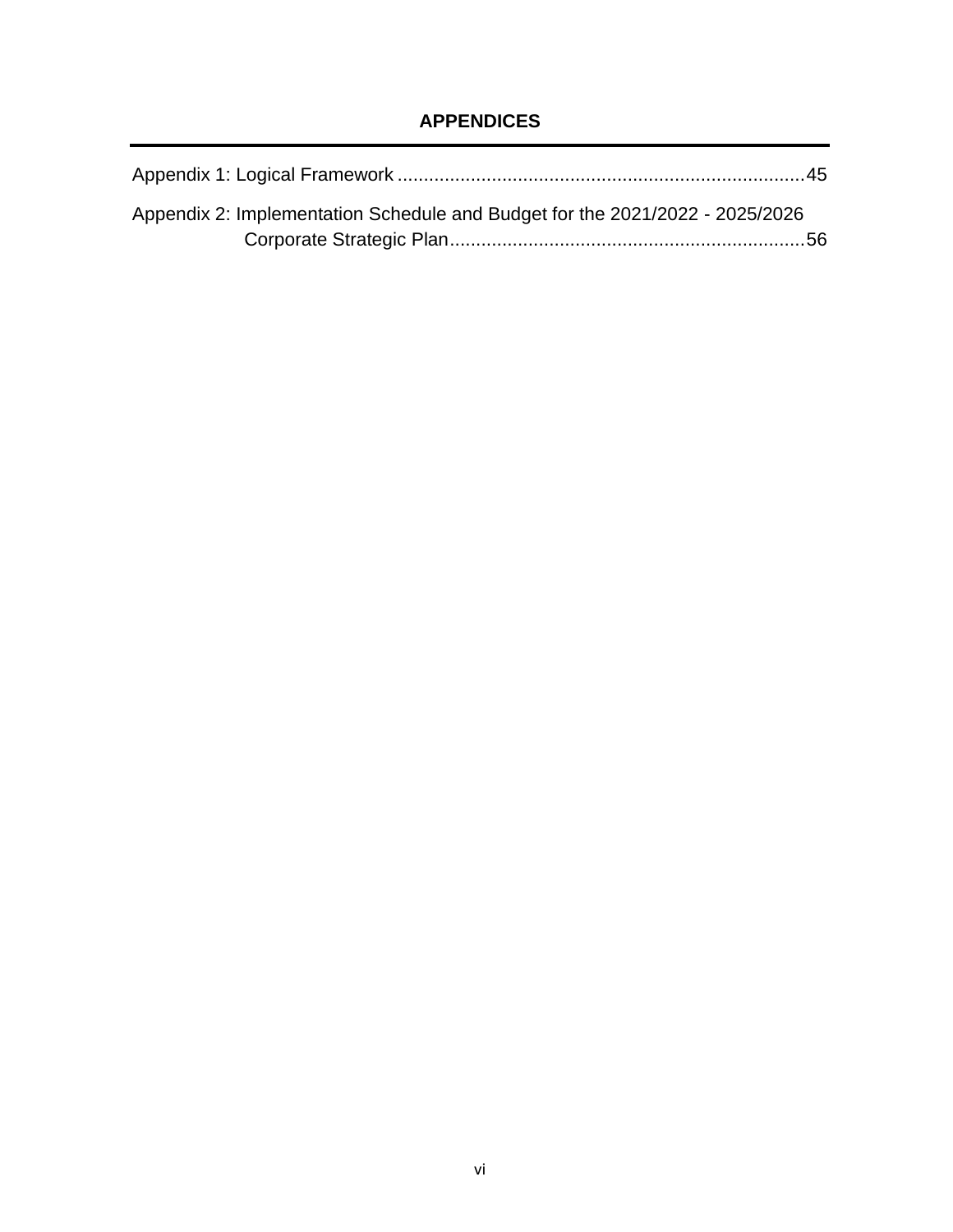# **ABBREVIATIONS/ACRONYMS**

| <b>AIDS</b>  | Acquired Immuno-Deficiency Syndrome                         |
|--------------|-------------------------------------------------------------|
| <b>CCM</b>   | Chama cha Mapinduzi                                         |
| COASCO       | Co-operative Audit Supervision Corporation                  |
| COSTECH -    | Tanzania Commission for Science and Technology              |
| <b>COVID</b> | Corona Virus Disease                                        |
| <b>CSP</b>   | Corporate Strategic Plan                                    |
| <b>CSR</b>   | <b>Corporate Social Responsibility</b>                      |
| <b>DCLA</b>  | Directorate of Co-operative Library and Archives            |
| <b>DHRMA</b> | Directorate of Human Resource Management and Administration |
| <b>DPF</b>   | Directorate of Planning and Finance                         |
| DVC-A        | Deputy Vice Chancellor Academic                             |
| DVC-AF       | Deputy Vice Chancellor Administration and Finance           |
| <b>EAC</b>   | <b>East African Community</b>                               |
| <b>FYCSP</b> | Five-Year Corporate Strategic Plan                          |
| <b>HESLB</b> | <b>Higher Education Students Loans Board</b>                |
| <b>HIV</b>   | Human Immunodeficiency Virus                                |
| <b>ICCE</b>  | Institute of Continuing Co-operative Education              |
| <b>ICT</b>   | Information and Communications Technology                   |
| <b>IUCEA</b> | Inter-University Council for East Africa                    |
| <b>KICoB</b> | Kizumbi Institute of Co-operative and Business Education    |
| M&E          | Monitoring and Evaluation                                   |
| MoCU         | <b>Moshi Co-operative University</b>                        |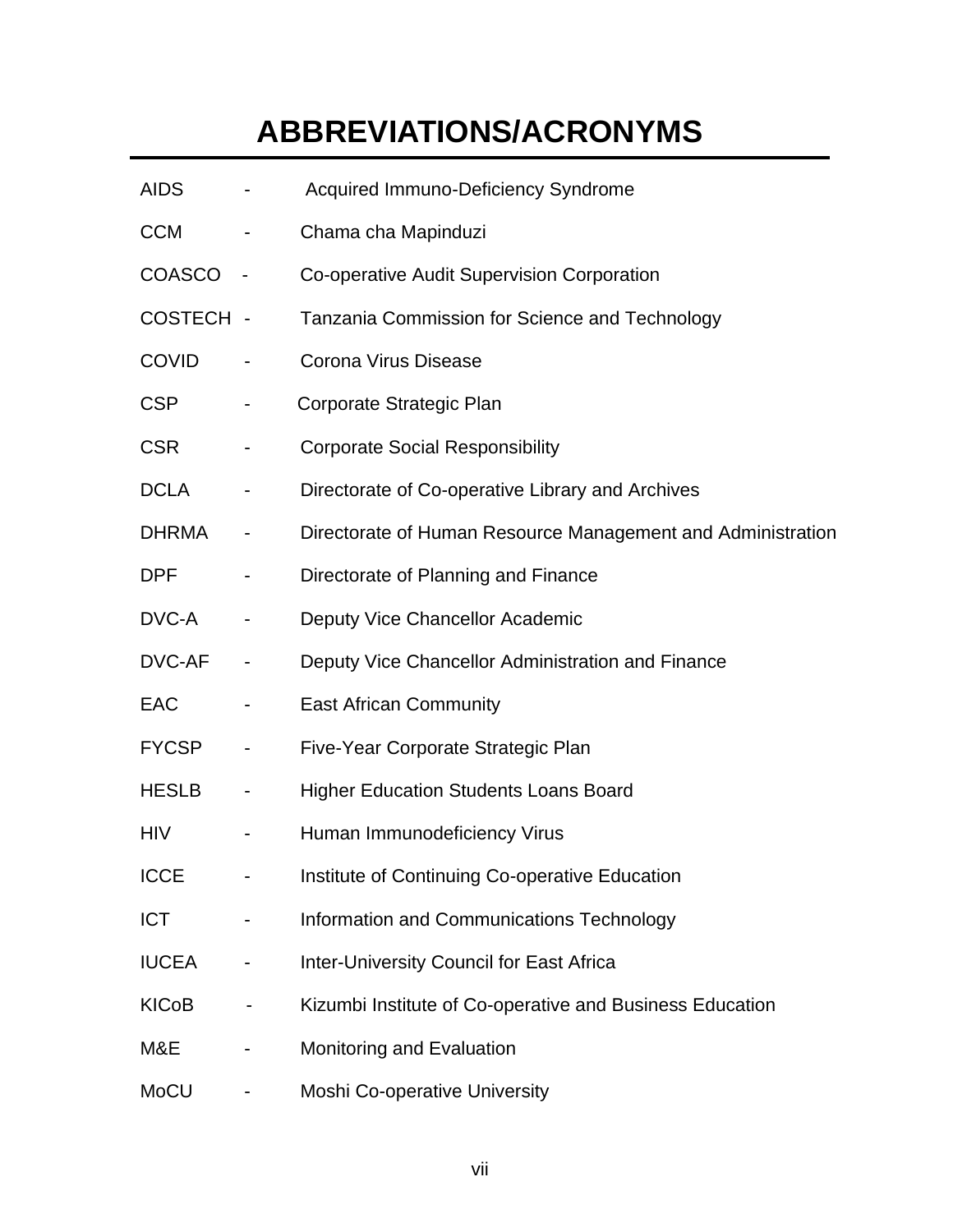| <b>MoEST</b>  |                          | Ministry of Education, Science and Technology                 |
|---------------|--------------------------|---------------------------------------------------------------|
| MTEF          |                          | Medium Term Expenditure Framework                             |
| MUCCoBS -     |                          | Moshi University College of Co-operative and Business Studies |
| <b>MUWSA</b>  |                          | Moshi Urban Water Supply and Sewerage Authority               |
| <b>NFYDP</b>  | $\overline{\phantom{a}}$ | National Five-Year Development Plan III                       |
| <b>NHIF</b>   |                          | National Health Insurance Fund                                |
| ODEL          |                          | Open and Distance Electronic Learning                         |
| <b>PhD</b>    | -                        | Doctor of Philosophy                                          |
| <b>PPP</b>    |                          | <b>Public Private Partnership</b>                             |
| <b>SDGs</b>   | $\overline{\phantom{a}}$ | <b>Sustainable Development Goals</b>                          |
| SHUWASA -     |                          | Shinyanga Urban Water and Sewerage Authority                  |
| <b>SUA</b>    |                          | Sokoine University of Agriculture                             |
| <b>SWOC</b>   |                          | Strengths, Weaknesses, Opportunities and Challenges           |
| <b>TCDC</b>   | ۰                        | Tanzania Co-operative Development Commission                  |
| <b>TCU</b>    | $\blacksquare$           | <b>Tanzania Commission for Universities</b>                   |
| <b>TEA</b>    |                          | <b>Tanzania Education Authority</b>                           |
| <b>TERNET</b> |                          | <b>Tanzania Education and Research Network</b>                |
| <b>TTCL</b>   |                          | Tanzania Telecommunications Company Limited                   |
| <b>TYCSP</b>  |                          | Three-Year Corporate Strategic Plan                           |
| <b>TZS</b>    |                          | <b>Tanzanian Shilling</b>                                     |
| VC            |                          | <b>Vice Chancellor</b>                                        |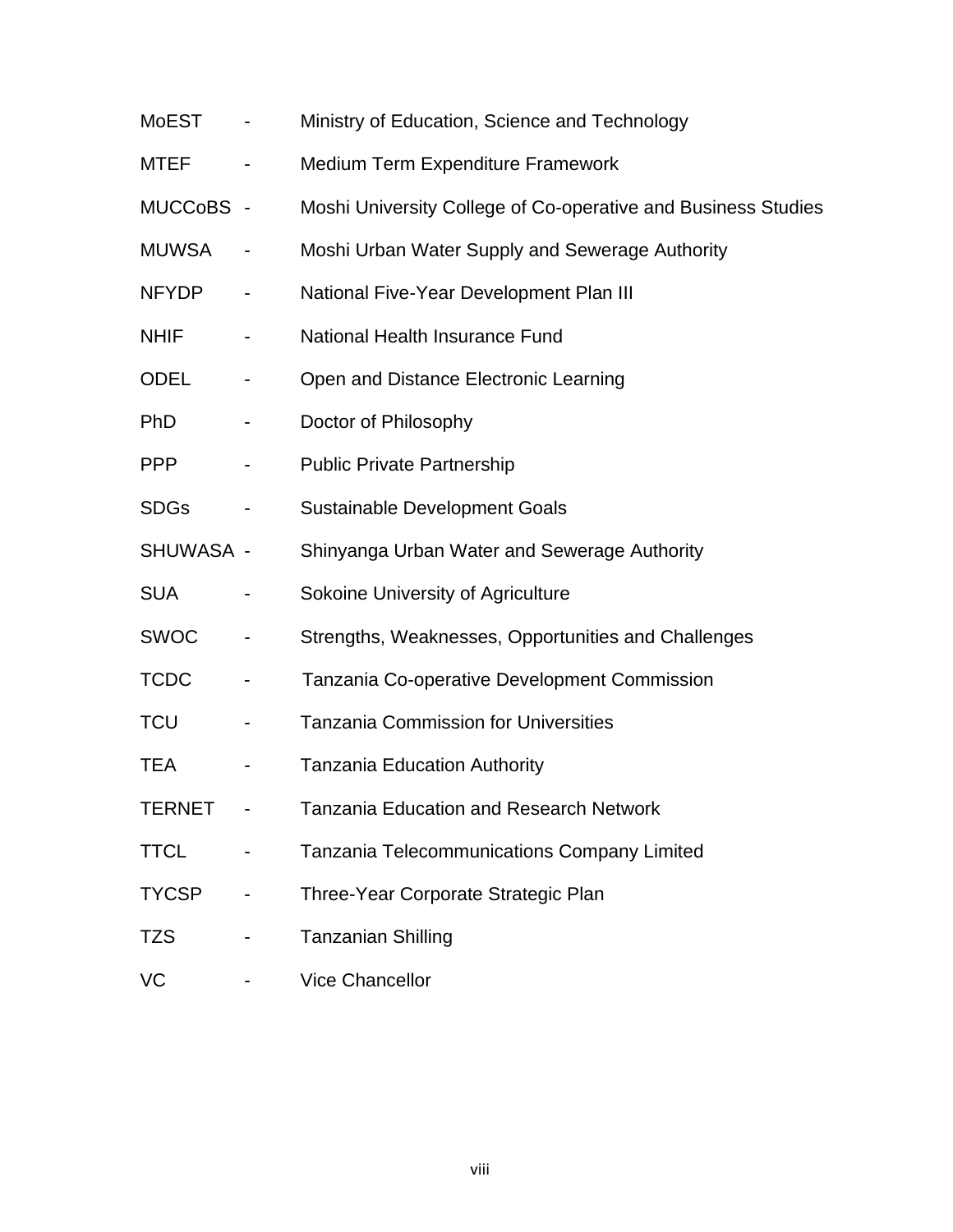# **EXECUTIVE SUMMARY**

MoCU came into being as a result of transforming Moshi University College of Cooperative and Business Studies (MUCCoBS) to a full-fledged University in September, 2014. The University Vision is to be *"An eminent academic institution committed to support co-operative and business development"*. Its Mission is *"To promote sustainable co-operative and business development through quality training, research and advisory services".* 

This Five-Year Corporate Strategic Plan 2021/2022-2025/2026 (FYCSP/Plan) provides the direction of the University for a period of five years (2021/2022 to 2025/2026). The previous Three-Year Corporate Strategic Plan (TYCSP), 2019/2020-2021/2021 came to an end on 30<sup>th</sup> June, 2021. Despite the challenges encountered during the two-year implementation of the TYCSP, there have been many positive achievements. These include; increase in number of students across all academic programmes, increase in number of academic programmes, improvement of teaching and learning environment and adoption of various governance instruments, to mention but a few.

The evaluation of the previous TYCSP has provided inputs to the preparation of the FYCSP. Its preparation took into account the internal and external environment in which MoCU operates and opinions from various stakeholders. The preparation of the FYCSP also took into consideration the Tanzania Development Vision, 2025, the National Five-Year Development Plan (2021/22-2025/26), the Ruling Party Manifesto (2020-2025), and various sectoral, national and regional policies and laws.

This Plan lays down strategies to be used in accomplishing strategic objectives and provides guidance for the implementation of various targets identified. Further, it shall be used as a tool for eliciting resources from stakeholders in its endeavour to realize its mission. During the Plan period, the University shall target to achieve eight strategic objectives which are teaching and learning environment improved; research, innovation and publication enhanced; outreach and consultancy services strengthened; institutional capacity and operational performance enhanced; Health services improved and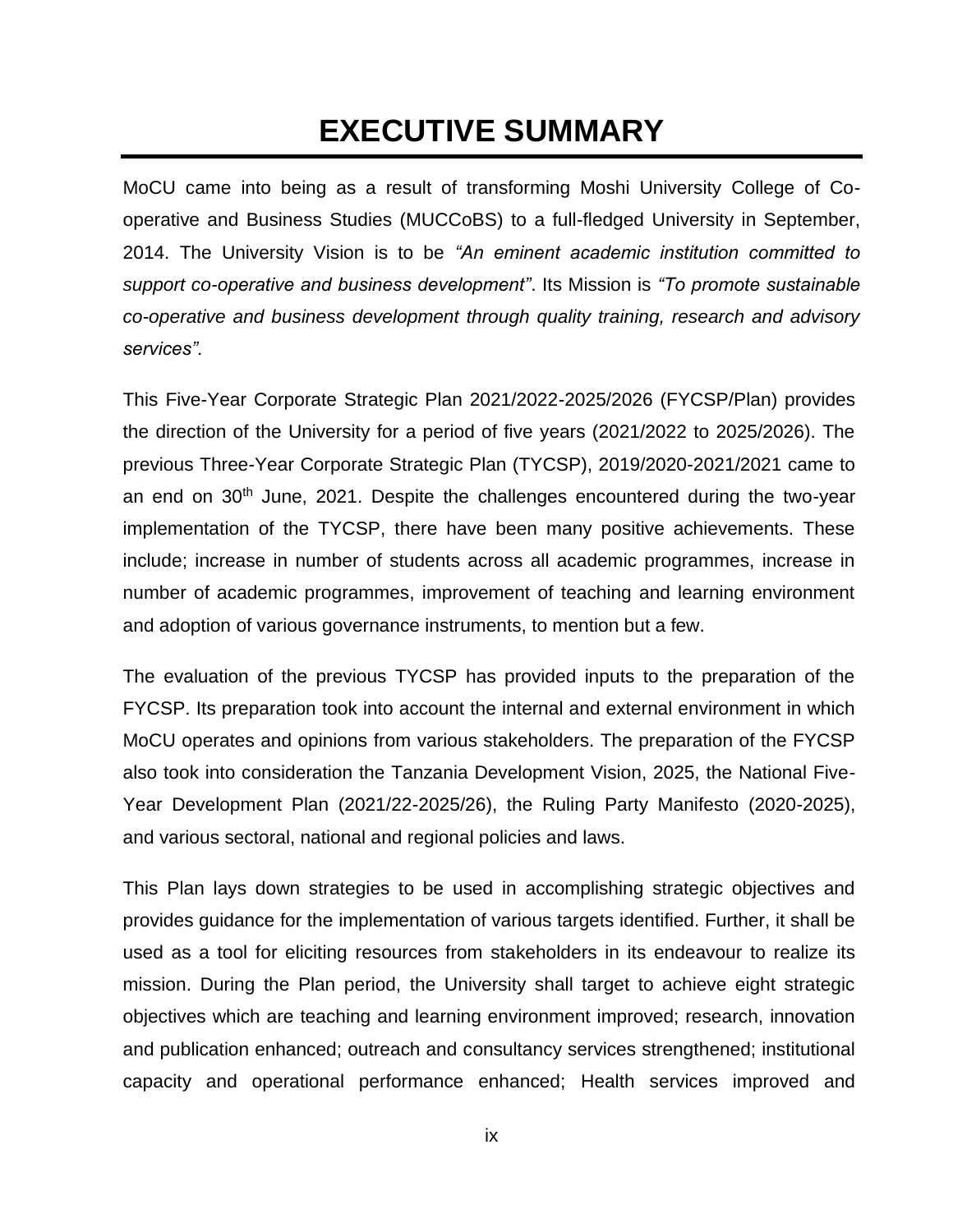HIV/AIDS infection reduced; anti-corruption initiatives enhanced and sustained; and gender and environmental issues mainstreamed and support services for people with special needs enhanced.

It is anticipated that, at the end of the Plan period, the University will have increased and improved its capacity for effective service delivery through provision of quality education, improving teaching and learning environment, building capacity in research, innovation and publication, strengthening the ICT system, strengthening relationship with various institutions within and outside the country as well as strengthening consultancy and outreach services.

The implementation of this Plan is estimated to cost a total of TZS. 228.57 billion. The Plan is expected to be financed through Government subventions, internally generated revenue, development partners, loans from financial or non-financial institutions and through Public Private Partnerships. The implementation of the Plan will involve the Government, University Council, University community and other stakeholders. Monitoring and evaluation of implementation of the Plan shall be result-oriented and participatory in nature.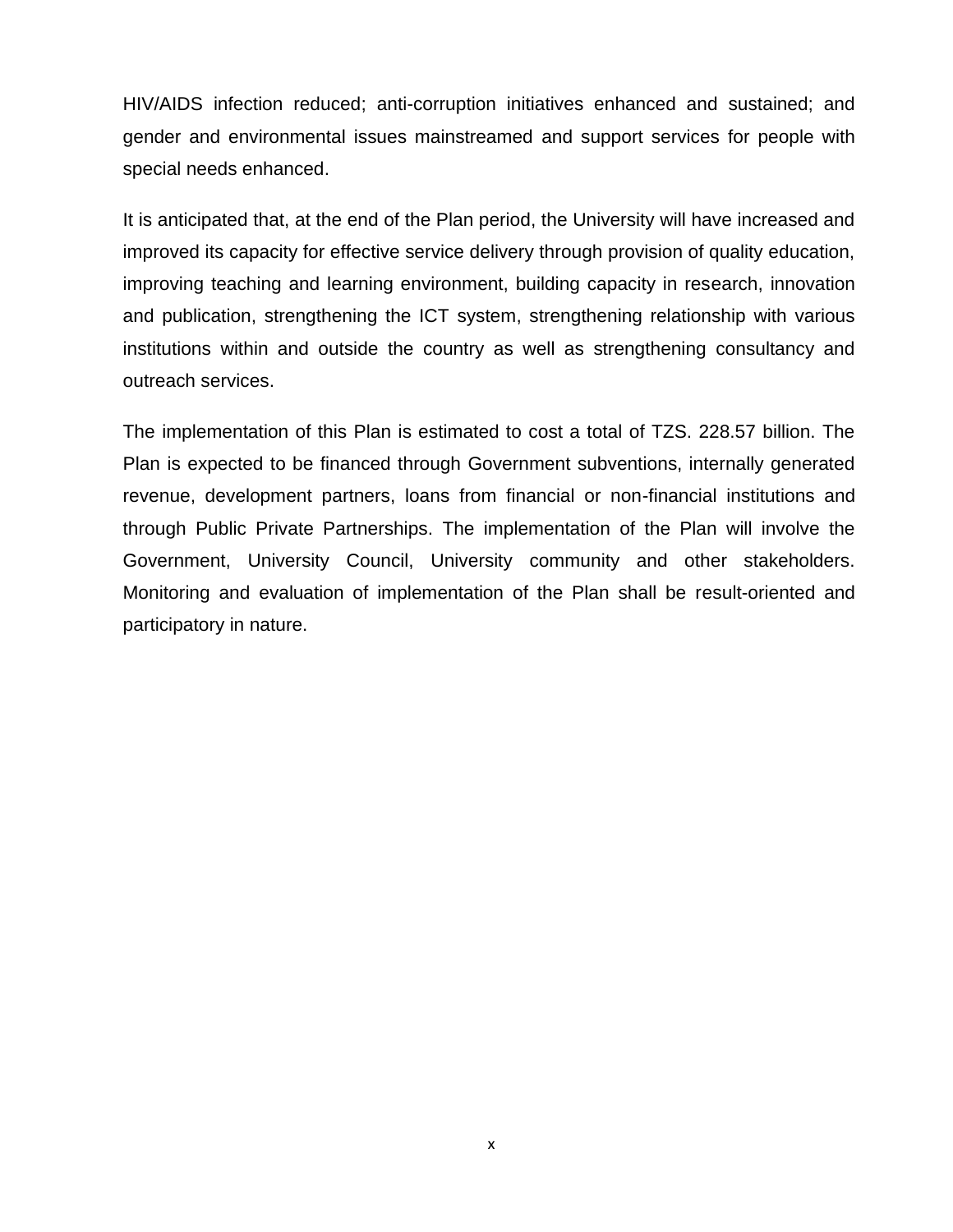

# **INTRODUCTION**

#### **1.1 Background Information**

The history of the Moshi Co-operative University (MoCU) dates way back to  $5<sup>th</sup>$  January 1963 when the then Co-operative College Moshi was established. The College's primary responsibility was training of human resource in the co-operative sector under the then Ministry of Co-operatives and Community Development. The College was subsequently established through the Co-operative College Act No. 32 (Repealed) of 1964 as an autonomous institution with its own Governing Board.

In 2004, the Co-operative College Moshi was transformed into MUCCoBS as the Constituent University College of Sokoine University of Agriculture (SUA) through the Government Notice No. 172 of 2004. MoCU came into being as a result of transforming MUCCoBS to a full-fledged University in September, 2014. The University is governed by its own Charter, made under the Universities Act No. 7 of 2005. It was accredited by the Tanzania Commission for Universities (TCU) on 7<sup>th</sup> November, 2018.

#### **1.2 Location**

MoCU is located in Moshi Municipality, on the foot of Mount Kilimanjaro along Sokoine Road. The University has an Institute located in Shinyanga Region along Tabora Road, namely Kizumbi Institute of Co-operative and Business Education (KICoB). In addition, the University operates 13 regional offices catering for all regions in Tanzania. These offices are in Mtwara (serving Mtwara and Lindi regions), Mbeya (serving Mbeya, Rukwa and Songwe regions), Kilimanjaro (serving Kilimanjaro, and Arusha regions), Shinyanga (serving Shinyanga and Simiyu regions), Mwanza (serving Mwanza, Geita, Mara and Kagera regions), Iringa (serving Iringa and Njombe regions), Dodoma (serving Dodoma and Morogoro regions), Coast (serving Coast, Dar-es-Salaam regions; Unguja and Pemba Islands), Singida (serving for Singida and Manyara regions), Ruvuma, Tanga, Tabora and Kigoma (serving for Kigoma and Katavi regions).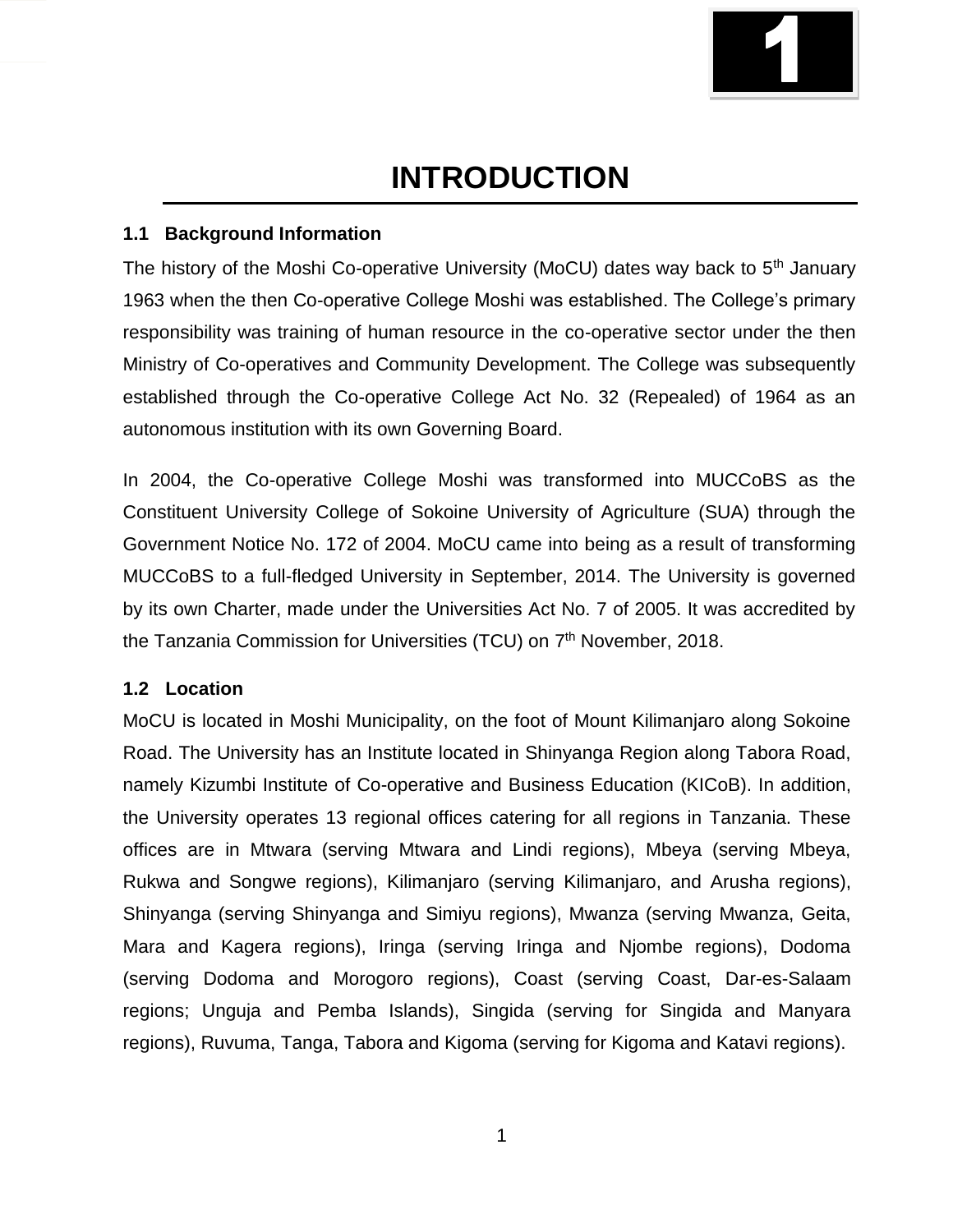

#### **1.3 Rationale of the Five-Year Corporate Strategic Plan**

The second MoCU Three-Year Corporate Strategic Plan (TYCSP) was operationalized in the financial years 2019/2020 and 2020/2021. The University decided to prepare its Five-Year Corporate Strategic Plan (FYCSP) 2021/2022 – 2025/2026 prior to the expiry of the TYCSP (2019/2020 – 2021/2022) to allow necessary calendar adjustments and to match with the National Five-Year Development Plan III (FYDP III 2021/2022 – 2025/2026).

This FYCSP is a core document that defines the direction and goals of the University. Furthermore, it provides guidance to external stakeholders who share the Vision and Mission of the University and who would like to offer support.

The formulation of this Plan was guided by the University's need to use its strengths to overcome weaknesses as well as exploit opportunities and address challenges as stipulated under section 2.0 which covers environmental analysis. In particular, the Plan identifies the areas that need to be improved for the purpose of ensuring efficient running of the University. Furthermore, the Plan is guided by the country's need of providing adequate and competent professionals to contribute towards sustainable development. The Plan has also taken into consideration regional and global needs and developments.

#### **1.4 Approach and Methodology**

The preparation of this FYCSP was holistic. Participatory approaches were used whereby aspirations of internal stakeholders were explored through broad-based consultations, meetings, questionnaire administration and review of various policy documents. All functional areas of the University were adequately involved in the evaluation of the implementation of the TYCSP and subsequent preparation of this Plan.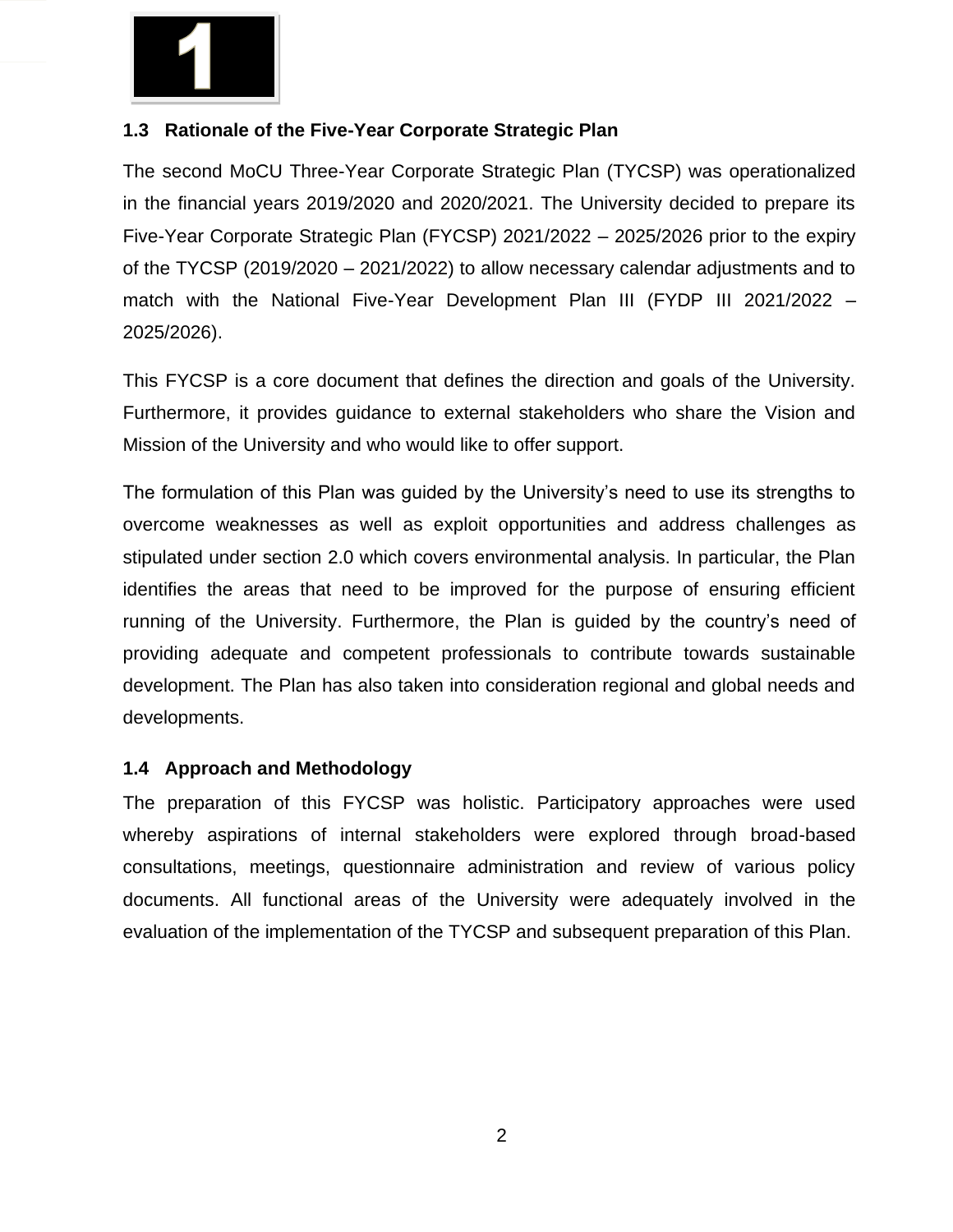

#### **1.5 Structure of the Five-Year Corporate Strategic Plan**

This Plan consists of seven sections. Section one provides the background information of the University. Section two presents the analysis of internal and external environment. Section three presents the Vision, Mission, core values, objects and functions; and the core management principles of the University. Section four presents the strategic areas, objectives, strategies and targets, while section five presents the implementation framework. Section six is about monitoring and evaluation system. Section seven presents risks and key assumptions of the Plan.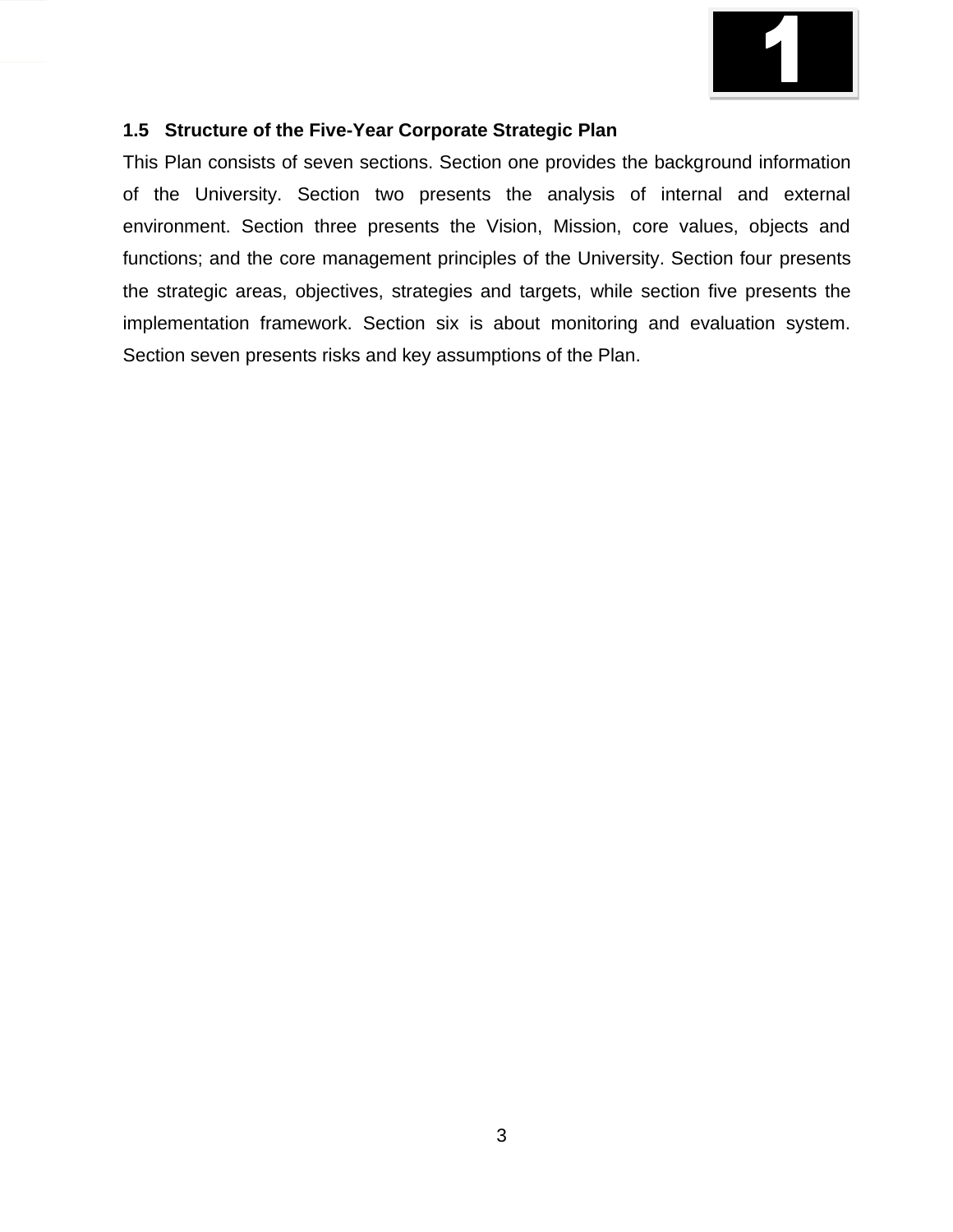

# **ENVIRONMENTAL ANALYSIS**

#### **2.1. Introduction**

This section contains a review of the MoCU TYCSP (2019/2020- 2021/2022) and analysis of the internal and external environment in which the University operates. The internal environment covers institutional issues whereas the external environment covers global, regional and national contexts. The section also contains a review of stakeholders and summary of the University's strengths, weaknesses, opportunities and challenges. The analysis forms the basis for the formulation of FYCSP (2021/2022- 2025/2026).

#### **2.2. Review of the Three-Year Corporate Strategic Plan**

The TYCSP (2019/2020-2021/2022) became operational in July, 2019 and was expected to come to an end in June, 2022. The TYCSP had nine (9) strategic objectives, 14 strategies and 96 activities. After two years of implementation, the strategic objectives had on average, been attained by 69.2%. Of the 96 activities, 67 (69.7%) were fully implemented, 21 (22%) were partially achieved and 8 (8.3%) were not implemented. The activities which were partially or not implemented were mainly related to infrastructure development. Table 1 provides for analysis of achievement by objectives.

| S/N            | <b>Strategic objective</b>                                                                   | $%$ of<br>achievement |
|----------------|----------------------------------------------------------------------------------------------|-----------------------|
| 1.             | Quality of Education and Training Improved                                                   | 74                    |
| 2.             | Collaboration and partnership at national, regional and<br>international levels Strengthened | 50                    |
| 3.             | Research and Innovation Enhanced                                                             | 60                    |
| $\overline{4}$ | <b>Financial Resource Mobilization and Management Enhanced</b>                               | 59                    |
| 5              | Information and Communications Technology (ICT)<br>Strengthened                              | 60                    |

#### **Table 1: Achievement of Corporate Strategic Plan by objectives**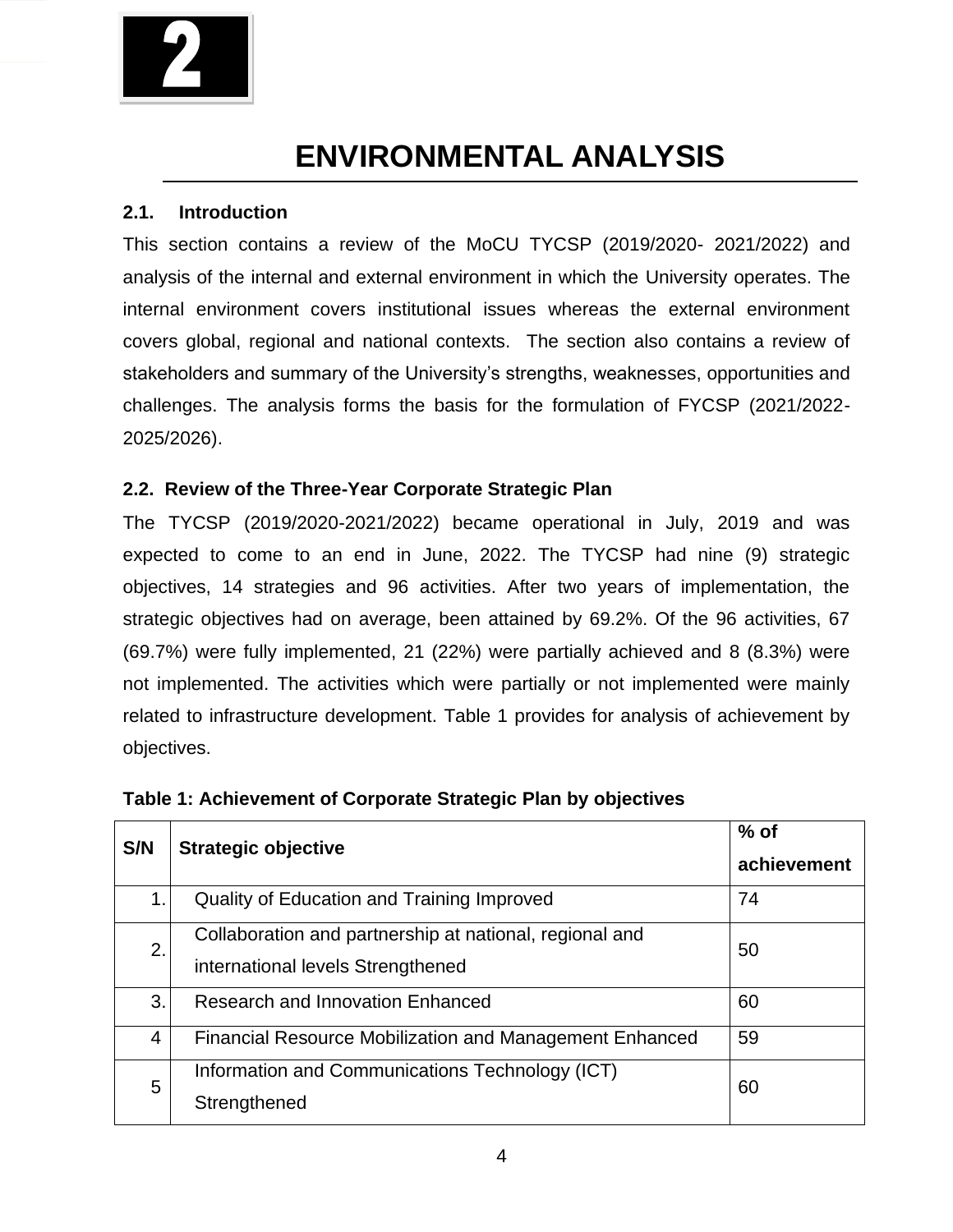

| S/N | <b>Strategic objective</b>                               | $%$ of<br>achievement |
|-----|----------------------------------------------------------|-----------------------|
| 6   | <b>Working Environment for Service Delivery Improved</b> | 45                    |
|     | HIV/AIDS Care and Supportive Services Improved           | 87                    |
| 8   | Anti-corruption Initiatives Enhanced and Sustained       | 100                   |
| 9   | <b>Cross Cutting Issues Mainstreamed</b>                 | 88                    |

#### **2.2.1. Constraints**

The main constraints in implementing the TYCSP were:

- (a) Delay in the approval of employment permits by the Government;
- (b) Inadequate or non-disbursement of development funding by the Government;
- (c) Outbreak of the Corona virus disease 2019 (COVID-19); and
- (d) Delays in payment of fees by students and Higher Education Students Loans Board (HESLB).

#### **2.2.2. Lessons Learnt**

The implementation of the TYCSP provides a learning experience for the preparation and implementation of the FYCSP. Lessons learnt from the implementation of the TYCSP have been taken into account including the need for:

- (a) Diversification of sources of revenue so as to reduce dependence on the Government;
- (b) Intensified efforts to involve development partners in the development of infrastructure;
- (c) Affirmative action in internationalisation and visibility of the University;
- (d) Having an emergency response plan; and
- (e) Prioritisation in implementation of planned activities.

Lessons learnt have been taken aboard in the designing of this Plan including but not limited to change of mind set in the implementation of the Plan.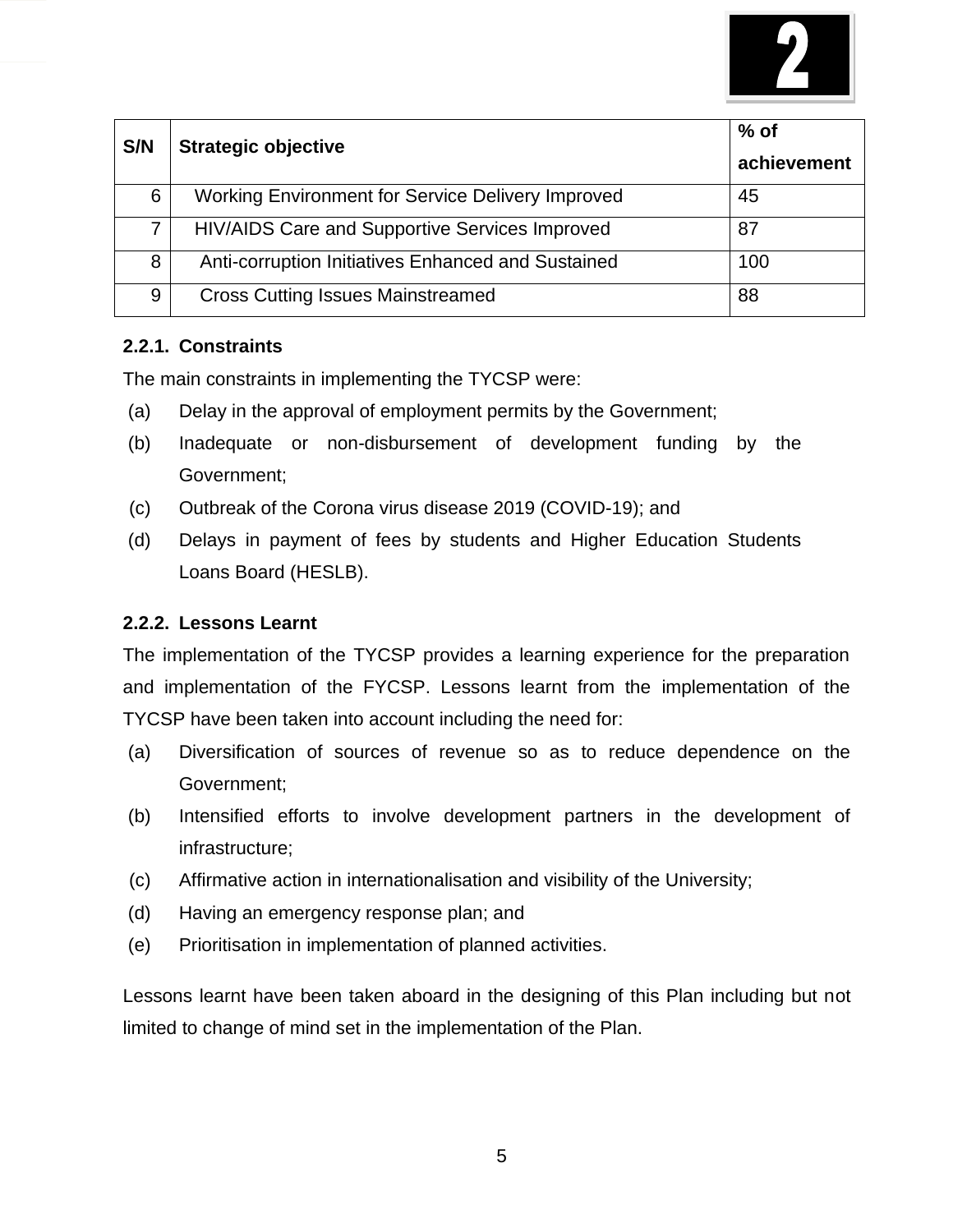

#### **2.3. Analysis of the Internal Environment**

#### **2.3.1. Governance, Organization and Management**

#### **2.3.7.1. Governance**

The University is governed by two principal organs; the Council and Senate. The Council is the principal policy making organ of the University. It is composed of various committees including: Planning and Finance; Appointments and Human Resource Management (for academic and administrative staff); Students' Affairs; and Audit. The Senate is the principal overall decision-making organ in respect of all academic matters of the University. It receives and makes decisions on matters from its committees namely Senate Postgraduate Studies Committee, Senate Research and Publications Committee, Senate Undergraduate Studies Committee as well as faculty/institute/directorate boards. The University's decision-making process begins at departmental level. The University shall strive to strengthen its governance structures for more efficient and effective operations.

#### **2.3.7.2. Organization**

The University's main campus is located in Moshi, Kilimanjaro. There are two faculties, five directorates, one bureau and two institutes. Of the latter, one is in Shinyanga region. There is also a network of 13 regional offices under the Institute of Continuing Co-operative Education (ICCE) serving all regions in the United Republic of Tanzania. Over time, upgrading and establishing additional governance units will be undertaken as need arises.

#### **2.3.7.3. Management**

MoCU is headed by the Chancellor who is assisted by the Vice Chancellor. The Vice Chancellor is assisted by two Deputy Vice Chancellors; one responsible for academic, research and consultancy and the other for planning, administration and finance. The Deputy Vice Chancellors are supported by Deans and Directors, while Deans and Directors are aided by the Head of departments and units. From time to time the management should undergo leadership training for effective delivery of services.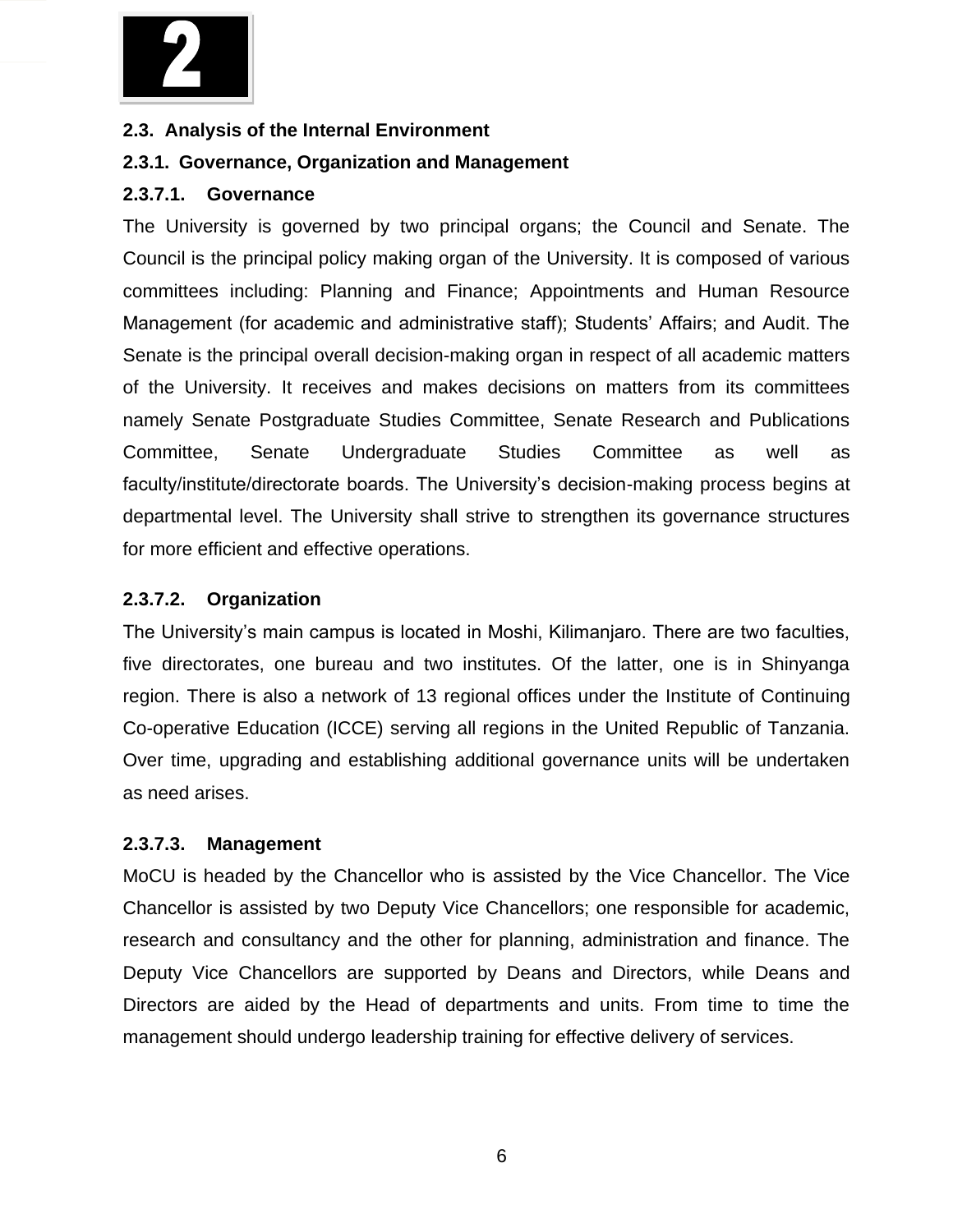

# **2.3.2. Teaching and Learning**

The University offers demand-driven academic programmes ranging from certificate to doctoral levels.

#### **2.3.2.1 Academic Programmes**

As of the academic year 2020/2021 there were 36 academic programmes at different levels (Table 2) in the areas of co-operative management, human resource, marketing, accounting and finance, microfinance, procurement and supply management, entrepreneurship, community development, law, library and information sciences, Information and Communications Technology (ICT) and economics.

| <b>Academic Programmes</b> |         | Year           |                |                |                |
|----------------------------|---------|----------------|----------------|----------------|----------------|
|                            | 2016/17 | 2017/18        | 2018/19        | 2019/20        | 2020/2021      |
| Certificate                | 8       | 8              | 8              | 8              | $9\,$          |
| <b>Ordinary Diploma</b>    | 5       | 5              | 5              | 5              | $6\phantom{1}$ |
| Bachelor's Degree          | 10      | 10             | 10             | 10             | 11             |
| Postgraduate Diploma       | 4       | $\overline{4}$ | $\overline{4}$ | $\overline{4}$ | 4              |
| Master's Degree            | 3       | 3              | 3              | 3              | 5              |
| PhD by Research            | 1       | 1              | 1              | 1              | 1              |
| <b>Total</b>               | 31      | 31             | 31             | 31             | 36             |

### **Table 2: Number of Academic Programmes (2016/2017-2020/2021)**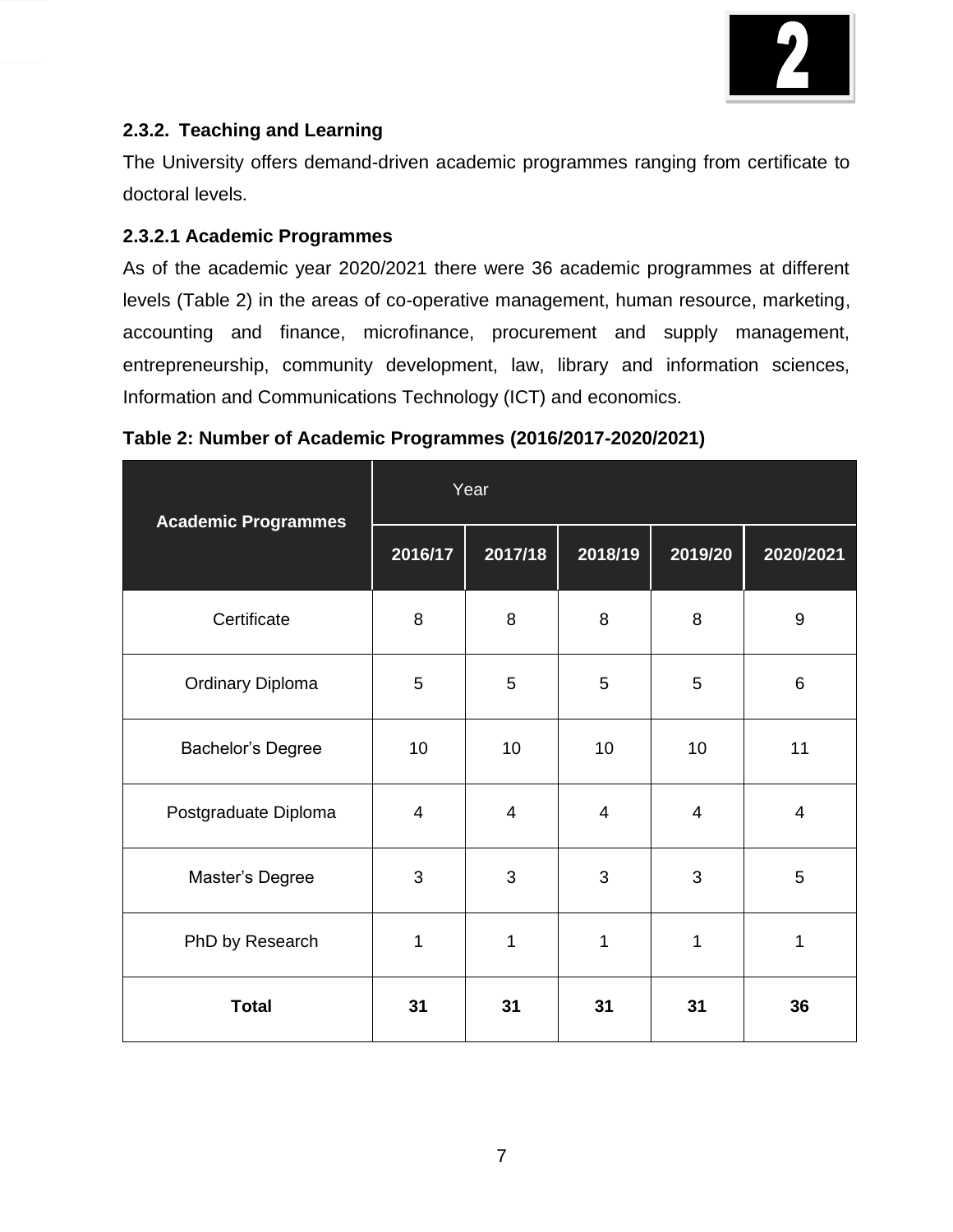

Apart from the 36 programmes offered, the University is developing a number of programmes which are at varying stages of development. The University will continue to study the dynamics of the labour market and integrate the same into the training programmes.

#### **2.3.2.2 Student Enrolment**

Student enrolment has increased from 3,655 in 2016/17 to 9,285 by 2020/21 (with fluctuations in between) indicating an average increase of 60.6%. This growth is mainly a result of the improvement in the teaching and learning environment. Details of student enrolment are presented in Table 3.

|                         | Year    |         |         |         |         |  |  |  |
|-------------------------|---------|---------|---------|---------|---------|--|--|--|
| <b>Levels</b>           | 2016/17 | 2017/18 | 2018/19 | 2019/20 | 2020/21 |  |  |  |
| Certificate             | 583     | 587     | 704     | 1,363   | 1,796   |  |  |  |
| <b>Ordinary Diploma</b> | 773     | 880     | 1,074   | 1,146   | 1,654   |  |  |  |
| <b>Bachelor Degree</b>  | 2,021   | 2,231   | 2,960   | 4,448   | 5,547   |  |  |  |
| Postgraduate<br>Diploma | 23      | 16      | 17      | 18      | 45      |  |  |  |
| Masters' Degree         | 242     | 123     | 139     | 201     | 192     |  |  |  |
| PhD by Research         | 13      | 33      | 38      | 54      | 51      |  |  |  |
| <b>Grand Total</b>      | 3,655   | 3,870   | 4,932   | 7,230   | 9,285   |  |  |  |

### **Table 3: Student Enrolment (2016/2017-2020/2021)**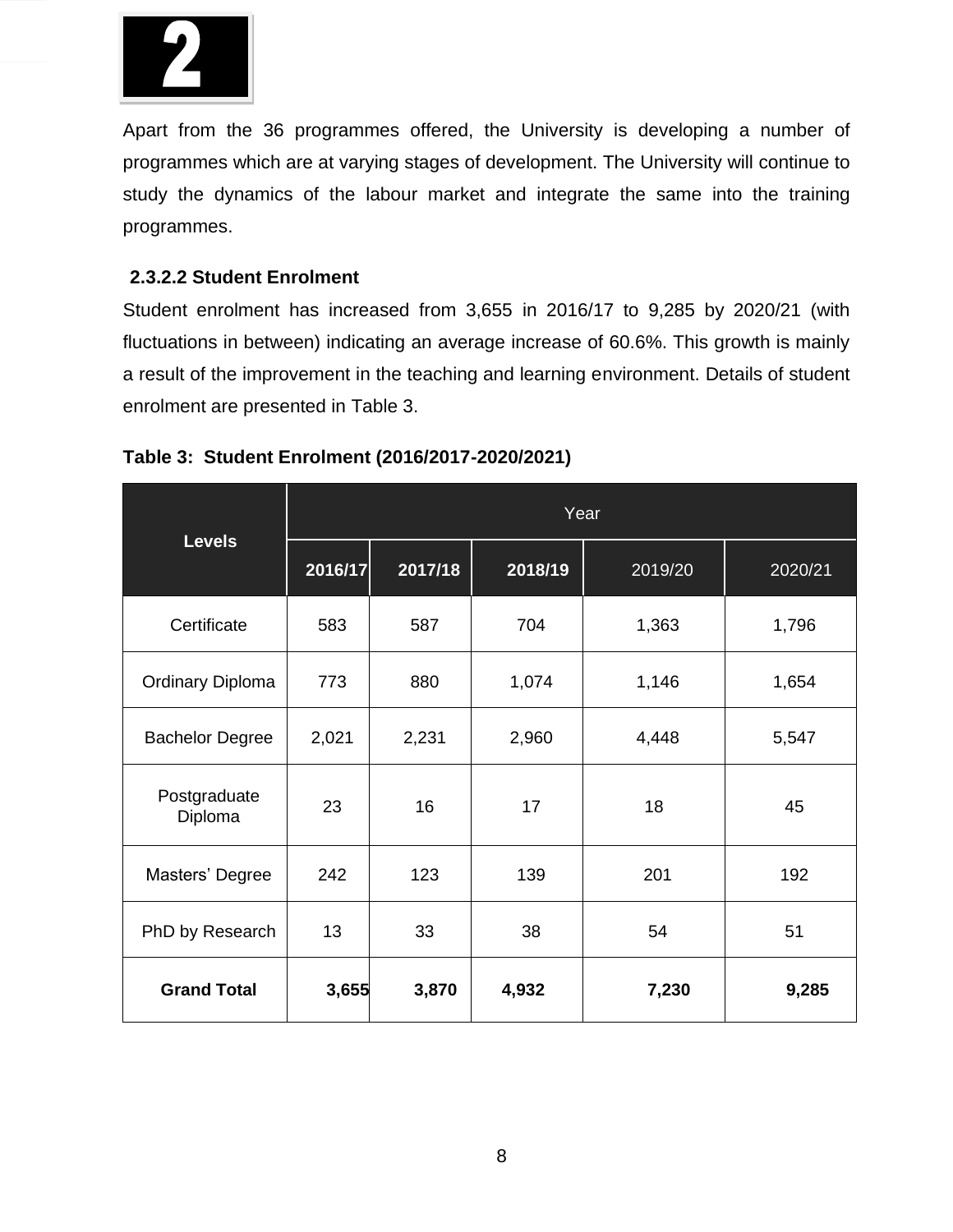

The University has the potential to enrol more students given an expansion of teaching and learning physical infrastructures, increase in quantity and quality of human resource, increase in number of programmes and digitalisation of services.

#### **2.3.3. Research, Innovation and Publications**

Research is among the core functions of the University. The quality and *modus operandi* of research activities are guided by the Research Policy and Guidelines, 2017 and other relevant instruments. MoCU is positioning itself in the global arena with a focus on multi-disciplinary research. Specifically, its position is based on the progression of research to innovation and development, and through maximising activities in collaboration with national and international research institutions.

Research focuses largely on priority areas which are enumerated in the University's Research Agenda 2020. Among others, the priority areas include co-operative development and management, poverty alleviation, agricultural development, natural resource management, microfinance, financial management, local institutions and rural development. Others are gender, social inequality and social change, population and economic development, human resource development, entrepreneurship development and management.

The University has a role to foster innovation for socio-economic development. Both students and staff are actively engaged in designing computer applications, models and methodologies to facilitate effective operations of the University and other sectors. However, there is no intellectual property rights policy to guide protect innovations.

The University disseminates its research findings through symposia, conferences, media, newsletters, exhibitions and publications. The University runs two academic peer reviewed journals. The execution of research activities is constrained by limited funding and capacity of academic staff to design large scale fundable proposals. Notwithstanding the aforementioned constraints, the University has been and still allocates funds for research undertakings. The future focus is to strengthen research capacity of academic staff, produce more fundable research projects and allocate adequate funds for research.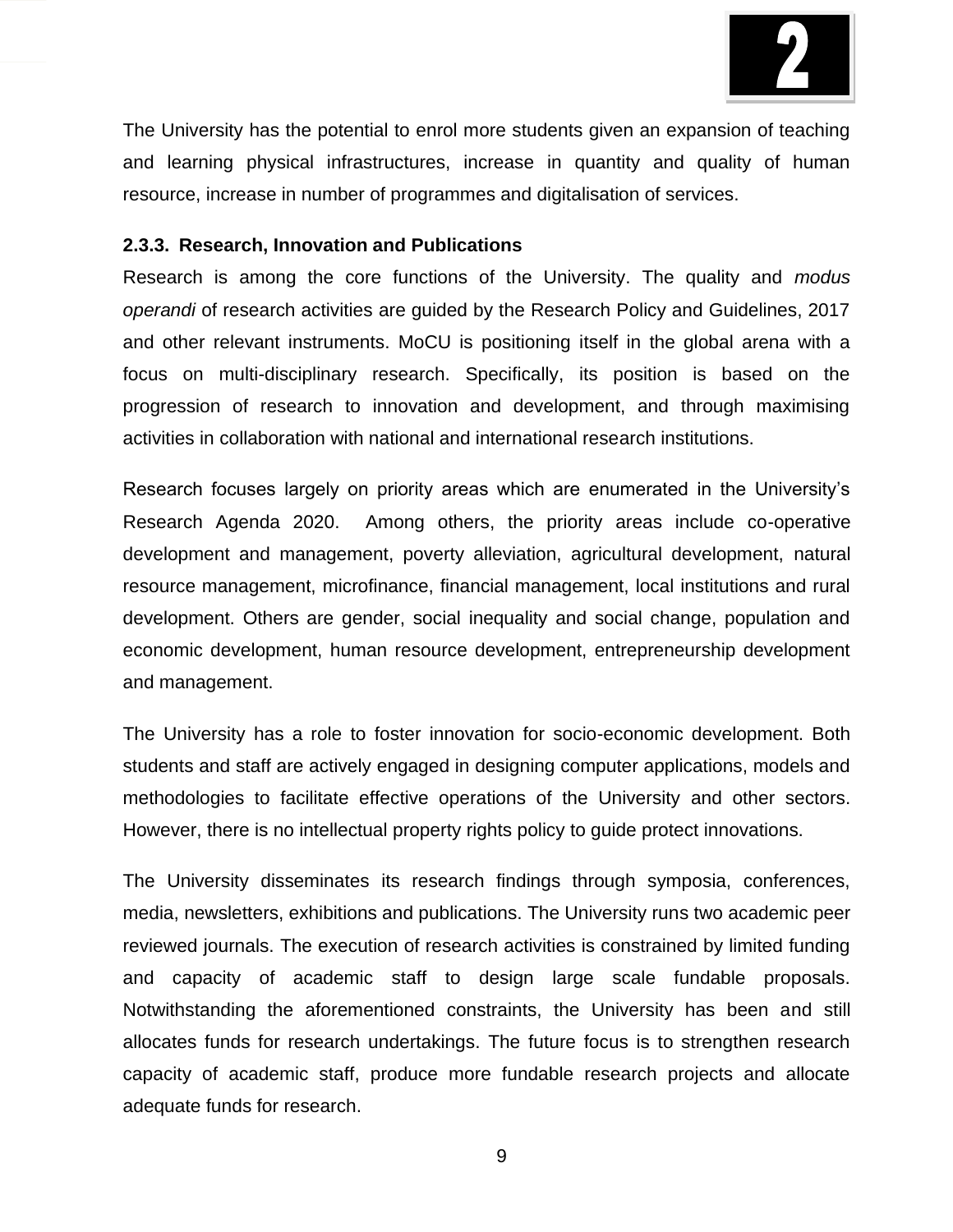

#### **2.3.4. Consultancy Services**

Provision of consultancy services is one of the core functions of the University. The University advances knowledge, wisdom, understanding and enhances creativity through, *inter-alia*, consultancy services. The services are guided by the Consultancy Policy and Guidelines 2020 and other instruments. Consultancy assignments are sought and executed in matters relating to co-operative development, rural transformation, business studies, information and communications technology and other relevant areas at national, regional and international levels.

The University shall strengthen the capacity of its staff in seeking and executing consultancy assignments. For purposes of operational efficiency and effectiveness, the University shall decentralise the management of consultancy services to the departmental/unit/consulting firms levels under a coordinating entity.

#### **2.3.5. Outreach Activities**

ICCE serves as the outreach arm through a network of 13 regional offices. The Institute provides outreach services to co-operatives, community-based organizations and the general public in form of tailor-made training, advisory services and distance learning. Further, the Institute develops and tests models, approaches and methodologies for community mobilization, organization and empowerment. The models are instrumental in providing inputs in review of courses and programmes, mainstreaming of crosscutting issues and formulation of national policy, legal framework and programmes. To enhance the Institute's undertakings, the University shall continue to implement capacity building programmes to staff, ensure sustained provision of resources and facilitate collaborations with key stakeholders. In addition, the University shall develop a policy and guidelines for guiding the conduct of outreach activities.

#### **2.3.6. Human Resource**

MoCU's staff establishment is set at 766 employees of whom academic staff members are 376 and the remaining 390 are administrative staff. Between 2016/2017 and 2020/2021 there has been a decrease of about 6% employees. As of 2020/2021, there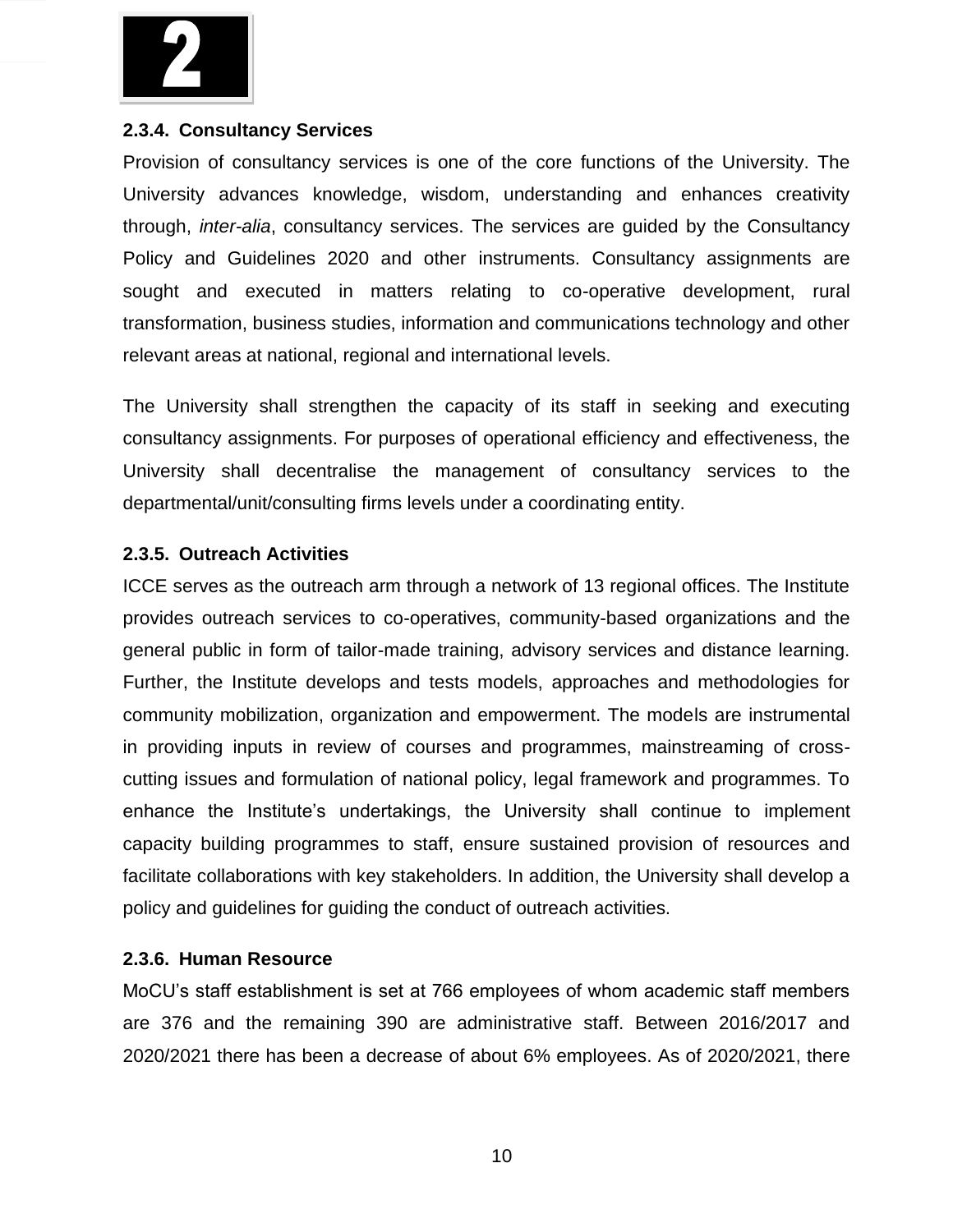

were 338 employees. Out of this number, 169 were members of academic and 169 administrative/technical staff as indicated in Table 4.

|                      |         | Year |         |     |         |     |         |     |         |     |
|----------------------|---------|------|---------|-----|---------|-----|---------|-----|---------|-----|
| <b>Category</b>      | 2016/17 |      | 2017/18 |     | 2018/19 |     | 2019/20 |     | 2020/21 |     |
|                      | F       | M    | F       | M   | F       | Μ   | F       | M   | F       | M   |
| Academic staff       | 37      | 112  | 39      | 120 | 42      | 120 | 43      | 126 | 45      | 124 |
| Administrative staff | 104     | 105  | 96      | 93  | 97      | 94  | 91      | 79  | 81      | 88  |
| <b>Total</b>         |         | 354  | 348     |     | 353     |     | 339     |     | 338     |     |

**Table 4: Number of staff**

There is a shortage of both academic and administrative/technical staff to cater for the growing needs of the University. To address the shortfall, the University continues to recruit, retain and train its staff at higher and professional levels in order to improve operational efficiency and effectiveness.

### **2.3.7. Infrastructure and facilities**

#### **2.3.7.1. Infrastructure**

The University has 32.6 hectares of land at Moshi campus (of which 32% is available for future development), 107 hectares at KICoB (of which 90% is available for future development) and eight hectares in the 13 regional offices combined. The developed part of land consists of different teaching and learning infrastructures. At Moshi campus there are various teaching and learning infrastructures with a combined sitting capacity of 4,500 students at a time. KICoB has five (5) lecture rooms with a combined sitting capacity of 766 students at a time. There are two (2) libraries capable of accommodating 300 users at a time. Moreover, there are 243 office rooms for staff in various locations (Moshi campus, KICoB and regional offices). However, the infrastructures are inadequate to meet the growing number of students and staff. The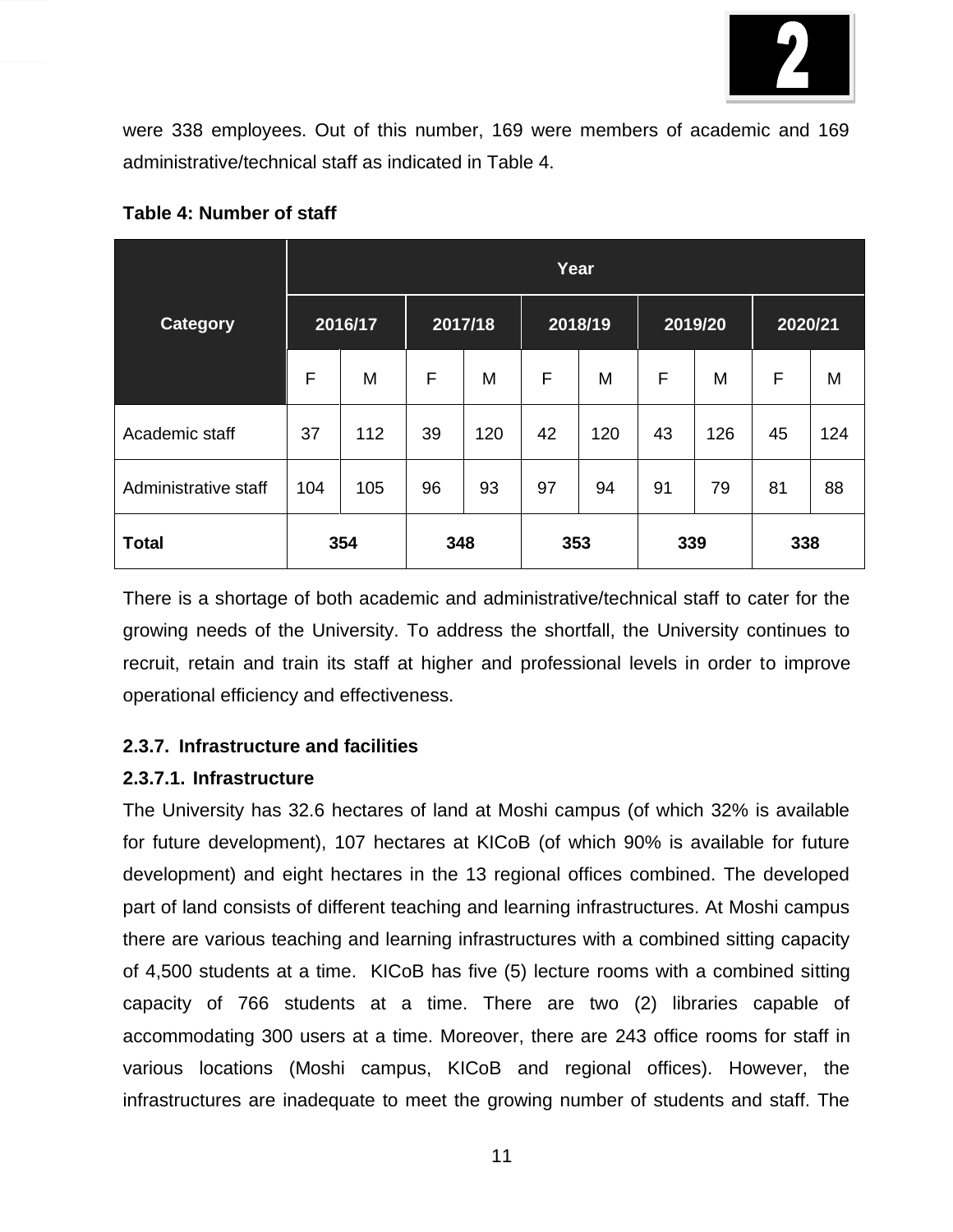

University shall continue to mobilise financial and other resources to expand the existing infrastructures.

#### **2.3.7.2. Facilities and Utilities**

Water, electricity and internet services are critical for the running of the University's operations. The Moshi campus is connected to a water supply system owned by the Moshi Urban Water Supply and Sewerage Authority (MUWSA). The system is supplemented by two standby boreholes. On the other hand, KICoB is connected to a water supply system owned by Shinyanga Urban Water Supply and Sewerage Authority (SHUWASA). The SHUWASA system is backed up by a rain water harvesting system. Water services are unreliable at KICoB due to the absence of reliable water backup system and the presence of an outdated water system.

With regard to electricity services, the University is connected to the national grid. In addition, there are standby generators with the capacity of 275 KVA and 17.5 KVA at Moshi campus and KICoB, respectively. Given the University's growth and unreliable power supply, the current backup plan is insufficient.

The University community has access to internet facilities. The Moshi campus is connected to Tanzania Telecommunications Company Limited (TTCL) and Tanzania Education and Research Network (TERNET) while KICoB is served by TTCL. There are wireless access points at both the Moshi campus and KICoB which allow access to internet connectivity. Given the increase in number of students and staff, the current internet bandwidth of 90 Mbps is inadequate.

The University shall ensure a sustained availability of utilities to its community through diversification of sources, initiating cost reduction measures and improving the existing infrastructures.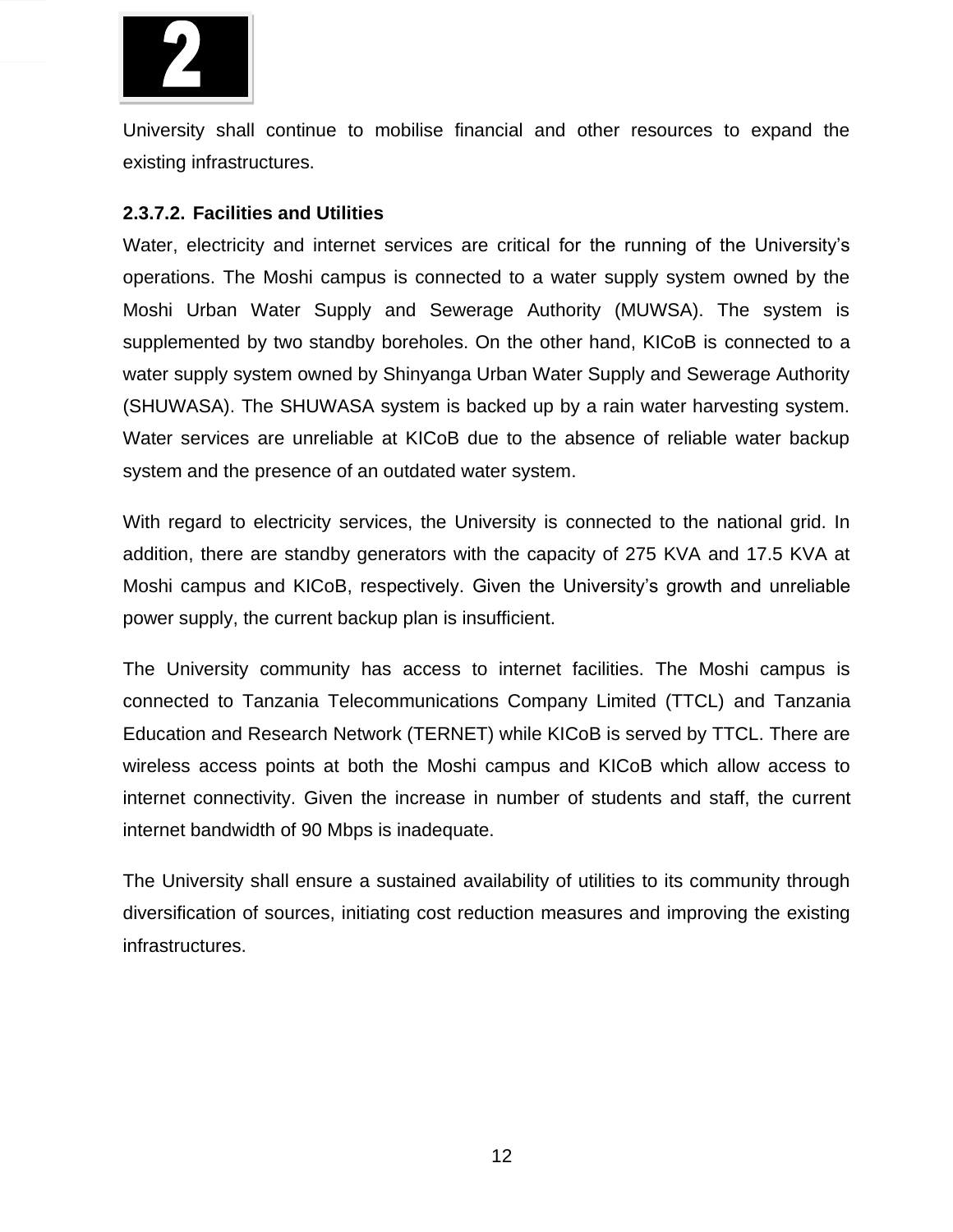

#### **2.3.8. Welfare Services**

The University community accesses welfare services including housing and accommodation, health services, guidance and counselling, catering services, spiritual services as well as sports and recreation. Most of the services are in-house; however, the same services can be accessed from nearby areas.

#### **2.3.8.1. Housing and Accommodation**

The University has a total of 162 residential housing units for staff. Out of these, 124 residential housing units are at the Moshi campus, 12 residential housing units are at KICoB while 26 are in regional offices. The use of staff houses is governed by the Housing Policy and Regulations, 2010. These housing units are inadequate given the growing number of staff and the need for major repairs.

The University has 18 halls of residence with a combined capacity to accommodate 1500 students. Priority for hostel accommodation is given to students with disabilities, foreigners and first year female students. Given the increasing number of students, there is a need to construct additional halls of residence and expand the provision of ancillary services.

#### **2.3.8.2. Health Services**

Medical cases are attended by the University Health Centre at Moshi campus and a dispensary at KICoB. Cases requiring special attention are referred to the nearby referral or consultant hospitals. The University health facilities are registered with the National Health Insurance Fund (NHIF). There is a need to improve and expand medical services to cater for the growing population.

### **2.3.8.3. Guidance and Counselling**

Guidance and counselling services are provided to the University community. The office responsible for students' affairs, in collaboration with other organs, provides the services to students guided by relevant policy instruments. The scope of the services is low compared to the growing demands. There is a need to expand the scope of guidance and counselling services to cater for staff and students. The University shall strengthen the provision of guidance and counselling services.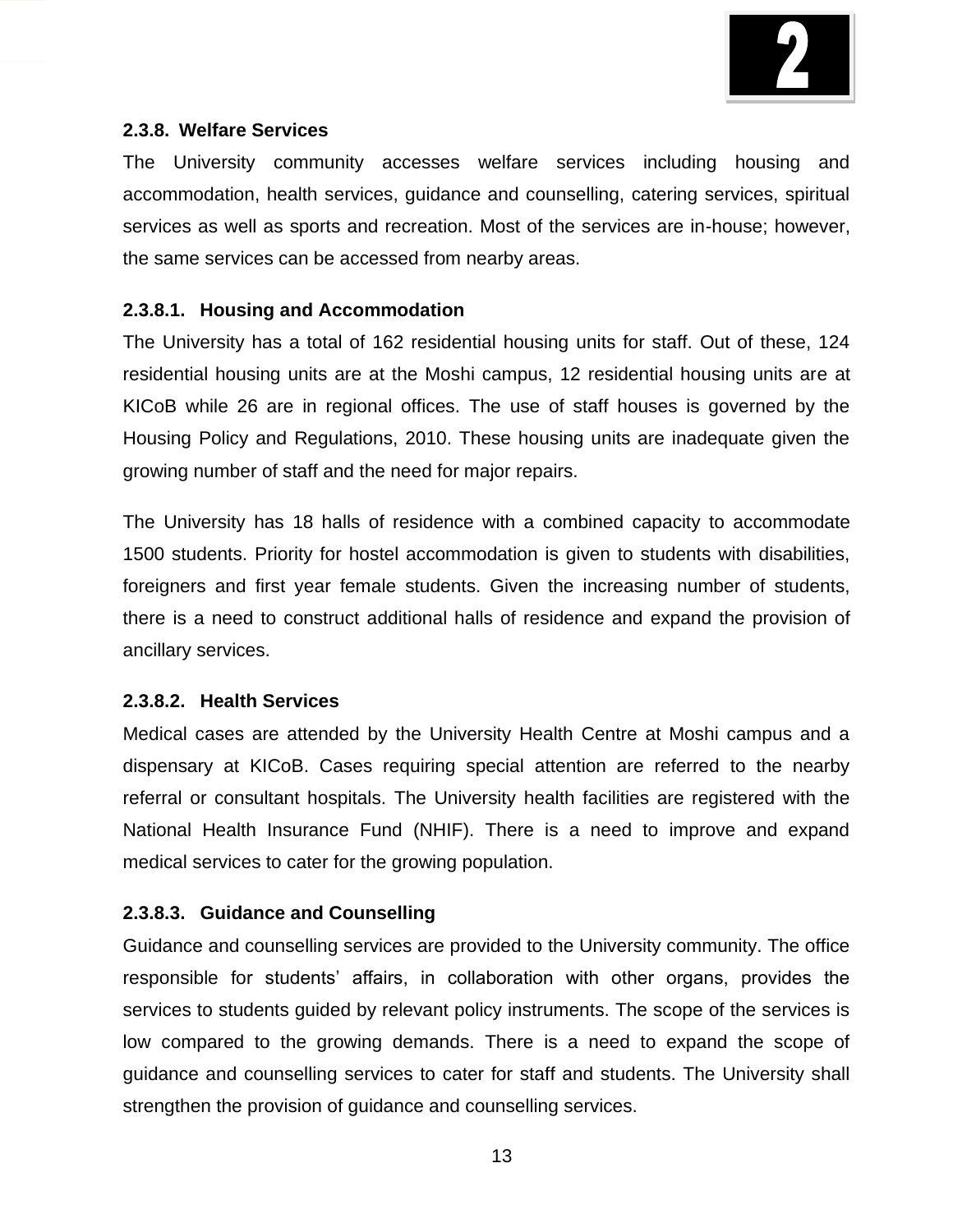

#### **2.3.8.4. Catering Services**

The University has three dining halls; two at Moshi campus and another at KICoB with a combined sitting capacity of 540 customers at a time. These dining halls are operated by private service providers. In addition, students can access catering services from other providers who operate similar services within and outside the University. However, the existing catering facilities do not meet the growing demands. The University shall expand catering services and ensure quality and safety in service delivery.

#### **2.3.8.5. Sports and Recreation**

Sports and recreation play an important role in fostering the University community academic undertakings and in attaining good health. The University has different sports and recreational facilities including football and athletics grounds, basketball, netball and volleyball courts. Both staff and students effectively participate in sports and games at the institutional and national levels. The existing infrastructure is however not sufficient to cater for the growing demands. The University shall improve and expand sports and recreation facilities. Additionally, it shall recruit, retain and build the capacity of sports and recreation coaches. Deliberate measures shall be taken to ensure maximum participation in sports and recreation.

#### **2.3.9. Funding and Financial Management**

The University has two main sources of funding namely internally generated revenue and government subventions. Internally, the University generates funds through students' fees, consultancy activities and income generating projects. Government subvention is used for development and recurrent expenditure. However, Government subventions have been decreasing overtime despite increasing requirements for physical infrastructure development. Comparison of amount requested, approved and received from the Government between 2016/2017 and 2020/2021 is summarized in Table 5.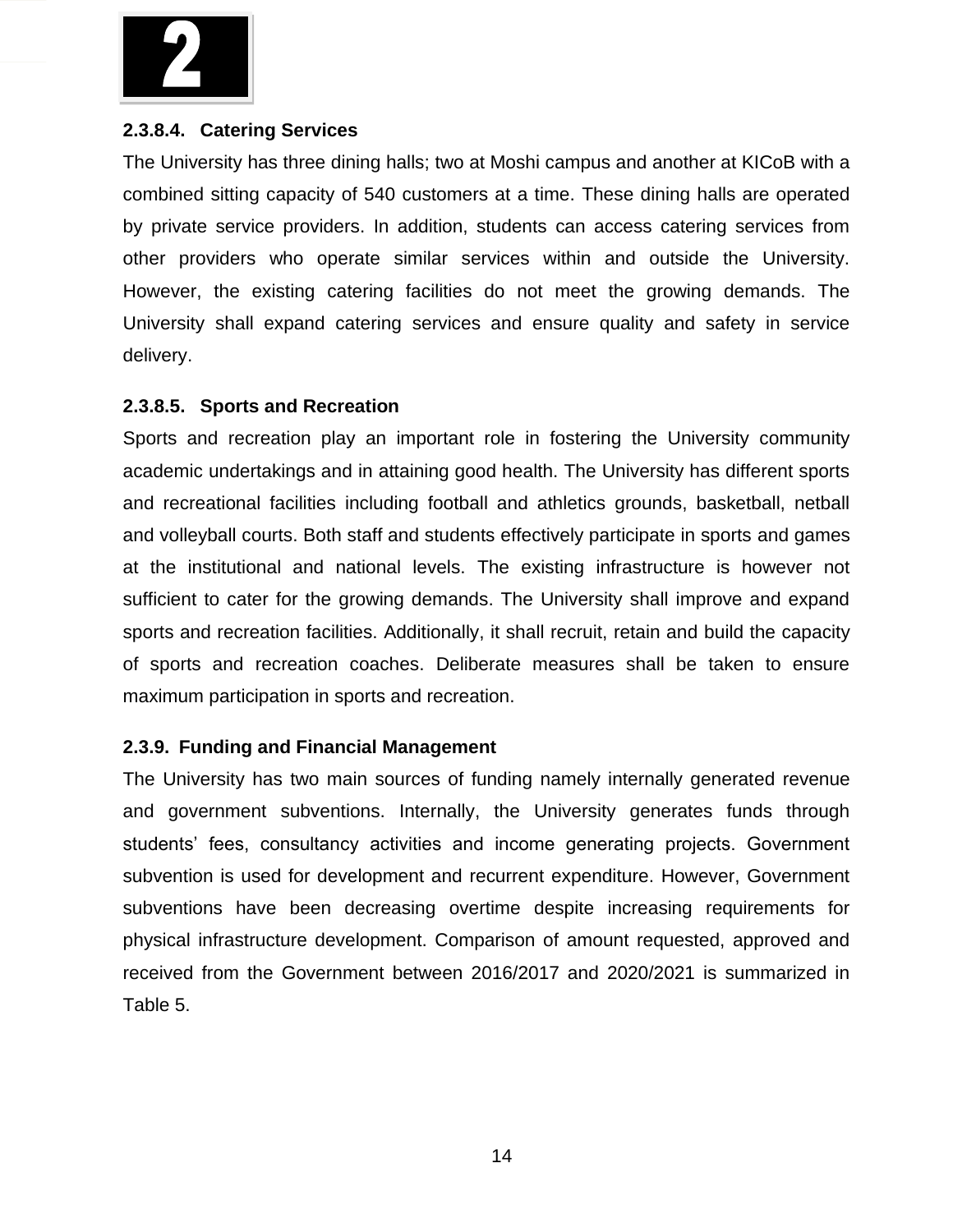

### **Table 5: University budget against actual budget allocations, 2016/2017 to 2020/2021 (in '000,000,000' TZS)**

|                               | 2016/2017 |                                     | 2017/2018 |      | 2018/2019         |       | 2019/2020 |                 | 2020/2021       |                 |
|-------------------------------|-----------|-------------------------------------|-----------|------|-------------------|-------|-----------|-----------------|-----------------|-----------------|
|                               |           | Approved Received Approved Received |           |      | Approved Received |       | Approved  | <b>Received</b> | Approved        | <b>Received</b> |
| <b>Government subventions</b> |           |                                     |           |      |                   |       |           |                 |                 |                 |
| Other<br>Charges              | 0.0       | 0.21                                | 0.0       | 0.0  | 0.0               | 0.00  | 0.00      | 0.00            | 0.00            |                 |
| Personal<br>Emoluments        | 14.49     | 11.04                               | 14.07     | 9.37 | 18.49             | 11.72 | 12.7      | 9.6             | 12.7            |                 |
| Development                   | 4.10      | 0.0                                 | 1.30      | 1.30 | 2.00              | 0.00  | 1.0       | 0.00            | 1.5             |                 |
| <b>Own sources</b>            |           |                                     |           |      |                   |       |           |                 |                 |                 |
|                               |           | Approved Received Approved Received |           |      | Approved Received |       | Approved  | <b>Received</b> | <b>Approved</b> | <b>Received</b> |
| Other<br>charges              | 6.33      | 5.67                                | 6.85      | 6.02 | 5.91              | 6.9   | 6.6       | 6.41            | 7.9             |                 |
| Development                   | 0.0       | 0.0                                 | 0.0       | 0.0  | 1.00              | 1.00  | 1.12      | 0.6             | 2.7             |                 |

**Source:** MoCU, Directorate of Planning and Finance, 2021

The decreasing budgetary allocations have adverse effects on the attainment of the University strategic objectives. There is, thus, a need for the University to intensify financial resource mobilization and prudent use of the same.

### **2.3.10. Linkages and Networks**

The University has established collaborative arrangements with different organizations/institutions both at national and international levels. At national level, the University collaborates closely with professional boards, higher learning institutions, Government ministries and other institutions. Internationally, the University collaborates with various research and training institutions. The links cover the areas of training, research, innovation, outreach and advisory services. Moreover, overtime, the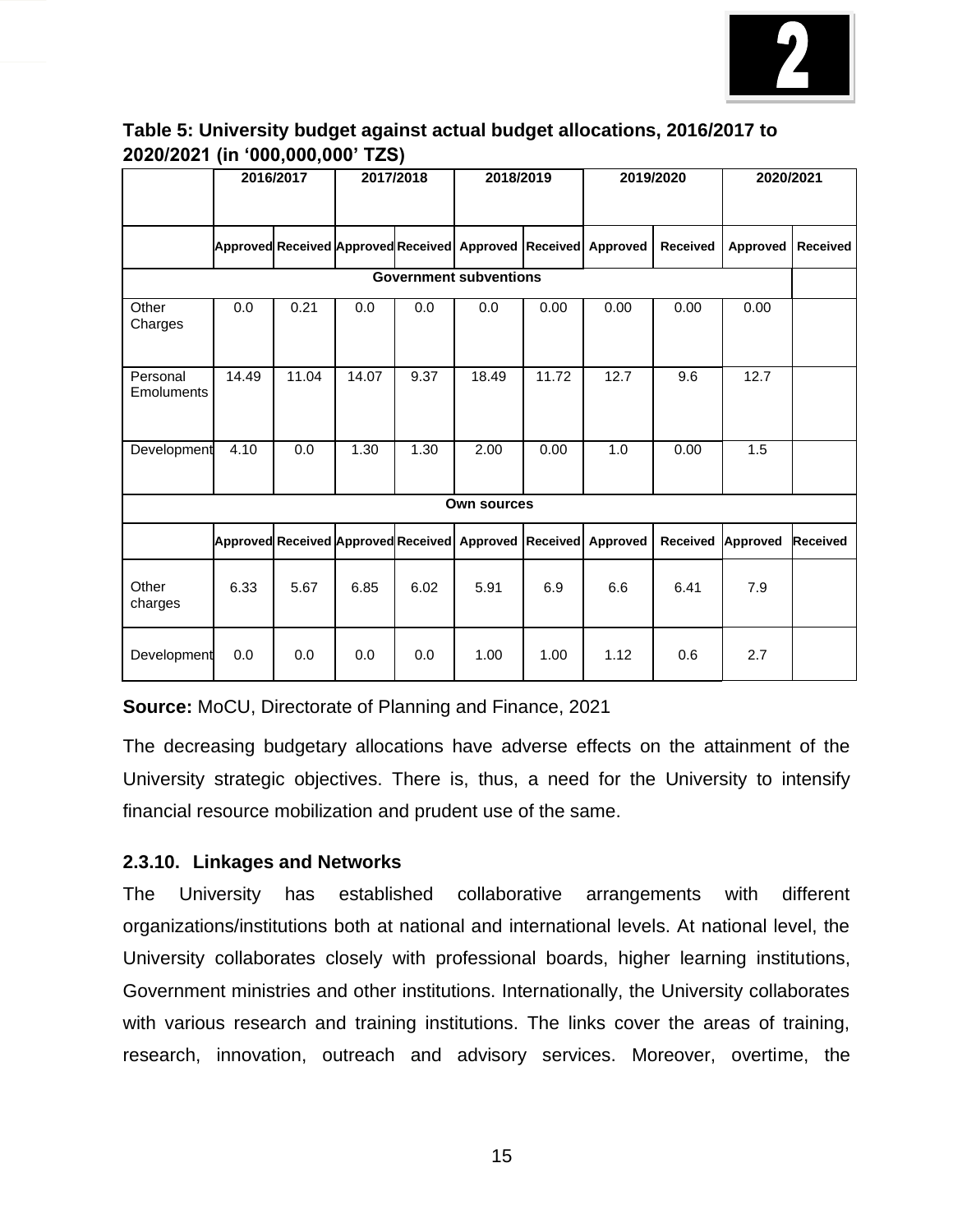

University has been collaborating with and supporting the surrounding community in various activities through corporate social responsibility and other forms.

Through these linkages and networks, the University is benefiting in terms of capacity building, exchange of knowledge and experience sharing. The University shall continue to strengthen existing linkages and networks and seek new areas of collaborations.

#### **2.3.11. Public Relations and Institutional Marketing**

The University has continuously been engaged in promoting its image and visibility at national, regional and international levels. Various promotion techniques have been used including electronic and print media, online services, and participation in exhibitions and other events. Despite the efforts, there is a need to improve human resource capacity, diversify promotion techniques and establish marketing partnerships to reach a wider clientele.

#### **2.4. Analysis of the External Environment**

#### **2.4. 1. Global Environment**

Globalization and liberalization are intensifying the push towards a knowledge-based society and have increased competition in training, research, consultancy and advisory services. They have also necessitated changes in the manner higher learning institutions deliver their services. The University engages itself effectively in knowledge production in the relevant fields in order to produce a critical mass of skilled human resource needed to formulate appropriate global socio-economic policies and strategies.

At its core is the intent to contribute to the attainment of the Sustainable Development Goals (SDGs). Particular focus will be on goal number four which seeks to ensure inclusive and equitable quality education and promote lifelong learning opportunities for all. For purposes of enhancing measures to promote co-operative identity and members' engagement, knowledge production through co-operative education, training and research, MoCU will continue to be guided and inspired by international instruments on cooperatives including the International Co-operative Alliance Strategy 2020-2030.

16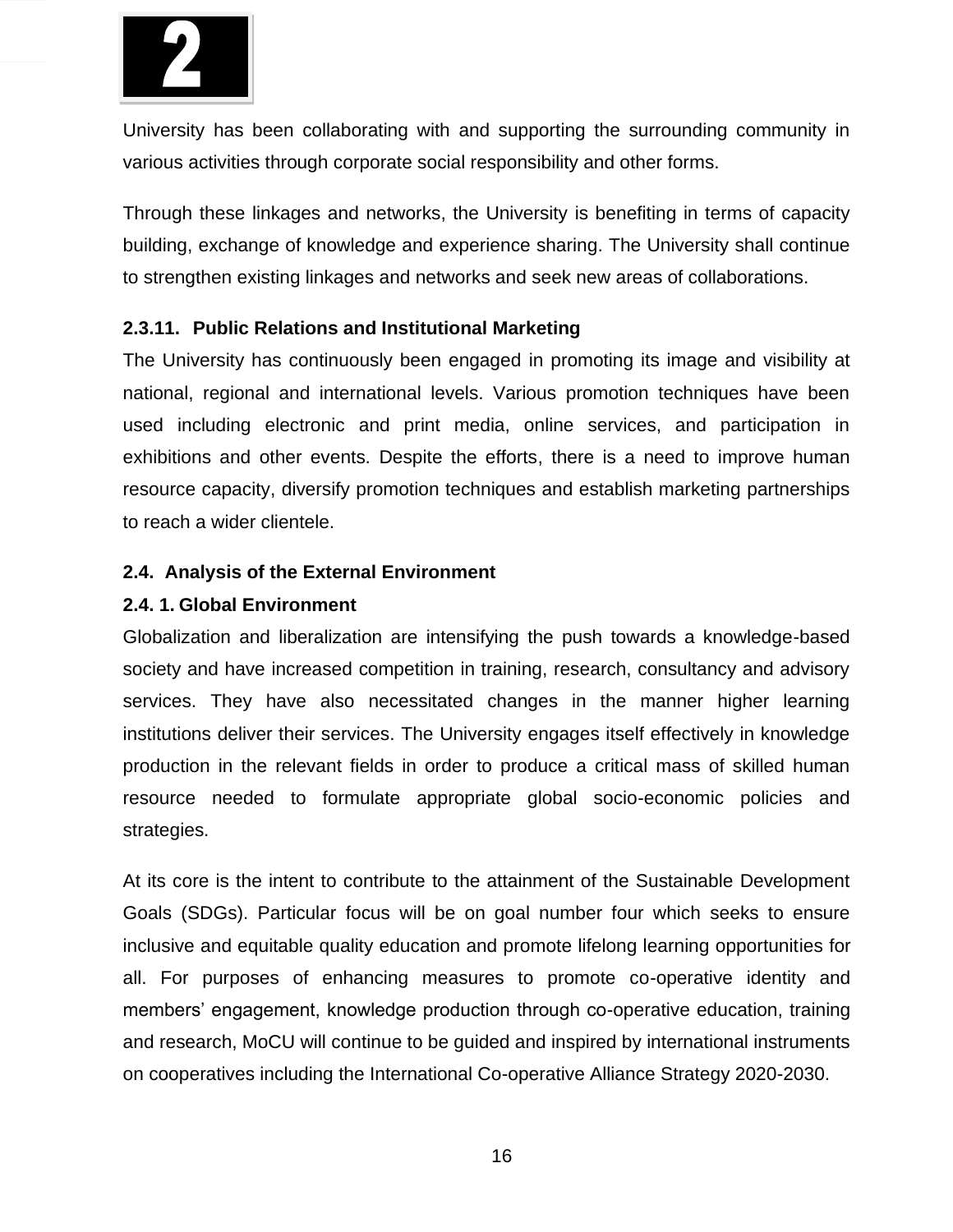

#### **2.4. 2. Regional Context**

The University is required to align its plans with regional policies, standards and guidelines. The African Union Agenda 2063, among other things, aspires to have well educated citizens and skills revolution underpinned by science, technology and innovation. Besides, the University is required to comply with the Inter-University Council for East Africa (IUCEA) which spearheads the harmonisation of higher education in the region. In these respects, the University will continue to design programmes that add to its competitive advantage thereby contributing to the realisation of the regional goals.

#### **2.4. 3. National Context**

#### **2.4.3. 1. The Socio-economic Environment**

Since mid - 1980s, the Government has embraced open market economic and social policies characterized by increased emphasis on trade liberalization, privatization, poverty reduction, promotion of the private business sector, devolution of powers and promotion of community-based institutions. In addition, Tanzania envisages to be a nation whose people are ingrained with a developmental mind-set and competitive spirit. These attributes are driven by education and knowledge and are critical in enabling the nation to effectively utilize knowledge in mobilizing domestic resources for assuring the provision of people's basic needs and for attaining competitiveness in the regional and global economy.

In an effort to achieve these ends, Tanzania has been formulating and implementing various policies, programmes and strategies including the Tanzania Development Vision 2025, and National Five-Year Development Plan III (2021/2022-2025/2026). The University endures to contribute towards the realization of these policies, programmes and strategies through provision of quality and targeted education, training, research and advisory services.

#### **2.4.3. 2. Policy and Legal Environment**

The intention of the Government is to increase access to higher education and create a critical mass of professionals in the productive sectors for sustainable economic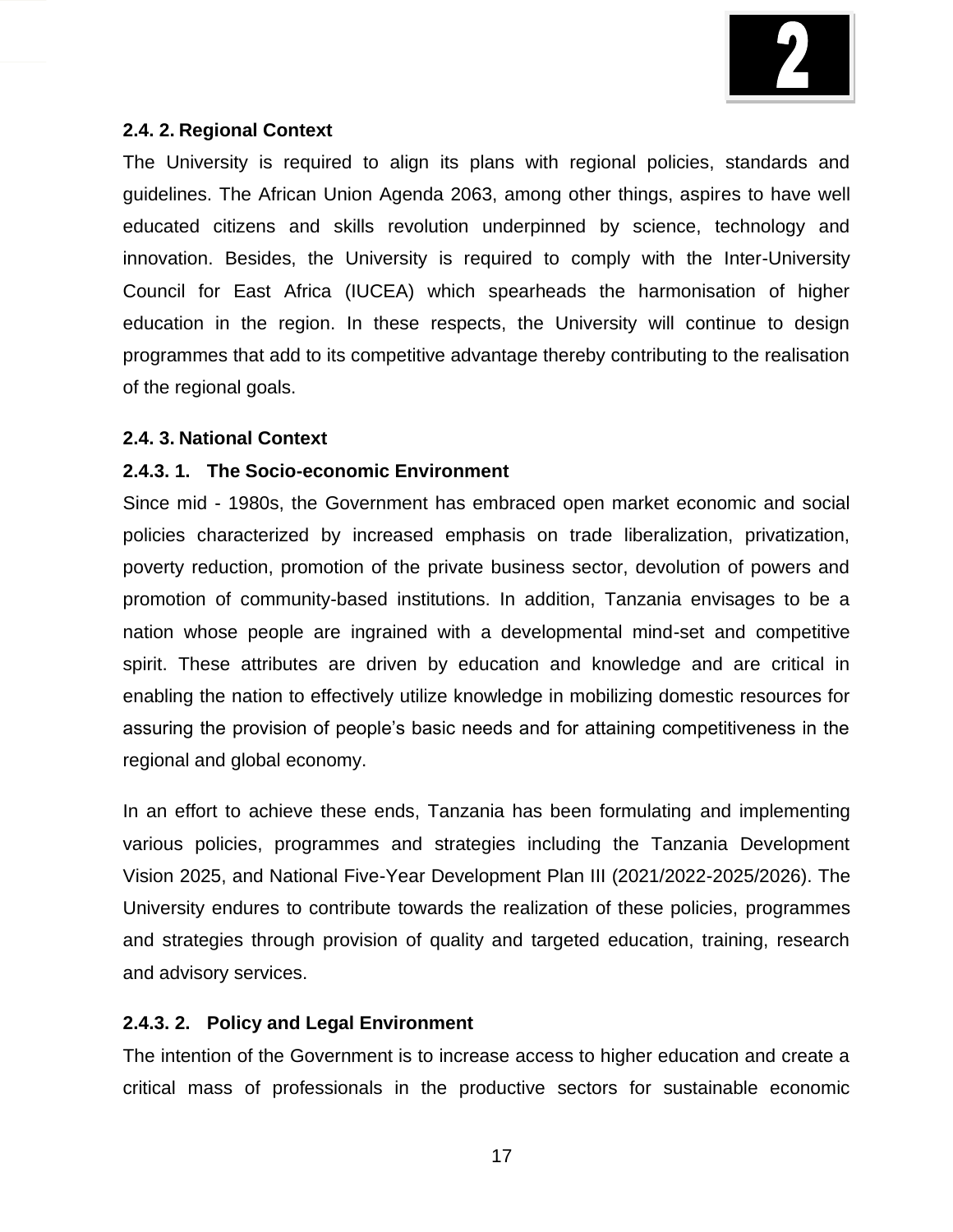

development. In that regard, a number of policies and programmes have been formulated to guide the promotion, establishment and delivery of higher education in the country. Such policies include the Education and Training Policy (2014)**,** Higher Education Policy (1999), Research and Development Policy (2010) and National Information and Communications Technology Policy (2016). Furthermore, the Government has created an enabling legal environment for the establishment, management and conduct of university education through the Universities Act, 2005. The University continues to contribute towards the implementation of the said policies and ensuring compliance with relevant legislation through designing demand-based programmes, expanding student enrolment, modernizing facilities for teaching and learning, and improving teaching and learning methodologies. In addition, the University will continue to adhere to standards set by regulatory bodies and professional boards.

#### **2.4.3. 3. Political Environment**

Political stability is a critical factor to the successful implementation of education and training plans. Tanzania's stable political environment favours the flourishing of higher education. The ruling party (Chama cha Mapinduzi (CCM)) manifesto (2020-2025) directs education institutions to concentrate on the production of a critical mass of competent professionals who meet the labour market demands. Likewise, the Her Excellency the President of the United Republic of Tanzania, Samia Suluhu Hassan, when addressing the National Assembly on 22<sup>nd</sup> April, 2021 emphasised the need for designing and reviewing curriculum with a view of ensuring the production of skilled graduates. The University shall continue to enhance teaching and training activities to contribute to the production of competent and skilled graduates.

#### **2.4.3. 4. The Co-operative Environment**

Co-operative societies are important drivers towards socio-economic growth and development. In recognition of the roles of these societies, the Government has been formulating various policies, laws and programmes to guide their establishment, management and conduct. Notable are the Co-operative Development Policy (2002), National Microfinance Policy (2017), Co-operative Societies Act, 2013, and Microfinance Act, 2018. The University, as a co-operative specialised institution, shall

18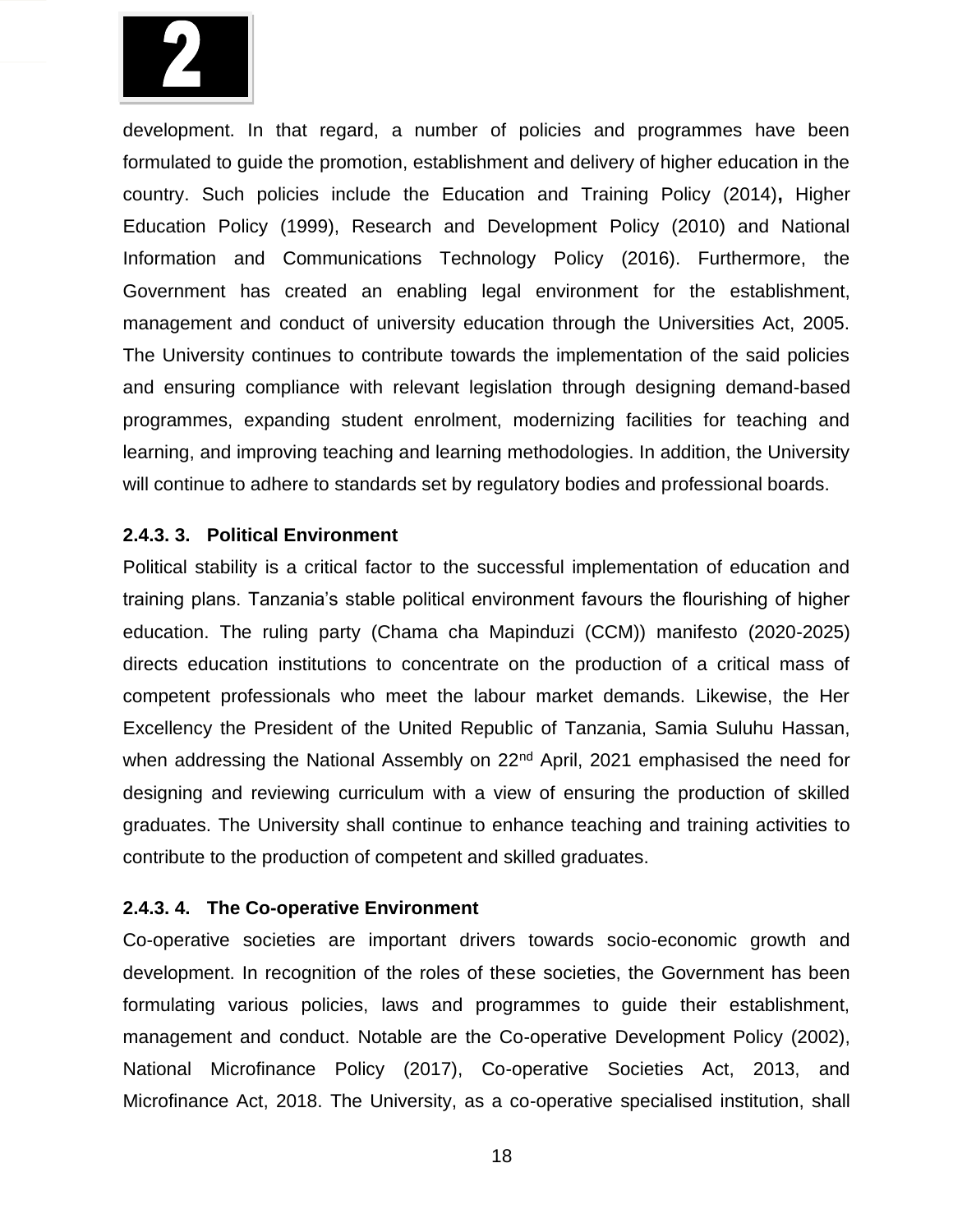

contribute towards the realisation of policy goals and implementation of legislation through:

- (i) Collaboration with relevant stakeholders in undertaking innovative actions and practices that will lead to enhanced performance of co-operative societies;
- (ii) Carrying out co-operative training needs assessment and design relevant cooperative education and training programmes;
- (iii) Conducting training at various levels; and
- (iv) Conducting research and providing outreach and advisory services to co-operatives.

#### **2.4.3. 5. Information and Communications Technology**

Information and Communications Technology (ICT) has brought remarkable changes in the way institutions operate. Due to the advancements in science, technology and innovation, operations of higher learning institutions are, of latest, ICT driven. The University has made considerable investment in ICT infrastructure in compliance with the National Information and Communications Technology Policy (2016). The University will continue to encourage its staff and stakeholders to adopt modern technology in teaching, research, outreach, consultancy and administrative activities. Besides, the University will continue to strengthen its ICT capabilities to enhance its competitive advantage.

#### **2.5. Analysis of Stakeholders**

MoCU's stakeholders are persons and institutions with interest in or affect or are affected by its operations. The stakeholders include the Government, students, staff, Council members, employers, development partners, regulatory bodies, professional boards, co-operative organisations, co-operative support institutions, higher learning institutions, alumni, civil societies and the general community. The University stands to gain from the opportunities posed by the stakeholders by tapping into their potentials and addressing their concerns. Table 6 contains the analysis of key stakeholders.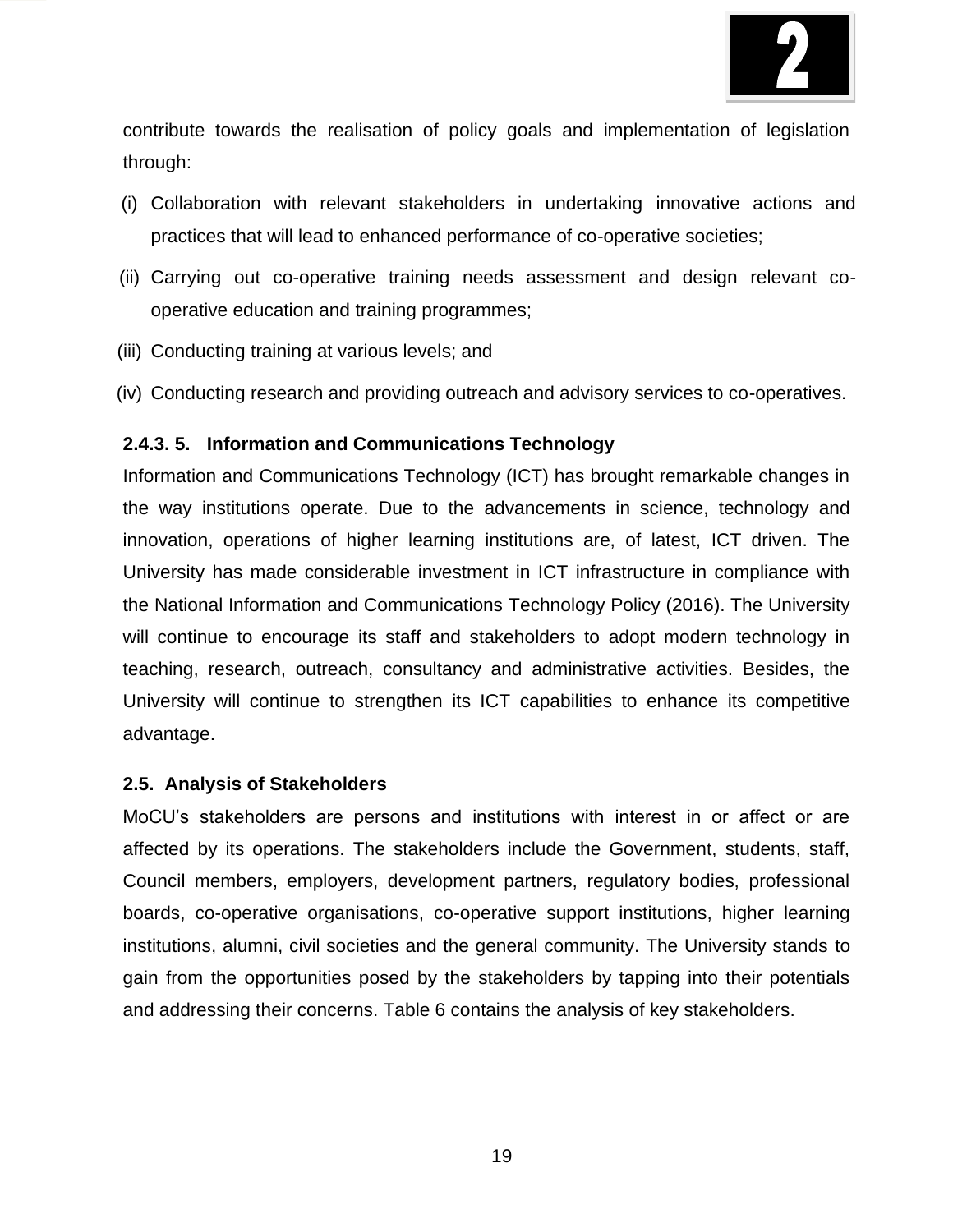

# **Table 6: Analysis of Key Stakeholders**

| <b>Stakeholder</b>              | <b>Stakeholder's expectations</b>                                                                                                                                                                                                                                                                                                                              | <b>University's role</b>                                                                                                                                                                                                                                                                                                                                                                                                                                                                                                                                             |  |  |
|---------------------------------|----------------------------------------------------------------------------------------------------------------------------------------------------------------------------------------------------------------------------------------------------------------------------------------------------------------------------------------------------------------|----------------------------------------------------------------------------------------------------------------------------------------------------------------------------------------------------------------------------------------------------------------------------------------------------------------------------------------------------------------------------------------------------------------------------------------------------------------------------------------------------------------------------------------------------------------------|--|--|
| Government                      | Increase<br>higher<br>access<br>to<br>education;<br>critical<br>Create<br>of<br>a<br>mass<br>qualified<br>graduates/professionals;<br>undertake<br>action-oriented<br>$\bullet$<br>research<br>and<br>promote<br>innovation; and<br>provide outreach and advisory<br>$\bullet$<br>services to<br>the co-operative<br>other<br>movement<br>and<br>stakeholders. | Expanding student enrolment;<br>$\bullet$<br>• Designing<br>demand<br>based<br>professional<br>academic<br>and<br>programmes;<br>Modernising<br>teaching<br>and<br>learning facilities;<br>Improving<br>teaching<br>and<br>learning methodologies;<br>• Carrying out research<br>and<br>facilitating<br>for<br>innovation<br>sustainable co-operative and<br>business development;<br>• Providing<br>co-operative<br>education and training to the<br>co-operative movement; and<br>• Providing<br>outreach<br>and<br>advisory services to relevant<br>stakeholders. |  |  |
| <b>Students</b><br>Co-operative | Quality training;<br>• Conducive teaching and learning<br>infrastructure;<br>Adequate welfare services; and<br>Career development.<br>Co-operative<br>education<br>and                                                                                                                                                                                         | • Providing adequate teaching<br>and learning facilities;<br>Using appropriate teaching<br>methodologies;<br>integrate theory and practice;<br>• Provision<br>of<br>appropriate<br>students' welfare services;<br>• Building networking capacity;<br>and<br>Inculcating<br>entrepreneurial<br>culture<br>Providing<br>co-operative<br>$\bullet$                                                                                                                                                                                                                      |  |  |
| movement                        | training;                                                                                                                                                                                                                                                                                                                                                      | education<br>co-operative<br>to<br>society members<br>and the<br>general public;                                                                                                                                                                                                                                                                                                                                                                                                                                                                                     |  |  |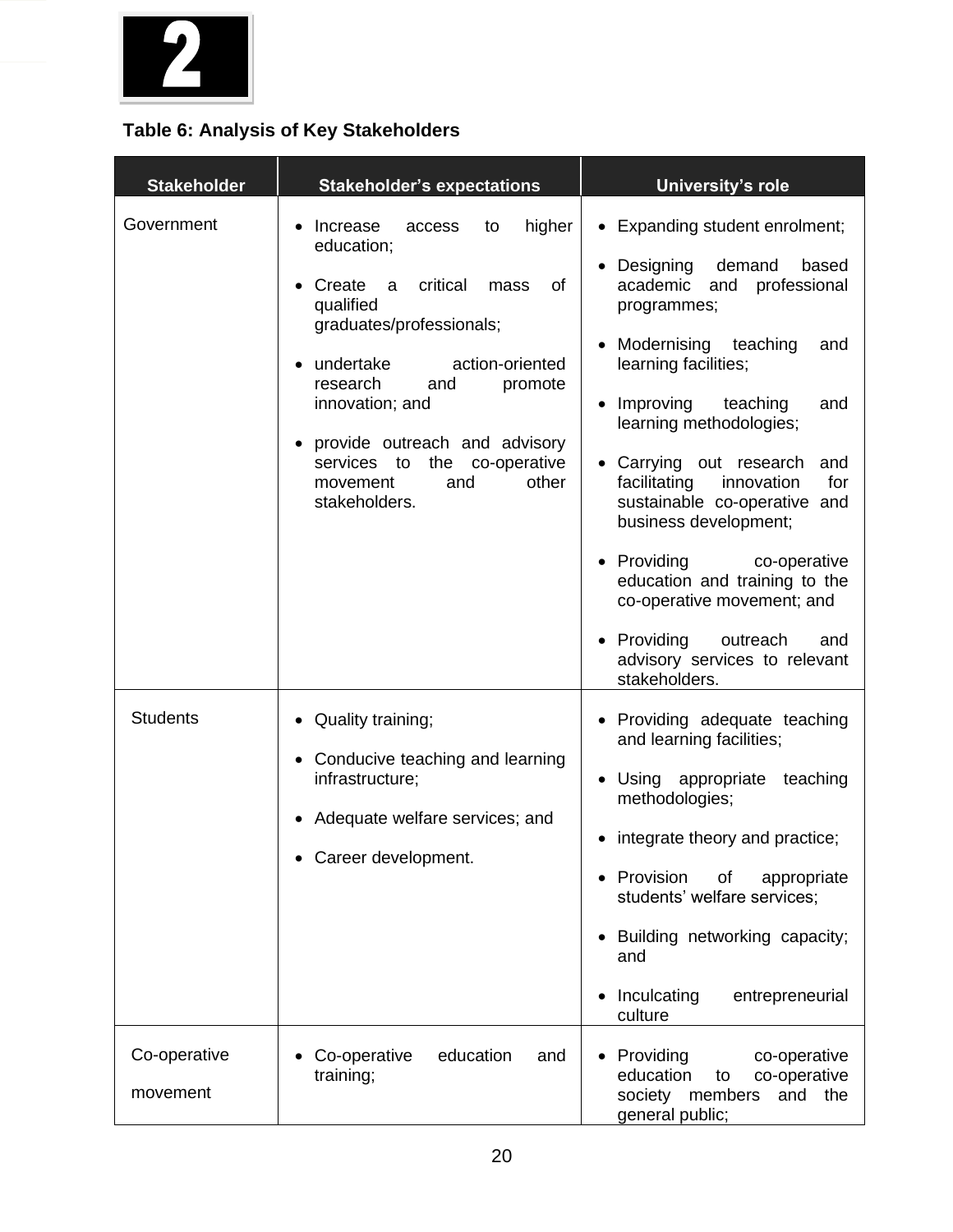

| <b>Stakeholder</b>                     | <b>Stakeholder's expectations</b>                                                                                                                       | University's role                                                                                                                                                                                                             |  |  |  |
|----------------------------------------|---------------------------------------------------------------------------------------------------------------------------------------------------------|-------------------------------------------------------------------------------------------------------------------------------------------------------------------------------------------------------------------------------|--|--|--|
|                                        | Innovative co-operative business<br>models,<br>approaches<br>and<br>methodologies; and<br>Promotion of co-operative image<br>$\bullet$<br>and identity. | Designing,<br>testing<br>and<br>$\bullet$<br>implementing<br>co-operative<br>business models, approaches<br>and methodologies; and<br>• Providing<br>outreach<br>and<br>advisory services.                                    |  |  |  |
| Labour market                          | • Qualified graduates; and<br>Technical assistance in various<br>fields.                                                                                | Designing and conducting<br>$\bullet$<br>market-oriented programmes;<br>Enhancing<br>teaching<br>and<br>$\bullet$<br>learning infrastructures<br>and<br>methods; and<br>Offering<br>technical<br>quality<br>support services. |  |  |  |
| Regulatory<br><b>Bodies</b>            | with<br>Compliance<br>policies,<br>legislation,<br>standards<br>and<br>directives.                                                                      | • Adhering<br>established<br>to<br>standards.                                                                                                                                                                                 |  |  |  |
| <b>Higher learning</b><br>institutions | Collaboration<br>and<br>sharing<br>$\bullet$<br>knowledge,<br>experience<br>and<br>information.                                                         | • Establishing and maintaining<br>linkages with other higher<br>learning institutions.                                                                                                                                        |  |  |  |
| Development<br>Partners                | Joint projects/programmes;<br>Prudent<br>of<br>management<br>resources; and<br>Resource sharing.<br>$\bullet$                                           | • Sustaining<br>soliciting<br>and<br>partnerships;<br>effective<br>Ensuring<br>$\bullet$<br>management<br>of<br>resources;<br>and<br>• Contribution of resources.                                                             |  |  |  |
| Professional<br><b>Boards</b>          | Abiding by professional codes;<br>and<br>Contributing<br>towards<br>$\bullet$<br>development of the respective<br>profession.                           | • Adhere to professional codes;<br>and<br>Ensuring staff involvement in<br>respective professions.                                                                                                                            |  |  |  |
| <b>Staff</b>                           | Conducive working environment.                                                                                                                          | Involving<br>staff<br>various<br>in<br>decision-making processes;<br>Improving<br>staff<br>socio-<br>$\bullet$<br>economic welfare and working                                                                                |  |  |  |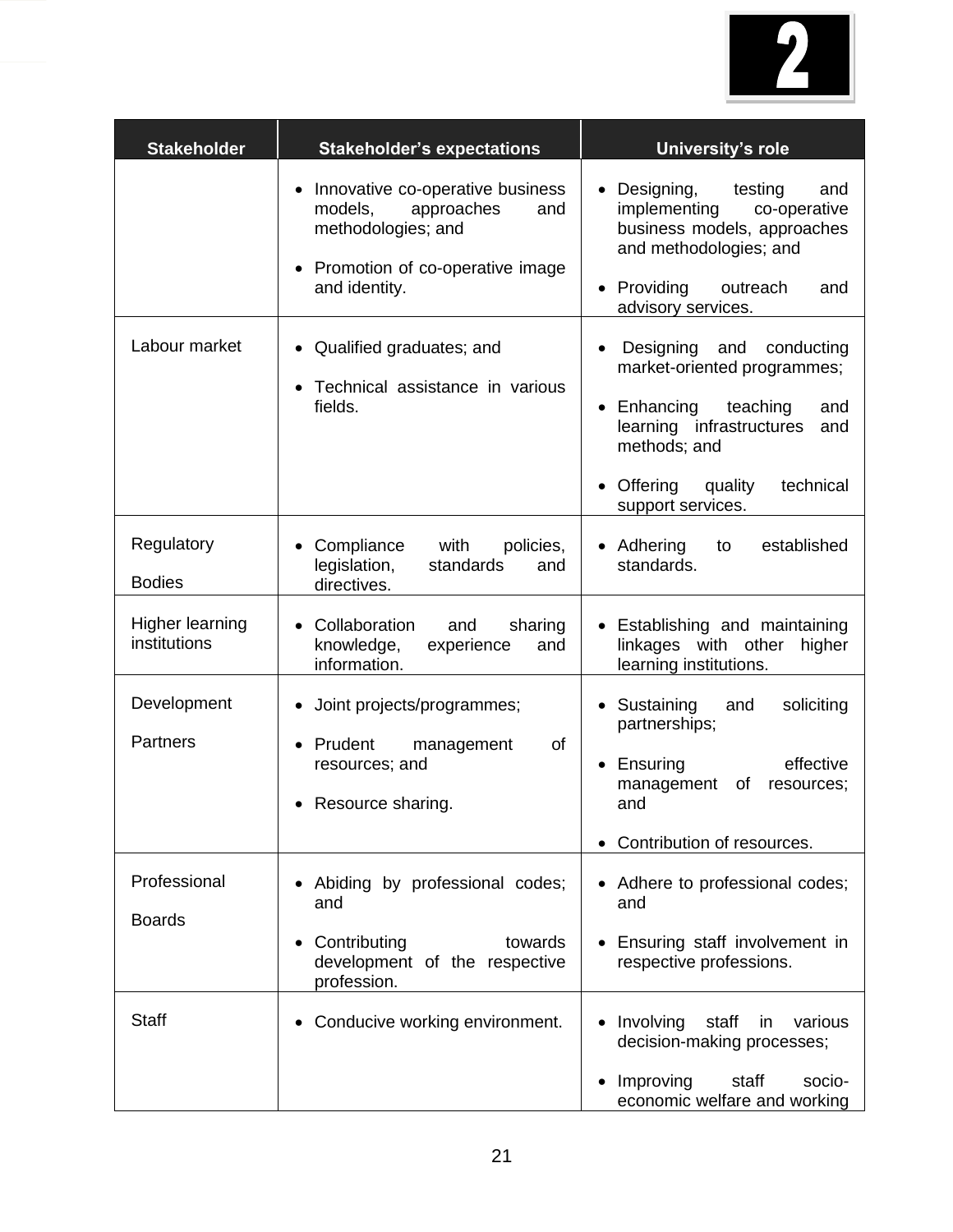

| <b>Stakeholder</b>                      | <b>Stakeholder's expectations</b>                                                             | University's role                                                                                     |
|-----------------------------------------|-----------------------------------------------------------------------------------------------|-------------------------------------------------------------------------------------------------------|
|                                         |                                                                                               | environment; and                                                                                      |
|                                         |                                                                                               | Availing career development<br>opportunities.                                                         |
| Co-operative<br>support<br>institutions | Collaboration<br>training,<br>in<br>$\bullet$<br>research, outreach and advisory<br>services. | • Establishing and maintaining<br>links;                                                              |
| (TCDC,<br>COASCO)                       |                                                                                               | Provision<br>appropriate<br>of<br>$\bullet$<br>training; and                                          |
|                                         |                                                                                               | Undertaking<br>research,<br>$\bullet$<br>outreach<br>advisory<br>and<br>services.                     |
| General<br>community                    | Contribution<br>community<br>to<br>development                                                | Provision<br>0f<br>community<br>$\bullet$<br>services; and                                            |
|                                         |                                                                                               | Contributing<br>to<br>community<br>$\bullet$<br>development<br>activities,<br>projects and programmes |

# **2.6. Strengths, Weaknesses, Opportunities and Challenges Analysis**

Strengths, Weaknesses, Opportunities and Challenges (SWOC) of the University are as summarised in Table 7.

# **Table 7: SWOC Analysis**

| <b>Strengths</b>                                            | <b>Weaknesses</b>                               |  |  |  |
|-------------------------------------------------------------|-------------------------------------------------|--|--|--|
| <b>Diversified</b><br>demand-driven<br>academic<br>and      | Limited<br>research<br>and<br>$\bullet$         |  |  |  |
| programmes for co-operative and business sectors;           | innovation capacity;                            |  |  |  |
| learning<br>basic<br>teaching<br>Existence<br>οf<br>and     | teaching<br>Limited<br>facilities,<br>$\bullet$ |  |  |  |
| infrastructures;                                            | offices and library services                    |  |  |  |
| High quality graduates accepted in the labour market        | for<br>the<br>growing<br>and                    |  |  |  |
| nationally and internationally;                             | expanding institution;                          |  |  |  |
| Qualified and competent staff;<br>$\bullet$                 | infrastructures<br>Limited<br>for<br>٠          |  |  |  |
| Longstanding experience in co-operative education,          | students with special needs;                    |  |  |  |
| training, research, outreach and advisory services;         | Limited capacity of student<br>٠                |  |  |  |
| Availability of basic social welfare and health facilities; | halls of residence;                             |  |  |  |
|                                                             | fund<br>mobilisation<br>Limited                 |  |  |  |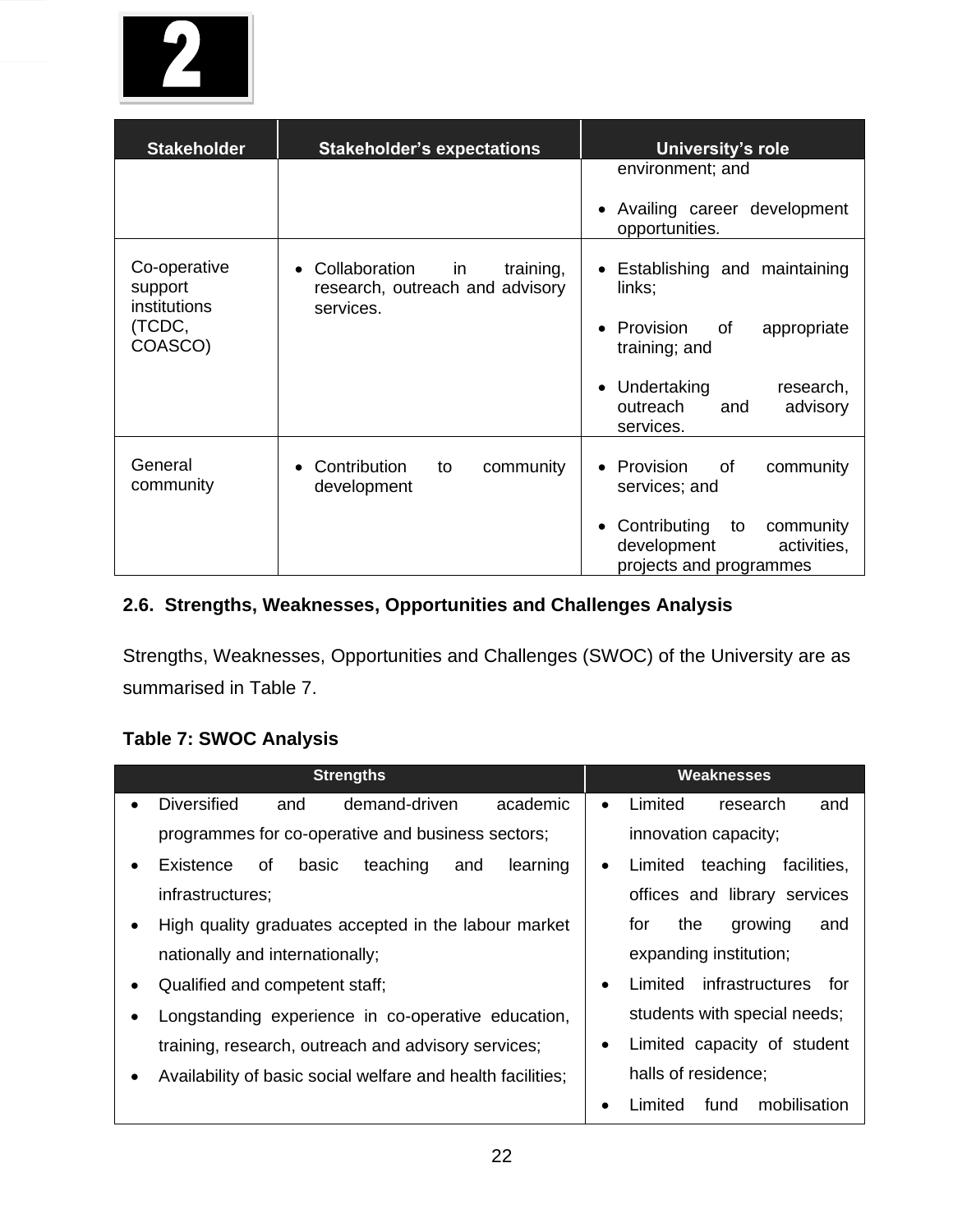

| <b>Strengths</b>                                                   | <b>Weaknesses</b>                         |
|--------------------------------------------------------------------|-------------------------------------------|
| Availability of University governance instruments;<br>$\bullet$    | strategies;                               |
| Recognition by the EAC as the Centre of Excellence                 | Inadequate number of staff<br>$\bullet$   |
| in co-operative and business management training;                  | cater for the growing<br>to               |
| Availability of land for future expansion;<br>٠                    | demands; and                              |
| Provision of outreach services and distance learning;<br>$\bullet$ | Limited visibility at national            |
| Linkages with national and international institutions              | and international levels.                 |
| and professional boards; and                                       |                                           |
| Existence of a network of regional offices catering for            |                                           |
| all regions in Tanzania.                                           |                                           |
| <b>Opportunities</b>                                               | <b>Challenges</b>                         |
| political<br>Supportive<br>legal,<br>and<br>socio-economic         | Competition<br>from<br>other              |
| environment;                                                       | higher learning institutions;             |
| Renewed initiative for co-operative development                    | Inadequate<br>for<br>avenues              |
| model worldwide;                                                   | students'<br>sponsorship<br>in            |
| Presence of Public Private Partnership (PPP) in                    | higher education;                         |
| infrastructure development;                                        | Limited capacity of citizens<br>$\bullet$ |
| Access to emerging technological advancements;<br>٠                | to finance higher education               |
| Availability of Government loans for students in higher            | and training;                             |
| learning institutions;                                             | Inadequate<br>Government                  |
| Potential to collaborate with private sector and                   | funding for both recurrent                |
| development partners; and                                          | and<br>development                        |
| Increased number of qualified candidates for the                   | expenditures; and                         |
| University programmes.                                             | Limited<br>employment                     |
|                                                                    | opportunities.                            |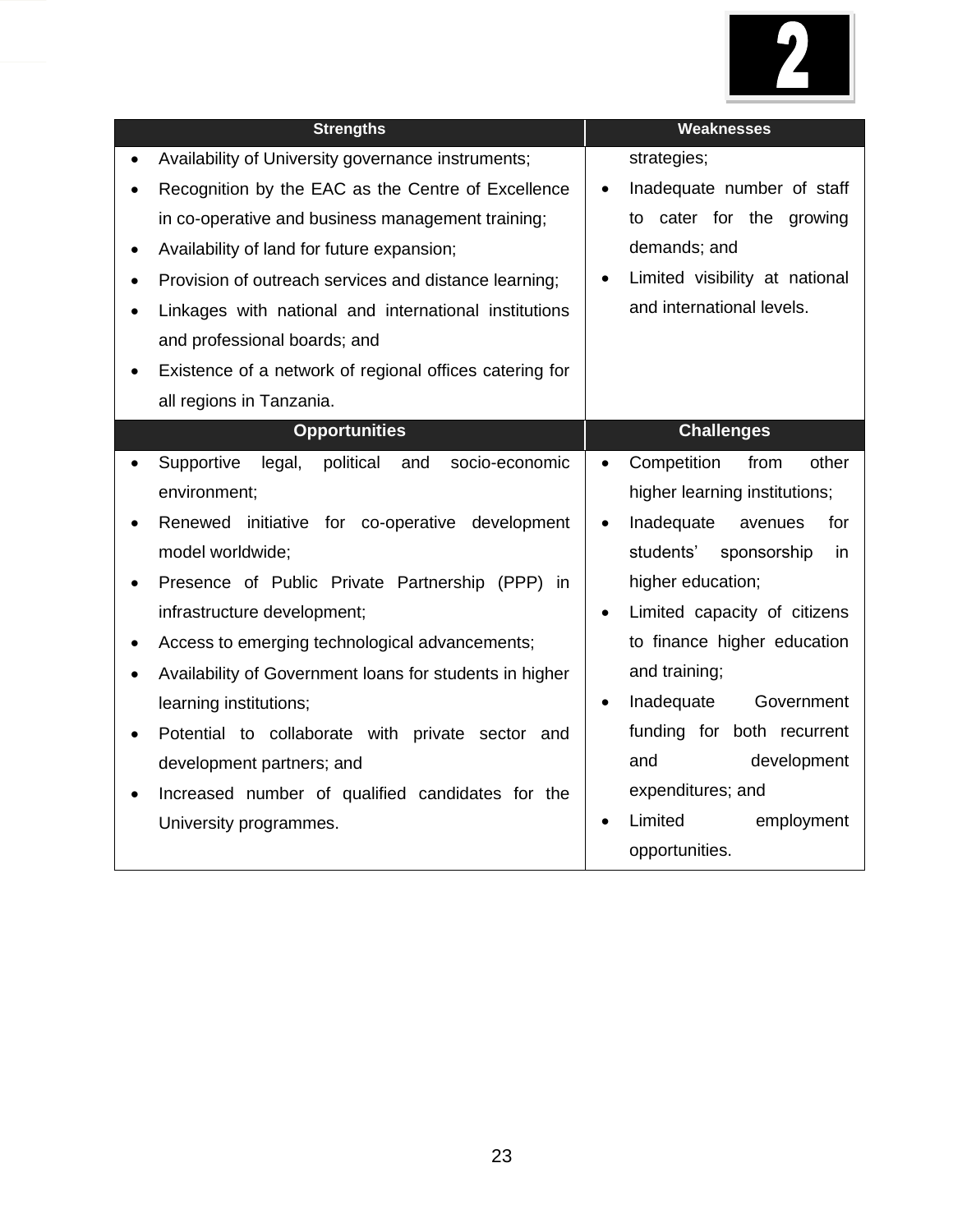

# **VISION, MISSION, FUNCTIONS AND CORE VALUES OF MoCU**

# **3.1 Vision**

The Vision of the University is to be *"An eminent academic institution committed to support co-operative and business development"*

# **3.2 Mission Statement**

The University Mission is *"To promote sustainable co-operative and business development through quality training, research and advisory services."* 

### **3.3 Motto**

The motto of the University is *"Ushirika ni Biashara"*.

# **3.4 Objects and Functions**

The general objects and functions of the University are to advance knowledge, wisdom, understanding and enhance creativity through training, research and advisory services on all matters relating to co-operative development, rural transformation, business studies, information and communications technology, law and any other relevant area of learning and knowledge at national and international levels. The specific objects and functions of the University are spelt out in the Moshi Co-operative University Charter, 2015.

### **3.5 Core Values**

The University core values include *cooperation, professionalism, integrity, transparency, accountability, social responsibility, equality, courtesy to all, creativity and innovation.* 

### **3.6 Core Management Principles**

The University management shall direct itself to achieve efficiency and effectiveness in its operations. It shall also strive to cope with global and national challenges. To this end, the University shall adopt results-oriented management practices that aim at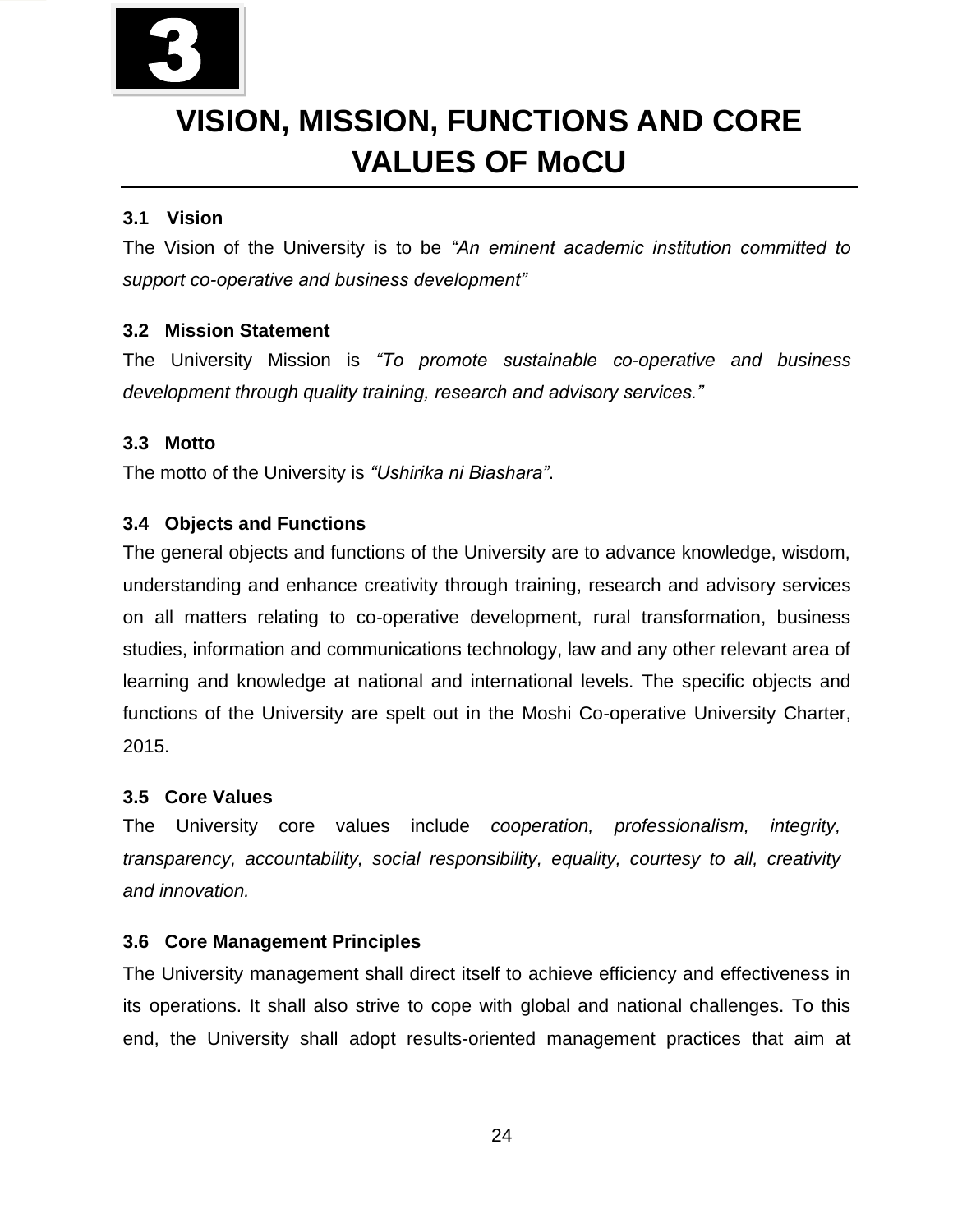

provision of effective management services to its key stakeholders. These practices shall be guided by core management principles as presented in Table 8.

| <b>Core Management</b><br><b>Principles</b> | <b>Description</b>                                                                                                                                                |
|---------------------------------------------|-------------------------------------------------------------------------------------------------------------------------------------------------------------------|
| Mission-driven                              | The mission and objectives of the University shall be the basis of<br>all important decisions.                                                                    |
| Strategic-oriented                          | The University shall adopt and apply strategic planning and<br>management techniques in its operations.                                                           |
| <b>Customers-focus</b>                      | The objectives and operations of the University shall focus on<br>meeting the needs of the beneficiaries of its services.                                         |
| Participatory-<br>oriented                  | <b>The</b><br><b>University</b><br>shall<br>participatory<br>promote<br>management<br>approaches in its operations.                                               |
| <b>Shared</b><br>responsibility             | The University shall ensure peer complementarities in effective<br>delivery of its academic programmes and projects.                                              |
| Openness                                    | The University shall ensure transparency in its operations.                                                                                                       |
| Innovativeness                              | The University shall continuously search for quality-enhancing and<br>cost-saving techniques and technologies in its operations.                                  |
| Value for money                             | The University shall ensure cost-efficiency and effectiveness<br>throughout its operations.                                                                       |
| Equity                                      | The University shall consciously balance the distribution of<br>benefits accruing or to be derived from the University's<br>programmes and projects.              |
| Social responsibility                       | The University shall support community socio-economic activities.                                                                                                 |
| Delegated authority                         | The University shall seek to enable and empower its lower-level<br>organs to increasingly assume direct responsibility and authority<br>for delivery of services. |
| Results-oriented<br>performance             | Performance in the University shall be appraised on the basis of<br>outputs and outcomes achieved.                                                                |
| Monitoring and<br>Evaluation                | The University shall institute participatory systems and<br>mechanisms to continuously monitor and evaluate performance of<br>its operations.                     |

|  |  | <b>Table 8: Core Management Principles</b> |  |
|--|--|--------------------------------------------|--|
|--|--|--------------------------------------------|--|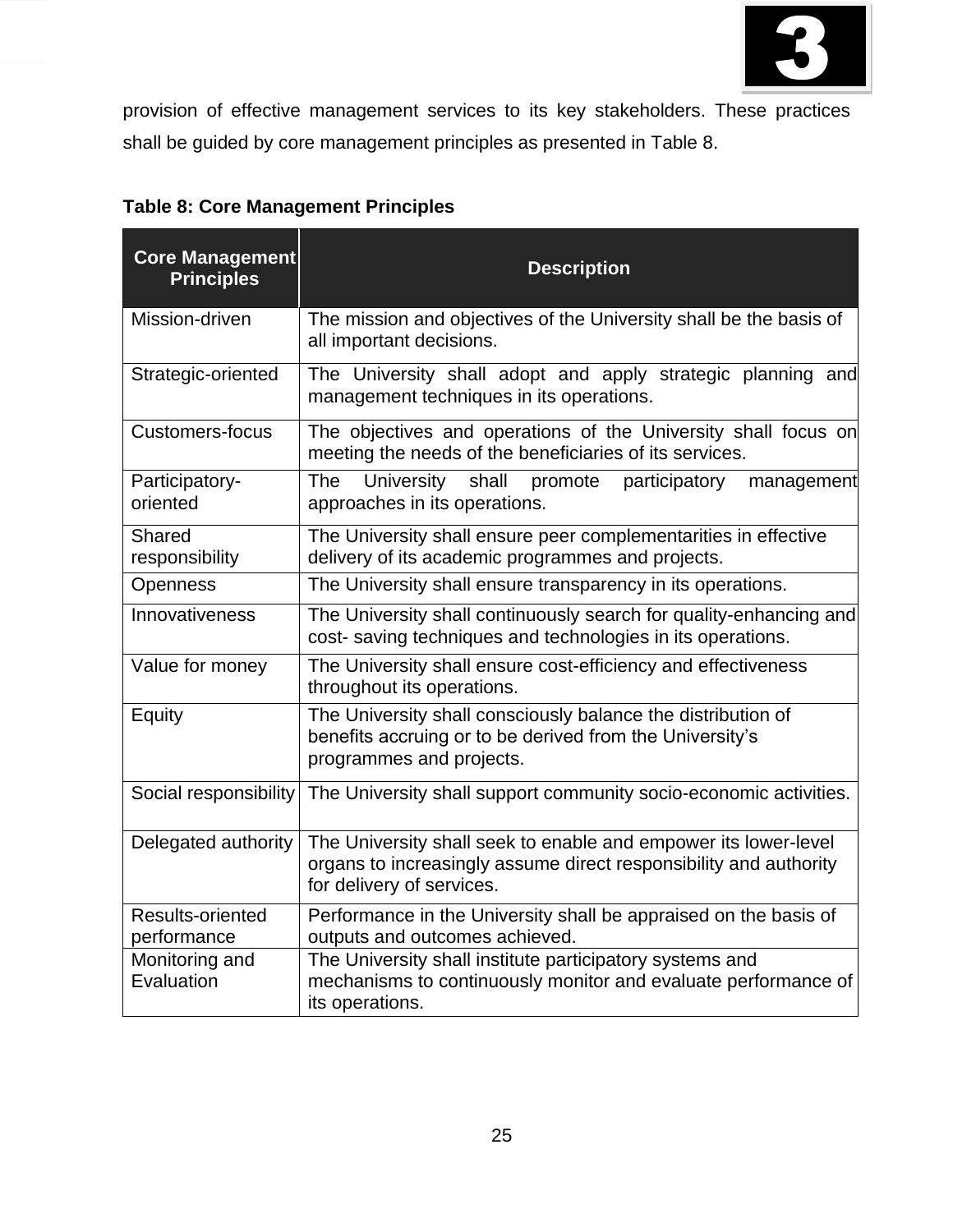

# **STRATEGIC AREAS, OBJECTIVES, STRATEGIES AND TARGETS**

# **4.1 Introduction**

During the five-year Plan period, the University will concentrate on the implementation of activities related to the following strategic areas:

- (a) Teaching and Learning;
- (b) Research, Innovation and Publication;
- (c) Outreach and Consultancy Services;
- (d) Institutional Capacity and Operational Performance; and
- (e) Cross Cutting Issues.

# **4.2 Teaching and Learning**

Quality teaching and learning is key to the attainment of the University Mission. In this regard, the University shall continue to improve teaching and learning environment to meet stakeholders' expectations and comply with national and international standards.

# **4.2.1 Objective**

Teaching and learning environment improved

# **4.2.2 Strategies**

- (a) Develop and improve academic programmes;
- (b) Increase quality and quantity of graduates;
- (c) Advance teaching and learning infrastructure;
- (d) Expand library services; and
- (e) Strengthen ICT services.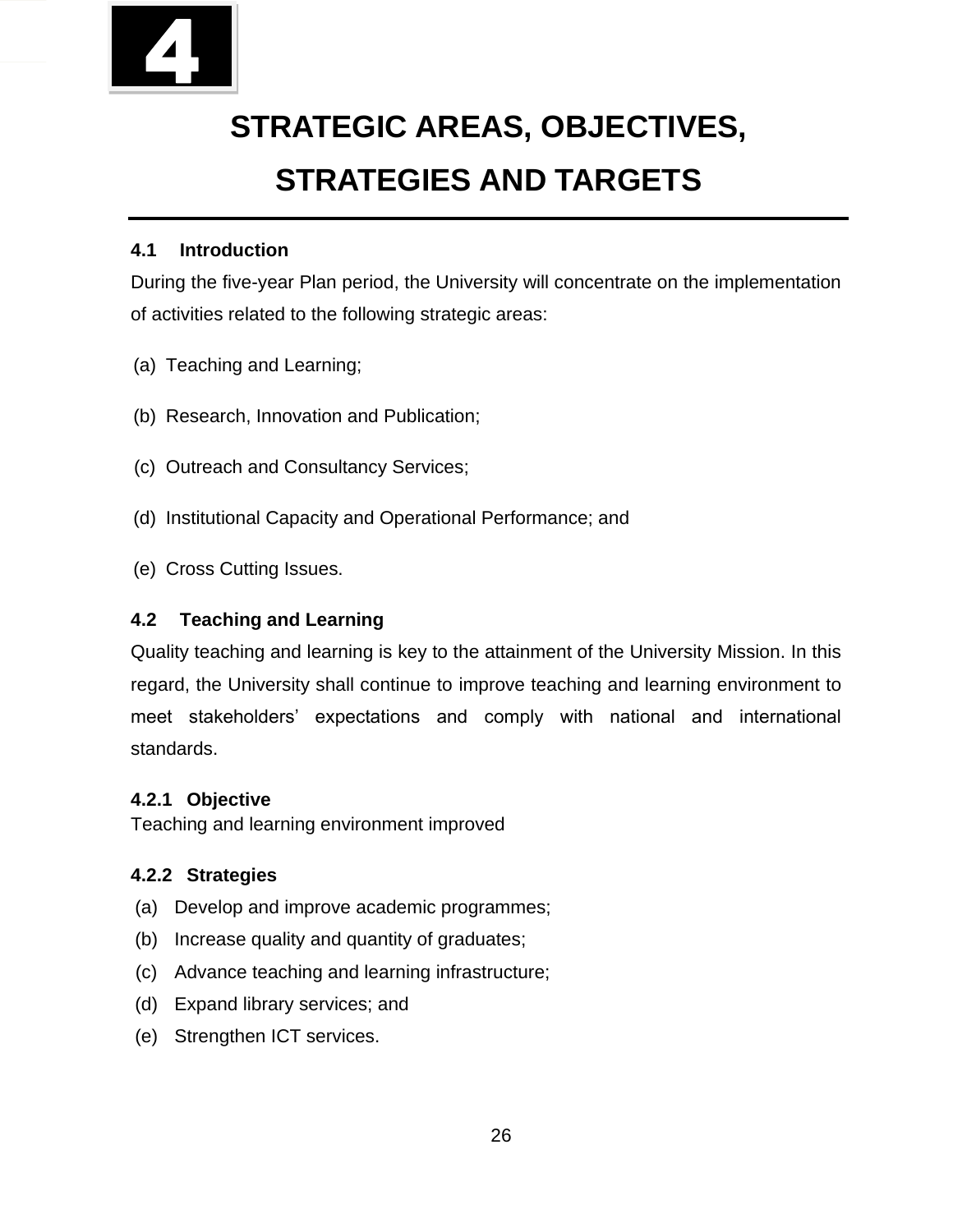

# **4.2.3 Strategies and Targets**

#### **Strategies Targets**

- (i) Develop and improve academic programmes
- (a) 60% of academic programmes reviewed by June, 2026
- (b) Nine undergraduate and six postgraduate programmes developed by June, 2026
- (c) Student enrolment increased by 40% by June, 2026
- (d) One tracer study for academic programmes conducted by June, 2026
- (e) Open and Distance Electronic Learning (ODEL) mode for distance learning programmes developed and operationalized by June, 2022
- (f) Two joint degree programmes developed by June, 2026
- (g) Five workshops on the use of evolving instructional methods organised by June, 2026
- (h) Five sectoral strategic partnerships for students' field attachments established by June, 2026.
- (ii) Increase quality and quantity of graduates
- (iii) Advance teaching and learning infrastructure
- (i) Competent graduates increased by 100% June, 2026.
- (a) Two multipurpose buildings to accommodate 4000 students and 100 staff constructed at Moshi Campus by June, 2026
- (b) One hostel building to accommodate 1722 students constructed at Moshi Campus by June, 2026
- (c) One computer laboratory to accommodate 140 students constructed at Moshi Campus by June, 2026
- (d) Two lecture halls to accommodate 800 students constructed at KICoB by June, 2026
- (e) Two seminar rooms to accommodate 200 students at a time constructed at KICoB by June, 2026
- (f) Two hostels to accommodate 1000 students constructed at KICoB by June, 2026
- (g) One administration block with 20 office rooms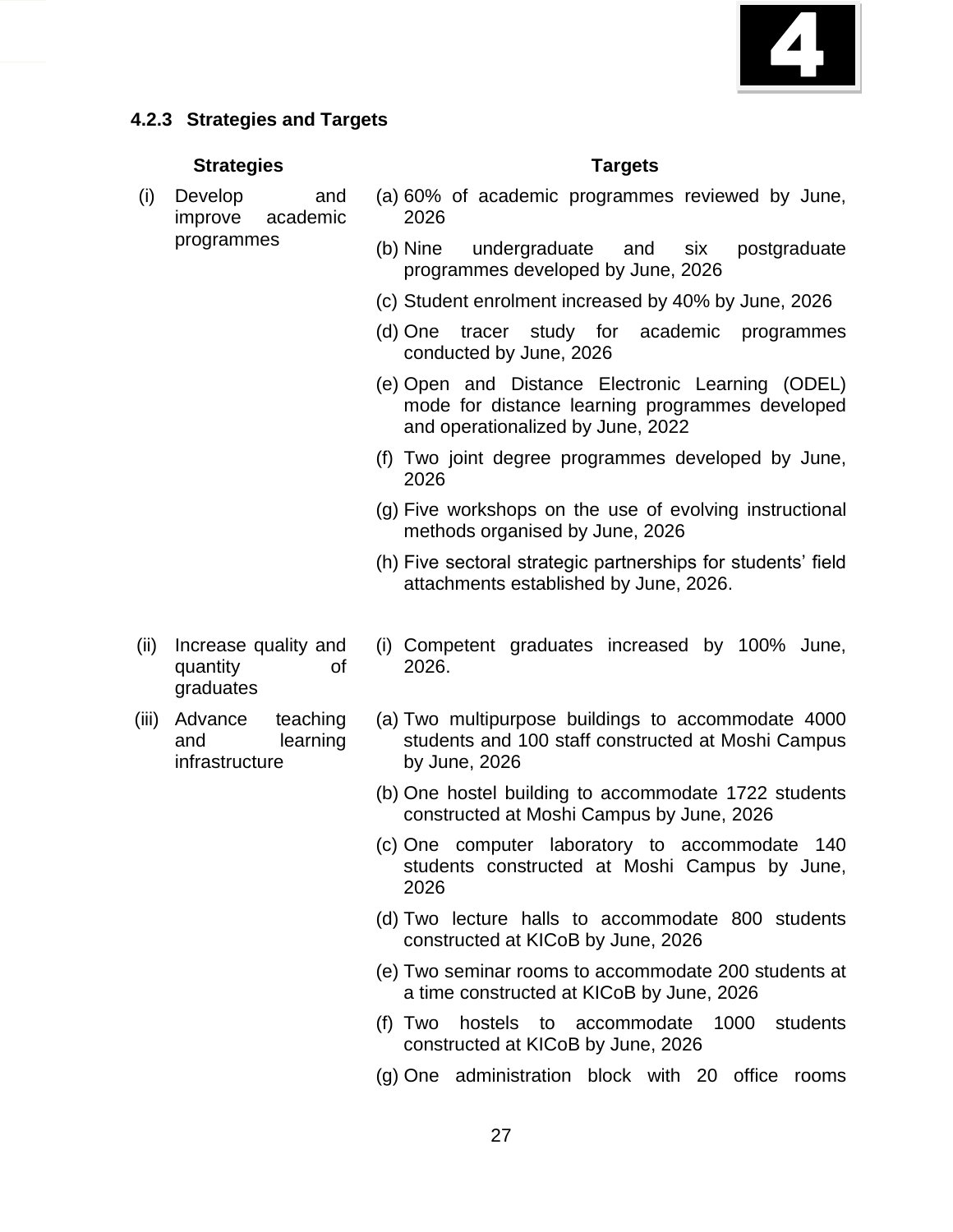| <b>Strategies</b>                           | <b>Targets</b><br>constructed at KICoB by June, 2026                                                                                                                                                                                                                                                                                                                                                                                                                                                                                                                                                                                                                                                                  |
|---------------------------------------------|-----------------------------------------------------------------------------------------------------------------------------------------------------------------------------------------------------------------------------------------------------------------------------------------------------------------------------------------------------------------------------------------------------------------------------------------------------------------------------------------------------------------------------------------------------------------------------------------------------------------------------------------------------------------------------------------------------------------------|
|                                             | (h) One computer laboratory to accommodate<br>100<br>students constructed at KICoB by June, 2026<br>(i) One cafeteria building to serve 200 students<br>constructed at KICoB by June, 2026<br>reading facilities (Vimbwete)<br>(i) 50<br>open<br>to<br>accommodate 500 students constructed at both<br>campuses by June, 2026                                                                                                                                                                                                                                                                                                                                                                                         |
|                                             | (k) 50% of teaching and learning infrastructures<br>rehabilitated by June 2026<br>(I) 80% of strategic areas installed with power back-up<br>facility by June, 2026.                                                                                                                                                                                                                                                                                                                                                                                                                                                                                                                                                  |
| library<br>Expand<br>(iv)<br>services       | (a) One library building to accommodate 2500 users<br>constructed by June, 2026<br>(b) 80% of staff and students trained and retrained on<br>the usage of electronic resources by June, 2026<br>(c) Functional co-operative archive established by June,<br>2026<br>(d) Library security system improved by June, 2023<br>(e) 70% of the University research outputs uploaded in<br>MoCU digital repository by June, 2026<br>(f) 70% of relevant print library materials and e-<br>resources acquired and accessed by June, 2026<br>(g) Five collaborative arrangements with other libraries<br>established by June, 2026<br>(h) Four co-operative resource centres established in<br>regional offices by June, 2026. |
| <b>ICT</b><br>Strengthen<br>(V)<br>services | (a) Five workshops on ICT best practices for teaching,<br>learning and research conducted by June, 2026<br>(b) Access to ICT facilities in teaching, learning,<br>research,<br>consultancy<br>assessment,<br>and<br>administrative functions increased to 80% by June,<br>2026<br>(c) 80% of the University databases are secured by                                                                                                                                                                                                                                                                                                                                                                                  |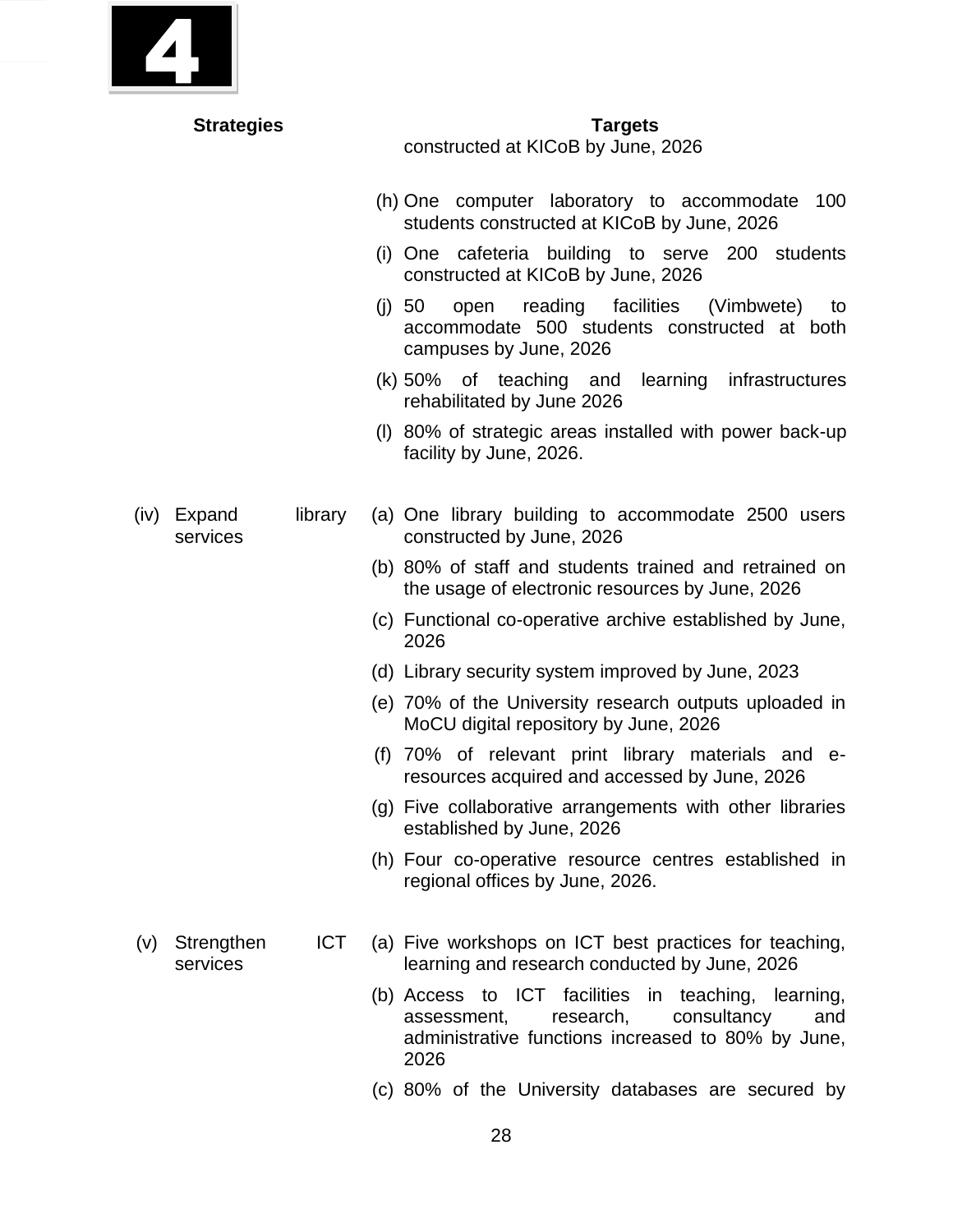

### June, 2026

(d) Internet bandwidth increased from 90mbps to 500mbps by June, 2026.

## **4.3 Research, Innovation and Publication**

The University conducts research in order to come up with innovative products that are nationally and globally competitive and inform policy makers. To this end, the University aims at strengthening the capacity and ability of academic staff and students to design, manage, undertake research and disseminate research findings.

### **4.3.1 Objective**

Research, innovation and publication enhanced

### **4.3.2 Strategies**

- (a) Improve research and innovation capacity;
- (b) Enhance research governance;
- (c) Ensure sustainable funding for research and innovation;
- (d) Recognise and reward researchers and innovators; and
- (e) Strengthen research and innovation knowledge transfer.

### **4.3.3 Strategies and Targets**

#### **Strategies Targets**

#### (i) Improve research innovation capacity (a) 10 research and innovation workshops for academic staff organised by June, 2026

- (b) 25 departmental research projects prepared and implemented by June, 2026
- (c) 10 strategic collaborations with research institutions established and operationalised by June, 2026
- (ii) Enhance research (a) Five intellectual property licences obtained by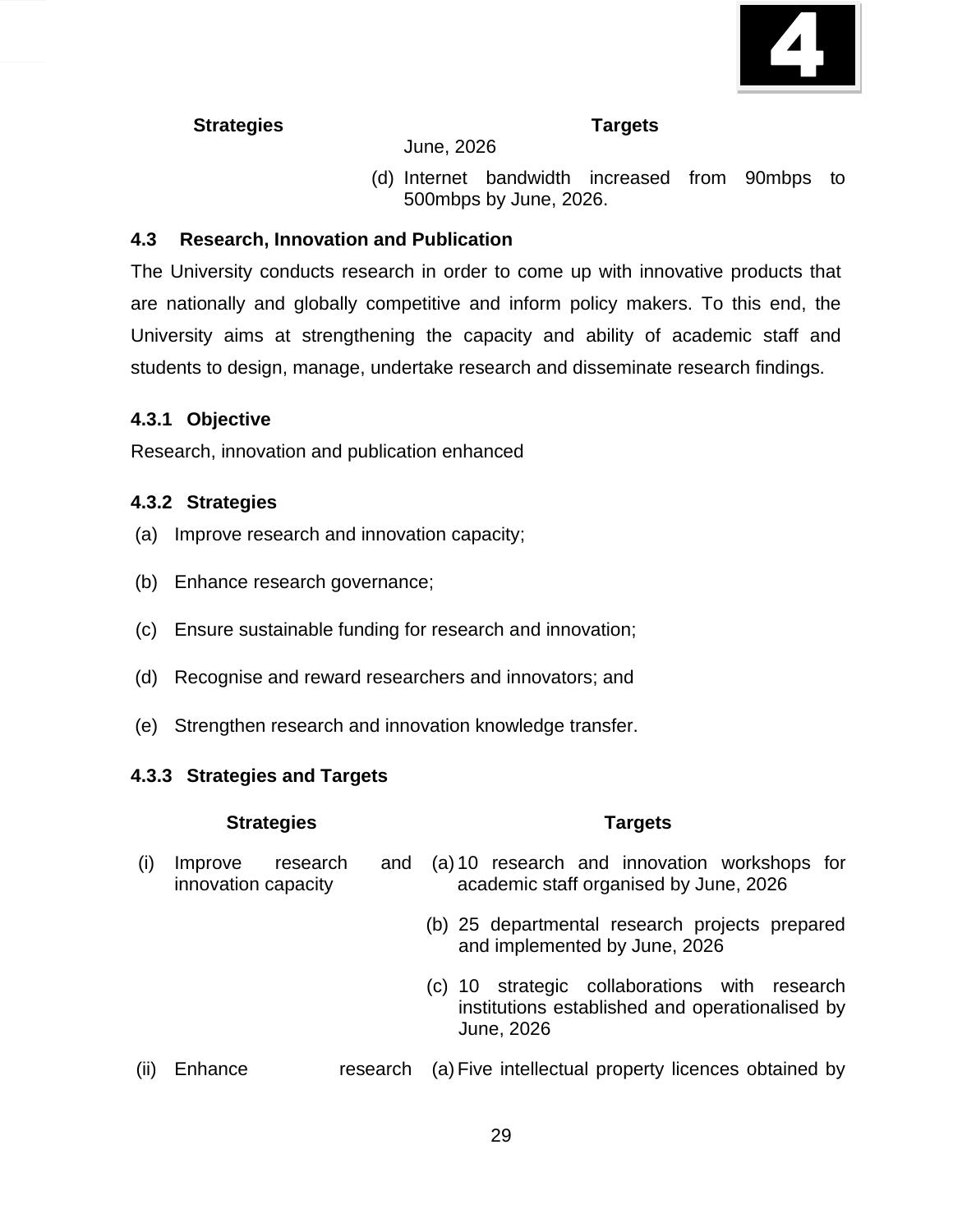

| <b>Strategies</b> |                                       |     | <b>Targets</b>                                                                                                     |
|-------------------|---------------------------------------|-----|--------------------------------------------------------------------------------------------------------------------|
|                   | governance                            |     | June, 2026                                                                                                         |
|                   |                                       |     | (b) Research Policy and Guidelines reviewed and<br>operationalised by June, 2024                                   |
| (iii)             | for research and innovation           |     | Ensure sustainable funding (a) 15 strategic research and innovation projects<br>supported internally by June, 2026 |
|                   |                                       |     | (b) Internal research funding increased by 100%<br>in June, 2026                                                   |
|                   |                                       | (c) | 10 fundable research projects/programmes<br>externally secured and implemented by June,<br>2026.                   |
| (iv)              | Strengthen<br>innovation<br>knowledge |     | research and (a) 10 research for a organised and conducted by<br>June, 2026                                        |
|                   | transfer                              |     | (b) 50% of researchers participated and presented<br>papers in scientific conferences by June, 2026                |
|                   |                                       |     | (c) 400 scholarly manuscripts published in peer<br>reviewed publications by June, 2026                             |
|                   |                                       | (d) | Two University journals indexed internationally<br>by January 2024                                                 |

(e) One innovation hub established by June, 2026.

# **4.4 Outreach and Consultancy Services**

Outreach and consultancy services are critical for realisation of the University Vision and Mission. The University will continue to expand, maintain and strengthen outreach and consultancy services at national, regional and international levels.

### **4.4.1 Objective**

Outreach and consultancy services strengthened

# **4.4.2 Strategies**

(a) Enhance access to quality outreach services;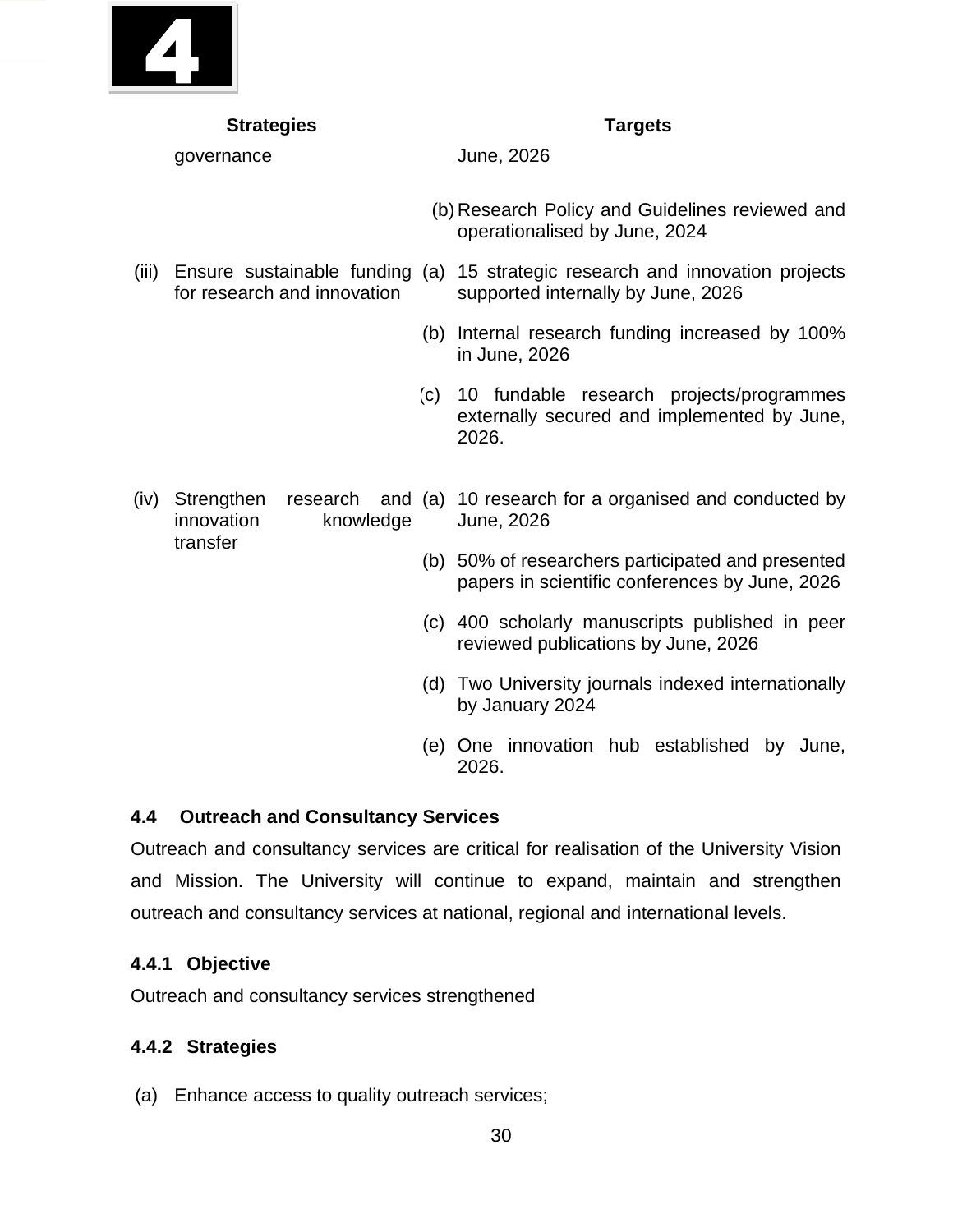

- (b) Strengthen co-operative identity and image; and
- (c) Reinforce provision of consultancy services.

#### **4.4.3 Strategies and Targets**

- **Strategies Targets** (i) Enhance access quality outreach services (a) Outreach services policy and guidelines developed and operationalised by June, 2022 (b) Media production unit established and equipped with requisite facilities by June, 2026 (c) 60% of outreach programmes publicized through media by June, 2026 (d) 30% of the outreach services digitalised by June, 2026 (e) 50% of academic staff engaged into outreach programmes by June, 2026 (f) 100% of regional offices operations reviewed by June, 2026 (g) 100,000 beneficiaries trained on co-operative business development and management by June, 2026 (h) 50,000 beneficiaries accessed training manuals/materials in Kiswahili by June, 2026. (ii) Strengthen co-operative identity and image (a) 10 workshops on co-operative business development and management organised and conducted by June, 2026 (b) Five co-operative models/approaches designed and implemented by June, 2026 (c) Four existing academic programmes offered on distance learning mode by June, 2026 (d) 10 fora on co-operative business development and management organised and conducted by June, 2026 (e) 100% of regional co-operative education committees formalised and operationalised in collaboration with other co-operative stakeholders by June, 2026.
- (iii) Enhance provision of  $_{(a)}$ Enhance provision of (a) 10 workshops on consultancy and advisory services consultancy services organised and conducted to University staff by June,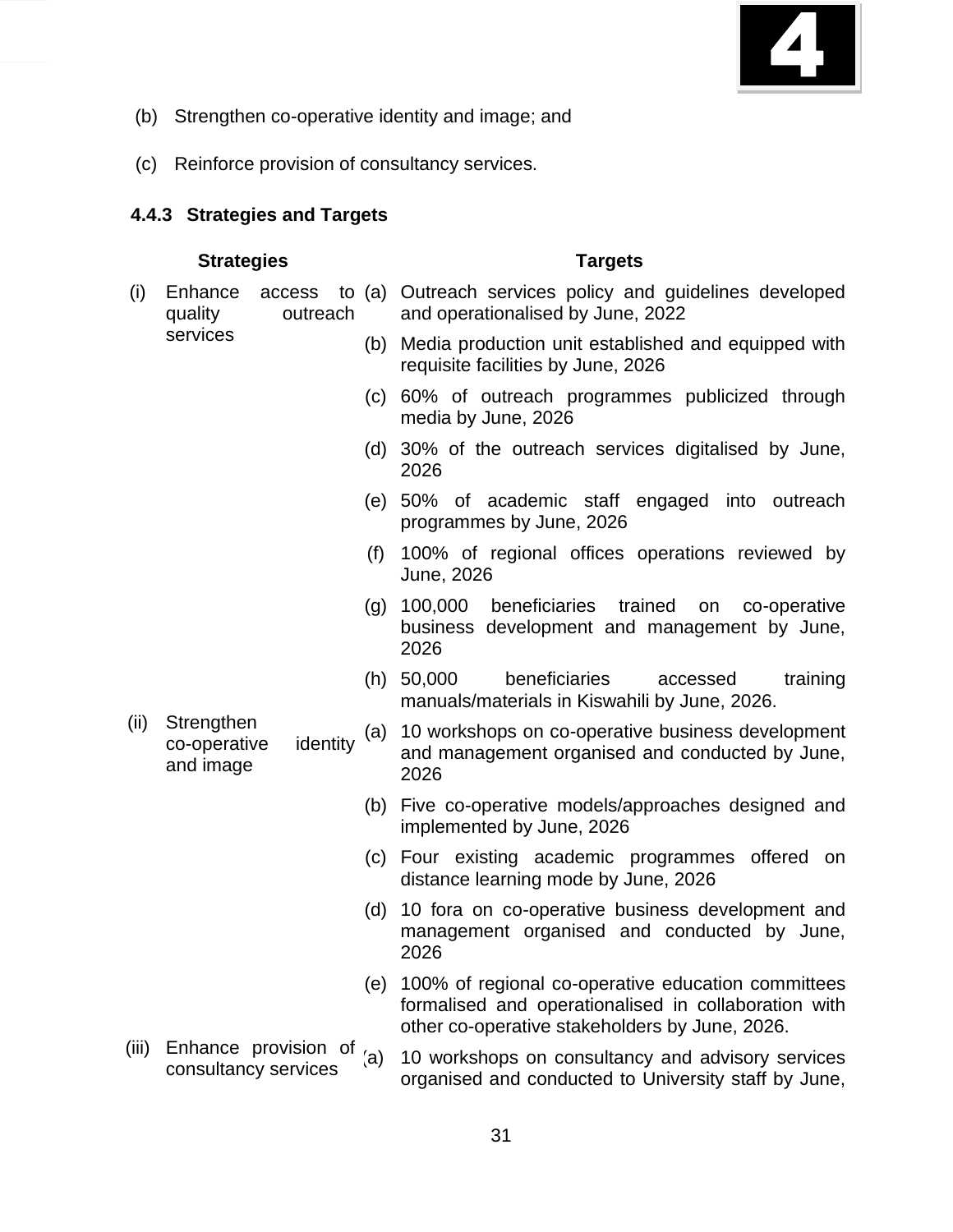

- (b) Four consultancy firms established and operationalised by June, 2026
- (c) 75 consultancy assignments undertaken by June, 2026.

# **4.5 Institutional Capacity and Operational Performance**

2026

Institutional capacity is instrumental in determining the success of University operations. The University will strive to ensure the availability of sufficient human, financial and technological resources for its successful operations.

# **4.5.1 Objective**

Institutional capacity and operational performance enhanced.

# **4.5.2 Strategies**

- (a) Attract, recruit and retain qualified and competent staff;
- (b) Strengthen financial resource mobilisation and management;
- (c) Strengthen governance and management practices;
- (d) Strengthen safety and welfare services;
- (e) Improve quality assurance management systems; and
- (f) Enhance University visibility and image.

# **4.5.3 Strategies and Targets**

# **Strategies Targets**

(i) Attract, recruit and retain qualified and competent staff

- (a) Number of academic staff increased from 167 to 376 by June, 2026
- (b) Number of administrative staff increased from 171 to 390 by June, 2026
- (c) Five staff capacity building workshops conducted by June, 2026
- (d) 80% of academic staff trained at Masters and PhD levels by June, 2026
- (e) 75% of University staff attended short term training by June, 2026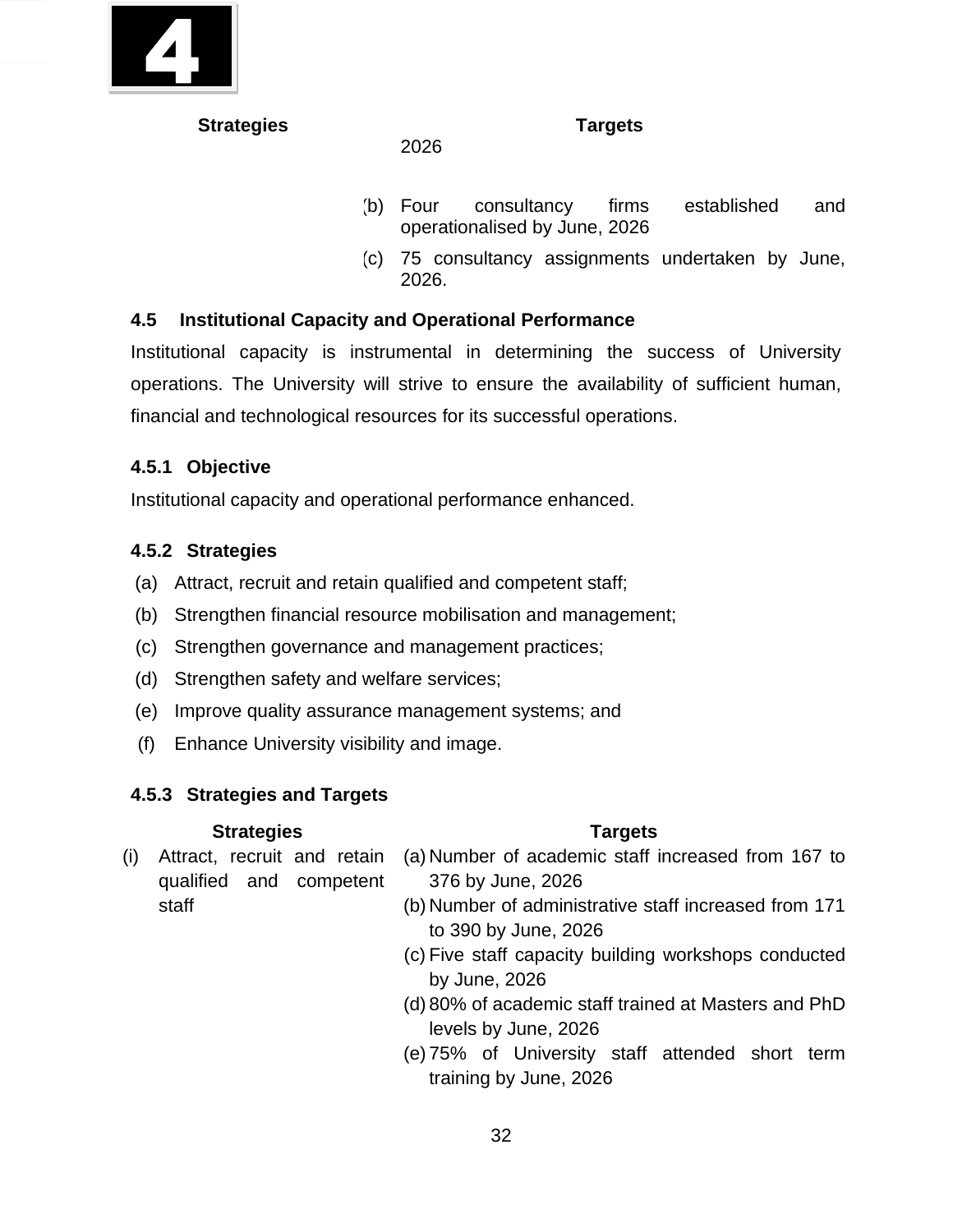

resource mobilisation and

management

- 
- (f) 70% of administrative staff trained and acquired requisite qualifications by June, 2026
- (g) 100% of the staff retained by June, 2026.
- (ii) Strengthen financial (a) 15 proposals for soliciting funds on capital development prepared by June, 2026
	- (b) Revenue from income generating projects increased by 20% by June, 2026
	- (c) Investment policy prepared by June, 2024
	- (d) Fee structures revised by June, 2026
	- (e) Five workshops on financial resource mobilisation and management conducted by June, 2026
	- (f) Comprehensive financial resource mobilisation strategy and action developed by June, 2026
	- (g) Quality of accounting and financial operations increased by 100% by June, 2026
	- (h) Cost cutting policy and guidelines adopted and implemented by June, 2026.
- (iii) Strengthen governance and management practices (a) Transparency and accountability in University operations enforced by 100% by June, 2026
	- (b)A campus college, an institute, two faculties and five departments established by June, 2026
	- (c) 15 vehicles acquired to facilitate University operations by June, 2026
	- (d) 80% of existing governance instruments reviewed by June, 2026
	- (e) 10 new governance instruments developed by June, 2026
	- (f) One warehouse rehabilitated and one new constructed by June, 2024
	- (g) 90% of clean water and sewerage system rehabilitated by June, 2026
	- (h) 50% of the internal road network upgraded at KICoB by June, 2026
	- (i) 75% of the existing office buildings and residential units rehabilitated by June, 2026
	- (j) 10 workshops on governance and management practices organised and conducted by June, 2026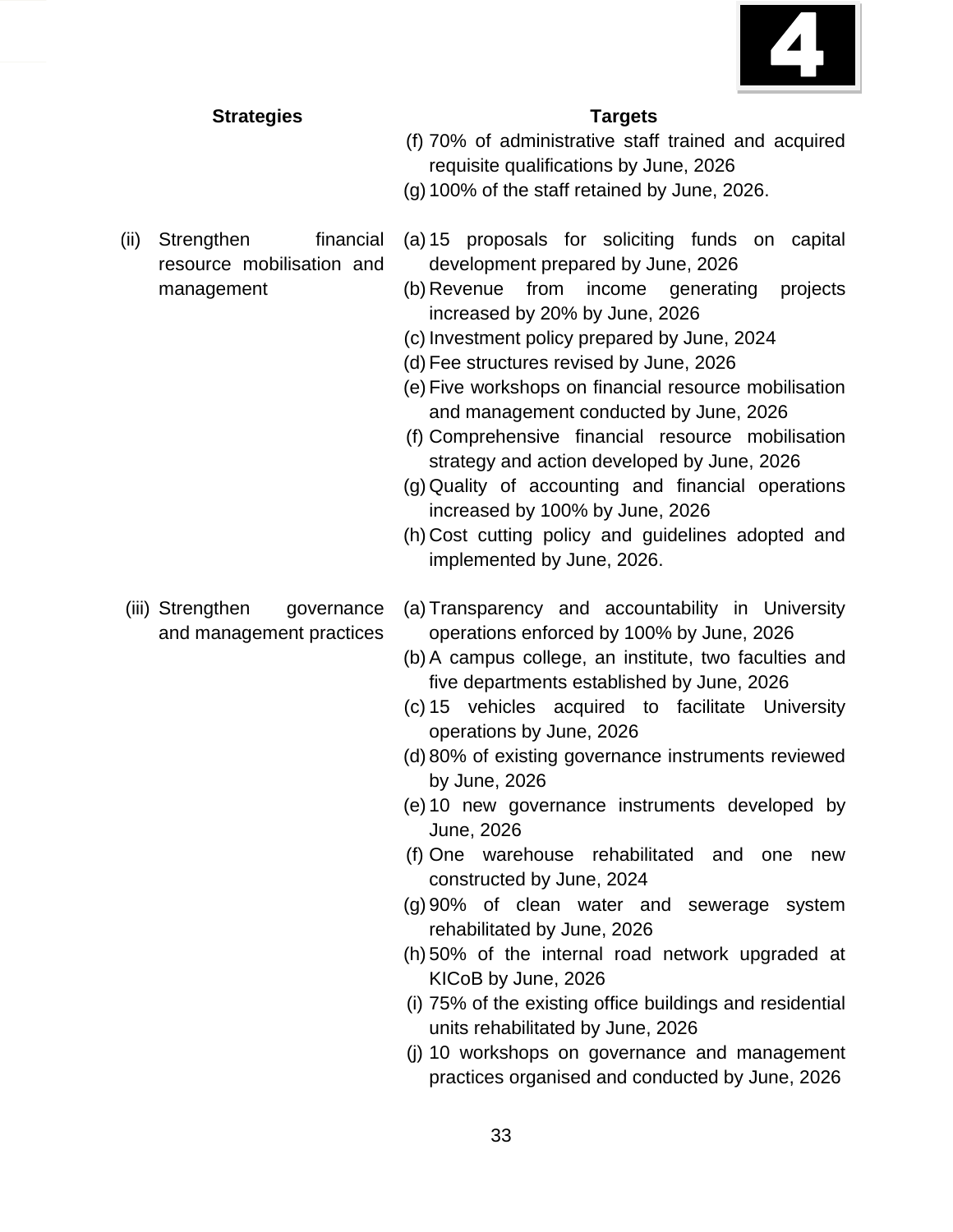

- (k) Compliance of procurement, audit and legal services increased to 100% by June, 2026.
- (iv) Strengthen safety and welfare services
- (a) Five workshops on safety management conducted to University community by June, 2026
- (b) 90% of University strategic areas installed with security devices by June, 2026
- (c) 100% of staff and students participated in sports and recreation activities by June, 2026
- (d)Security walls constructed at 100% at Moshi Campus and 50% at KICoB by June, 2026
- (e) 85% of students provided with relevant advisory and counselling services by June, 2026
- (f) Quality social welfare services provided to the University community by June, 2026
- (g) Five workshops on matters related to counselling and guidance conducted to the University community by June, 2026.
- (v) Improve quality assurance management systems (a) 80% of University activities benchmarked and harmonised with national, regional and international standards by June, 2026
	- (b)Internal and external assessment of the University conducted by June, 2026
- (vi) Enhance University visibility and image (a)Visibility and image of the University increased to 70% by June, 2026
	- (b)All University branded symbols legally protected by June, 2026
	- (c) The University ranked amongst the best 10 universities in Tanzania by June, 2026
	- (d) Marketing and public relations networking with national and international institutions increased to 70% by June, 2026
	- (e) Five students and staff exchange programmes established and maintained by June, 2026
	- (f) Visits by international scholars and academicians increased by 30% by June, 2026
- 
-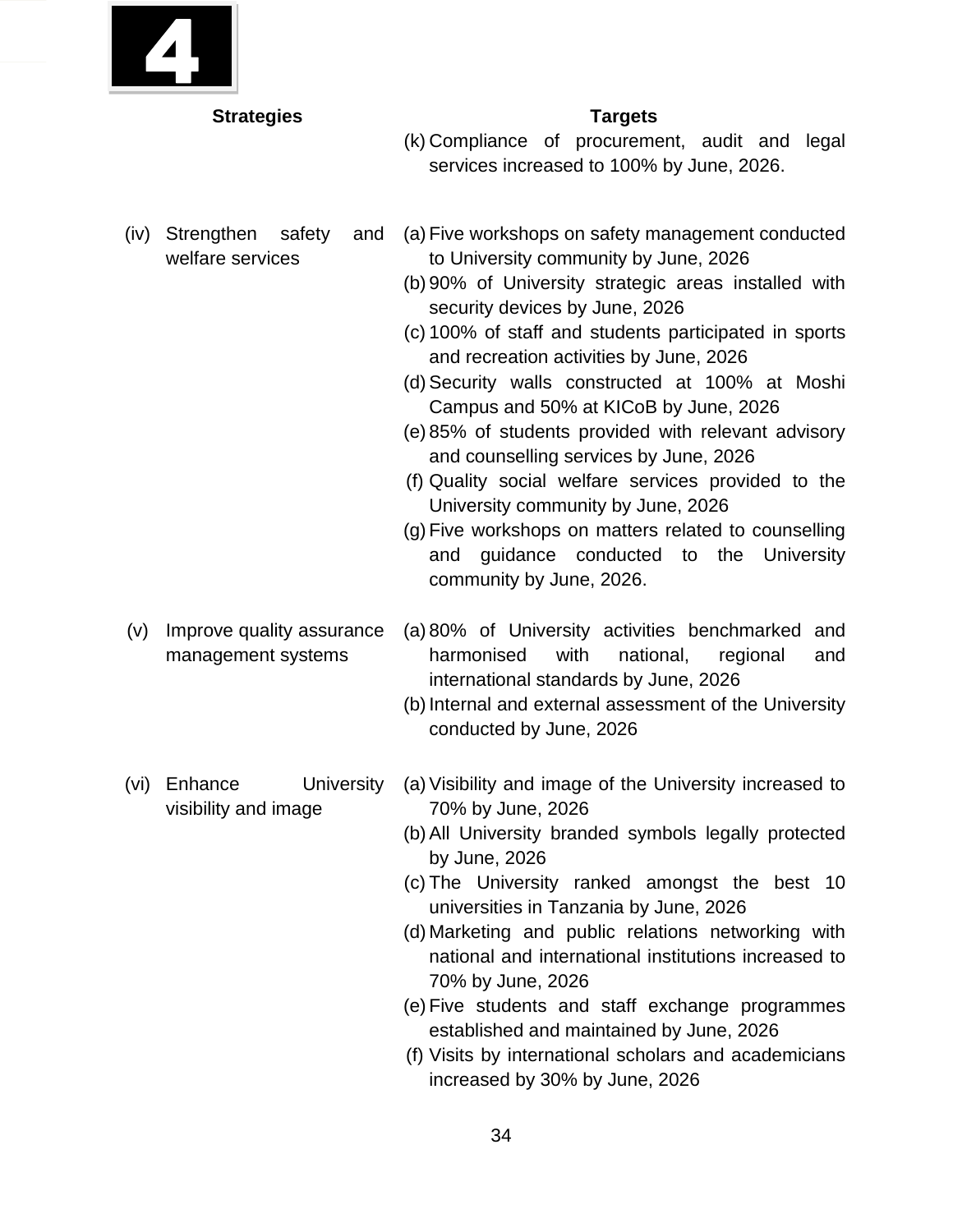

(g) Corporate Social Responsibility (CSR) initiatives increased by 50% by June, 2026.

### **4.6 Cross Cutting Issues**

The success of the University is greatly related to its capacity to mainstream cross cutting issues including diseases, corruption, gender, environmental issues, and people with special needs. The issues have impact on various University undertakings. In that respect, the University will continue to take into account and improve measures that enhance accountability, inclusiveness, equity and human rights in service delivery.

## **4.6.1 Objectives**

- (i) Health service improved and HIV/AIDS infections reduced;
- (ii) Anti-corruption initiatives enhanced and sustained;
- (iii) Gender and environmental issues mainstreamed and support services for people with special needs enhanced.

# **4.6.2 Strategies**

- (a) Strengthen provision of HIV/AIDS support services;
- (b) Improve provision of health services;
- (c) Strengthen provision of support services for communicable and noncommunicable diseases;
- (d) Enhance provision of anti-corruption initiatives;
- (e) Mainstream gender in University operations;
- (f) Reinforce environmental planning and management; and
- (g) Promote inclusiveness for people with special needs in University operations.

### **4.6.3 Strategies and Targets**

#### **Strategies Targets**

(i) Strengthen provision HIV/AIDS support services (a) 100% of staff and students living with HIV/AIDS provided with care and support services by June, 2026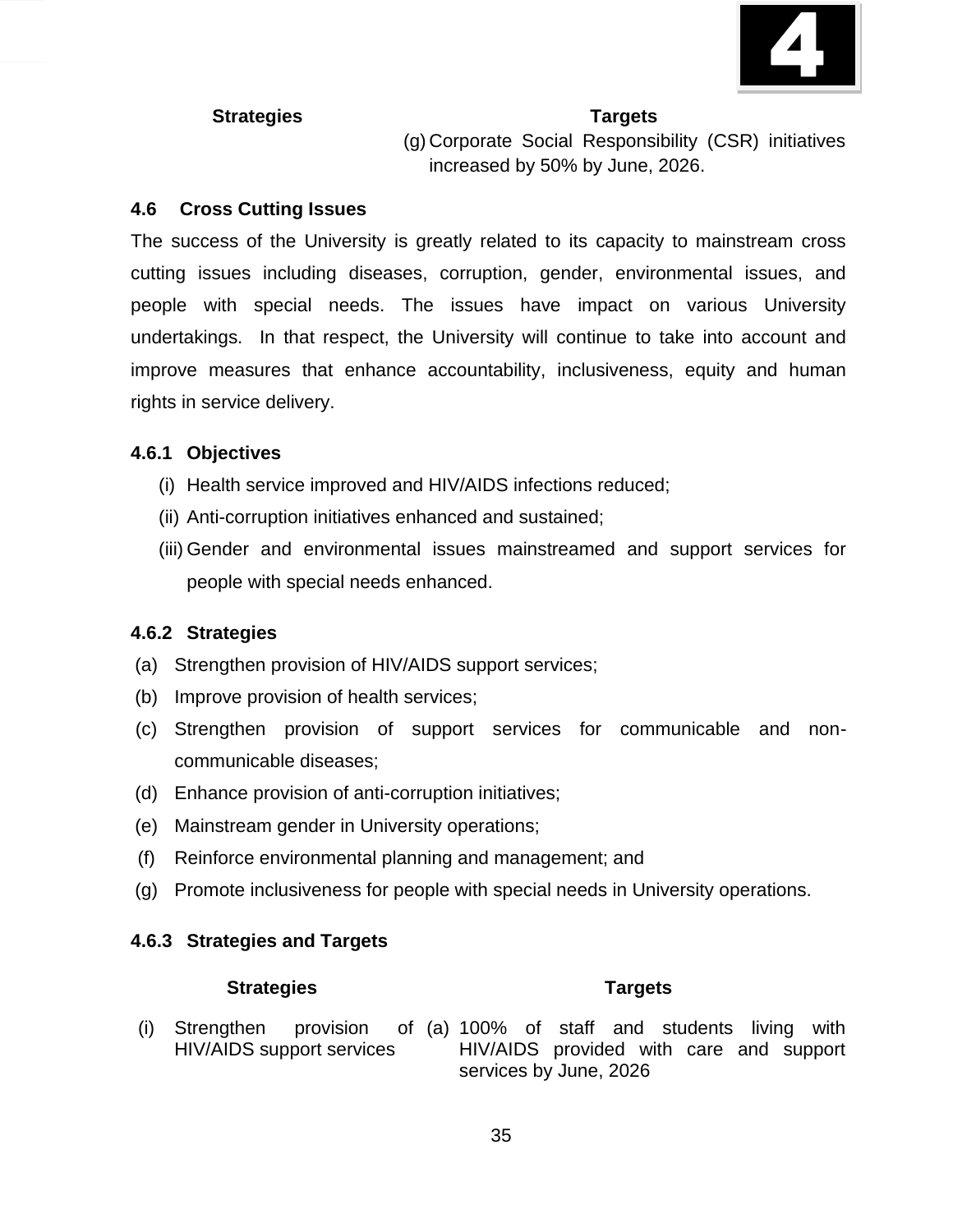

- (b) 10 awareness and sensitization events on HIV/AIDS conducted by June, 2026.
- (ii) Improve provision of health (a) Kizumbi Dispensary expanded and equipped services with requisite health facilities by June, 2026
	- (b) Moshi campus Health Centre expanded and equipped with requisite health facilities by June, 2026.
	- (a) 10 awareness and screening events on communicable and non-communicable diseases conducted by June, 2026
	- (b) 90% of University community access literature and protective gears on communicable and non-communicable diseases and support provided to staff with health problem by June, 2026.
- (iv) Enhance provision of anti-(a) 10 anti-corruption awareness and sensitization corruption initiatives events conducted to University community by June, 2026
	- (b) Three strategies for combating corruption established by June, 2026
	- Gender issues mainstreamed in all University activities by June, 2026.
		- (a) 10 environmental management awareness and sensitization events conducted to University community by June, 2026
			- (b) Three strategies for environmental management established by June, 2026.
- (vii) Promote inclusiveness for people with special needs in University operations 80% of staff and students with special needs provided with care and support services by June, 2026

(iii) Strengthen provision of support services for communicable and noncommunicable diseases

- (v) Mainstream gender in University operations
- (vi) Reinforce environmental planning and management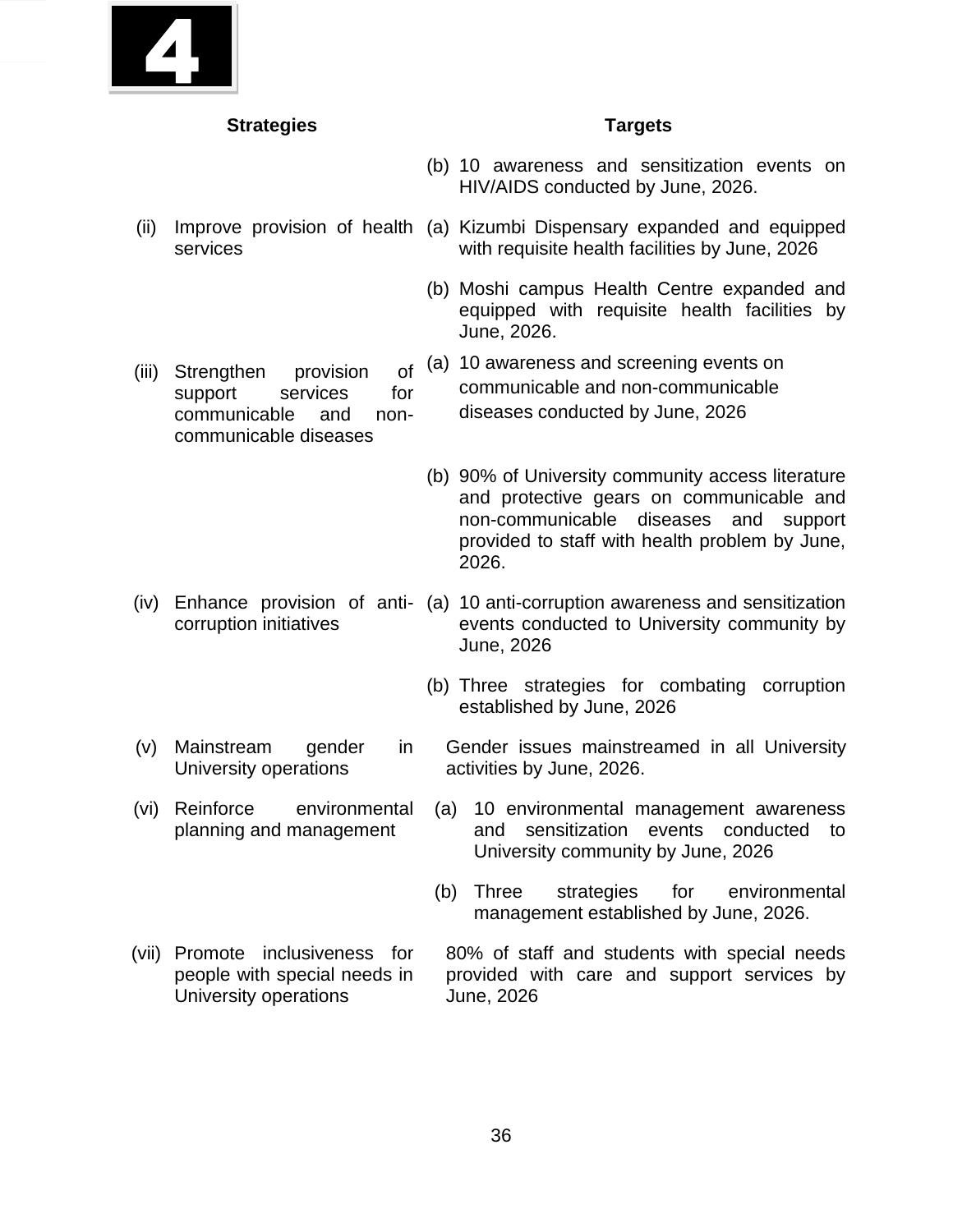

# **IMPLEMENTATION FRAMEWORK**

# **5.1 The Role of Key Stakeholders**

Various key stakeholders will be involved in the implementation of the Plan. The key stakeholders include the Government, Development partners, University Council, University management and the University community.

# **5.1.1 The Government**

For the realization of the University strategic objectives, the Government is expected to create a conducive operating environment. Particularly, the Ministry of Education, Science and Technology (MoEST), TCU, Tanzania Commission for Science and Technology (COSTECH), Higher Education Students Loans Board (HESLB), Tanzania Education Authority (TEA) and other Government agencies have important roles in providing appropriate policy and legal framework, accreditation, quality control and allocating adequate resources, to name a few. The roles by the agencies are crucial to improved quality of education, training, research, innovation and community services.

# **5.1.2 Development Partners**

Development partners play a crucial role in supplementing the University efforts in fulfilling its core functions. They support teaching, research, innovation, business and institutional capacity building in various ways.

# **5.1.3 The University Council**

The Council shall be responsible for formulating University policies, issuing directives and guidance to the management and overseeing the implementation of the Corporate Strategic Plan. The Council shall also be responsible for lobbying and advocating to the Government and development partners for the development of the University.

# **5.1.4 The University Management**

The University management, under the Vice Chancellor, shall be responsible for the overall implementation of the Plan. The management shall also be responsible for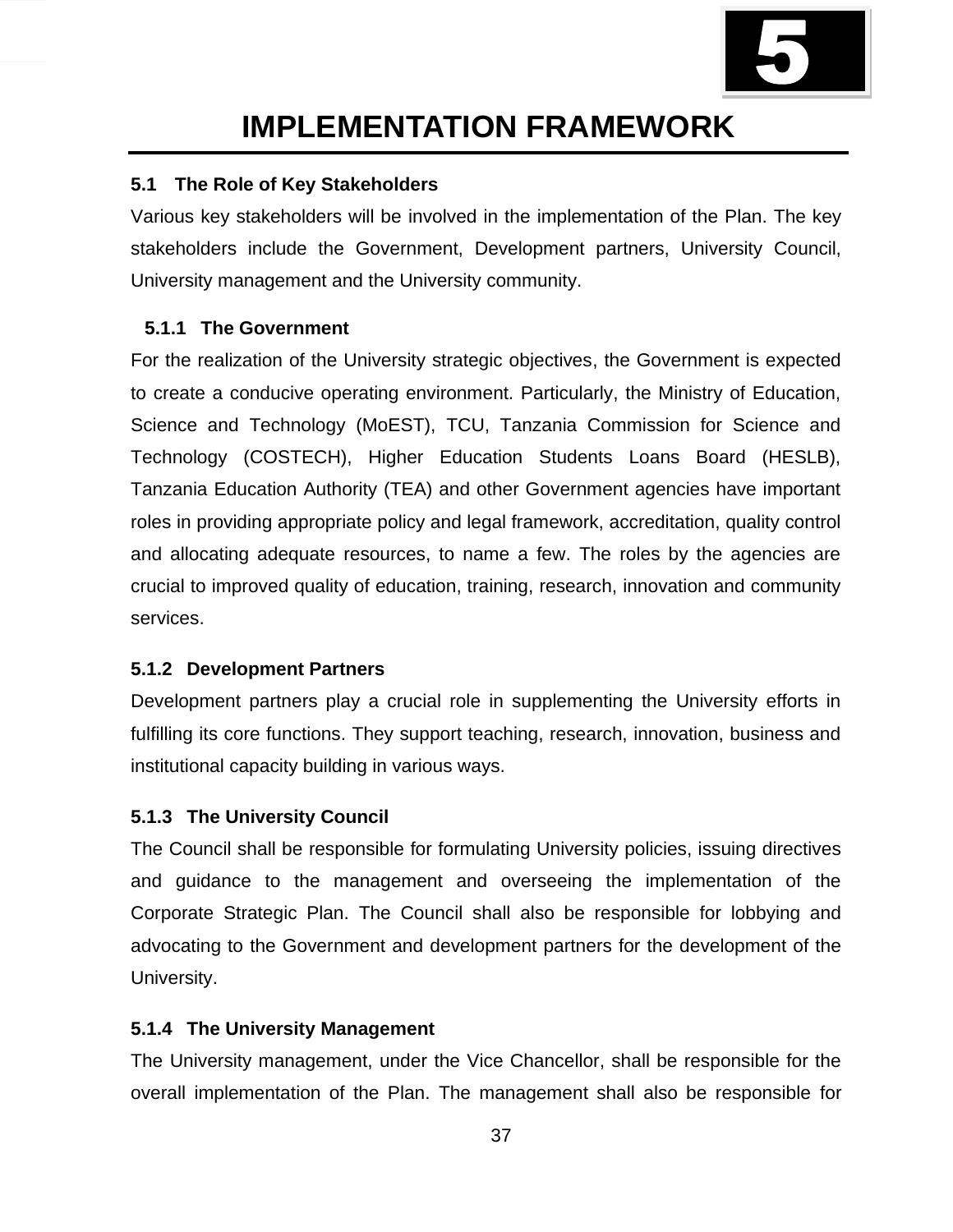

monitoring and reporting the implementation of the Plan and ensuring the requisite resources are sought and made available for its successful execution.

# **5.1.5 The University Community**

The University community consists of staff and students. The successful implementation of the Plan depends on the entire community's understanding of what it embodies. Particularly, University staff are expected to implement activities falling under their domains ensuring, among others, prudent use of resources. On the other hand, students will contribute to the implementation of the Plan through participation in decision-making processes and provision of feedback.

# **5.2 Logical Framework**

The logical framework provided in Appendix 1 indicates strategic objectives, service output, targets and performance indicators. The framework forms the basis of implementation of the Plan.

# **5.3 Financial Implications and Sources of Funds**

# **5.3.1 Financial Implications**

The Five-Year Corporate Strategic Plan is projected to a total cost of TZS. 228.57 billion. Table 9 summarizes the estimated annual cost for each strategic objective for the entire five-year period.

| S/N | <b>Strategic</b>                                               |         | <b>YEAR</b> |         |         |         |        | %     |
|-----|----------------------------------------------------------------|---------|-------------|---------|---------|---------|--------|-------|
|     | <b>Objective</b>                                               | 2021/22 | 2022/23     | 2023/24 | 2024/25 | 2025/26 |        |       |
| 1.  | Teaching and<br>Learning<br>Environment<br>Improved            | 4.39    | 24.15       | 26.56   | 29.22   | 31.39   | 115.70 | 50.62 |
| 2.  | Research,<br>Innovation and<br>Publication<br>Enhanced         | 0.38    | 0.42        | 0.45    | 0.49    | 0.53    | 2.27   | 0.99  |
| 3.  | Outreach and<br>Consultancy<br><b>Services</b><br>Strengthened | 0.22    | 0.24        | 0.26    | 0.28    | 0.30    | 1.30   | 0.57  |

### **Table 9: Estimated annual cost per strategic objective from 2021/2022-2025/2026 (in 000,000,000 TZS).**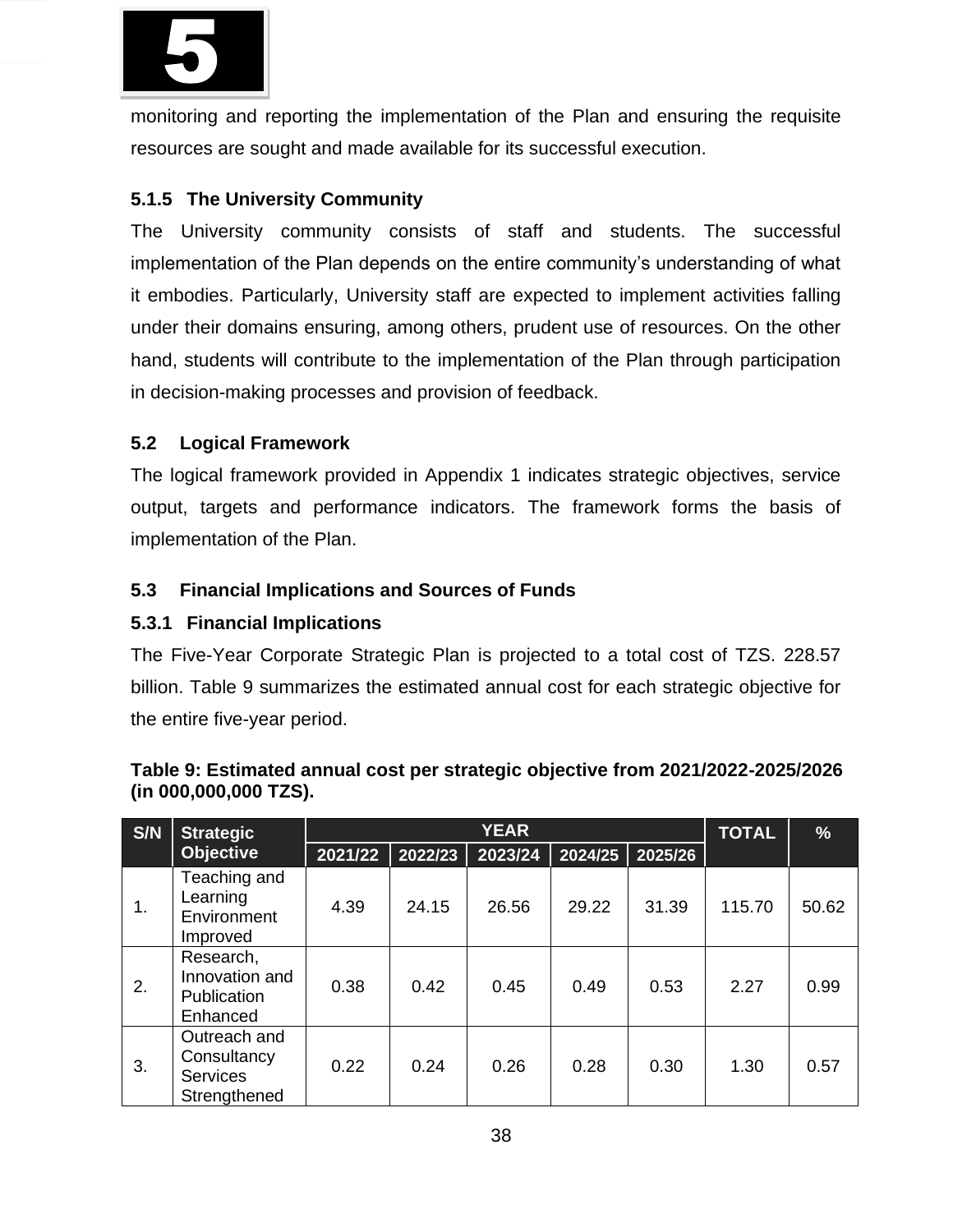

| S/N          | <b>Strategic</b>                                                                                                                               | <b>YEAR</b> |         |         |         | <b>TOTAL</b> | $\frac{9}{6}$ |        |
|--------------|------------------------------------------------------------------------------------------------------------------------------------------------|-------------|---------|---------|---------|--------------|---------------|--------|
|              | <b>Objective</b>                                                                                                                               | 2021/22     | 2022/23 | 2023/24 | 2024/25 | 2025/26      |               |        |
| 4.           | Institutional<br>Capacity and<br>Operational<br>Performance<br>Enhanced                                                                        | 34.00       | 14.00   | 15.00   | 17.68   | 17.37        | 98.05         | 42.88  |
| 5.           | <b>Health</b><br><b>Services</b><br>Improved and<br><b>HIV/AIDS</b><br><b>Infections</b><br>reduced                                            | 1.01        | 1.70    | 2.27    | 3.04    | 3.05         | 11.07         | 4.87   |
| 6.           | Anti-corruption<br><b>Initiatives</b><br>Enhanced and<br>Sustained                                                                             | 0.01        | 0.01    | 0.01    | 0.01    | 0.02         | 0.18          | 0.03   |
| 7.           | Gender and<br>Environmental<br><b>Issues</b><br>Mainstreamed<br>and Support<br>Services for<br>People with<br><b>Special Needs</b><br>Enhanced | 0.02        | 0.02    | 0.02    | 0.02    | 0.02         | 0.10          | 0.04   |
| <b>Total</b> |                                                                                                                                                | 40.03       | 40.53   | 44.58   | 50.75   | 52.67        | 228.67        | 100.00 |

# **5.3.2 Sources of Funds**

The Plan is expected to be financed by various sources including:

- (a) The Government;
- (b) Internally generated revenue;
- (c) Contributions from development partners;
- (d) Loans from financial and/or non-financial institutions;
- (e) Donations/contributions from different stakeholders; and
- (f) Private sector through Public Private Partnership arrangements.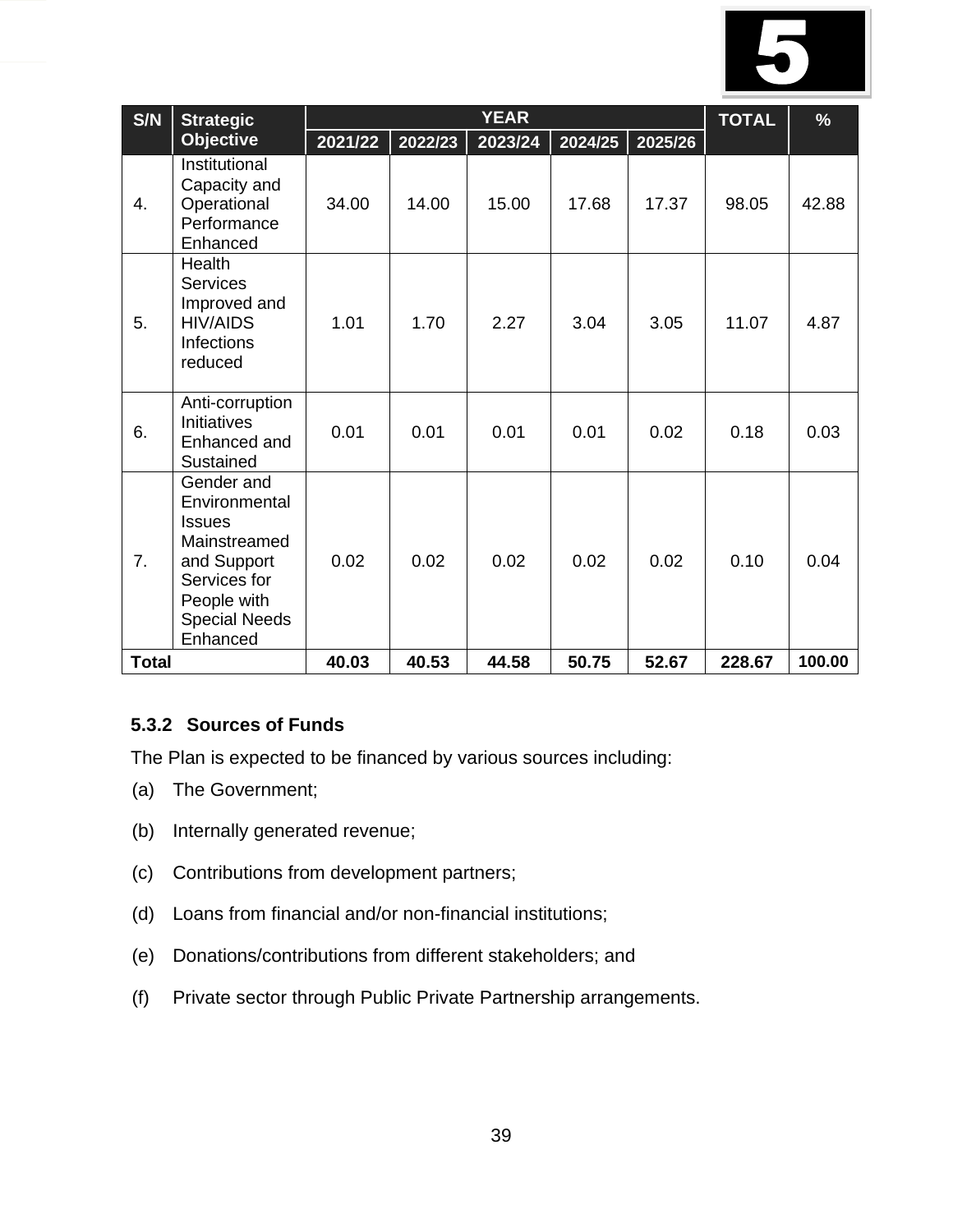

The University will be responsible for mobilization of financial resources and ensuring appropriate use of the same. Furthermore, the University shall strengthen the existing income generating activities and initiate others.

# **5.4 Implementation Schedule**

The implementation of the Plan will cover a period of five years from 2021/2022 to 2025/2026 as shown in Appendix 2. The appendix provides the targets, time-frame and the authorities responsible for implementation. For smooth and efficient implementation of this Plan, each responsible authority shall have to prepare a detailed annual action plan.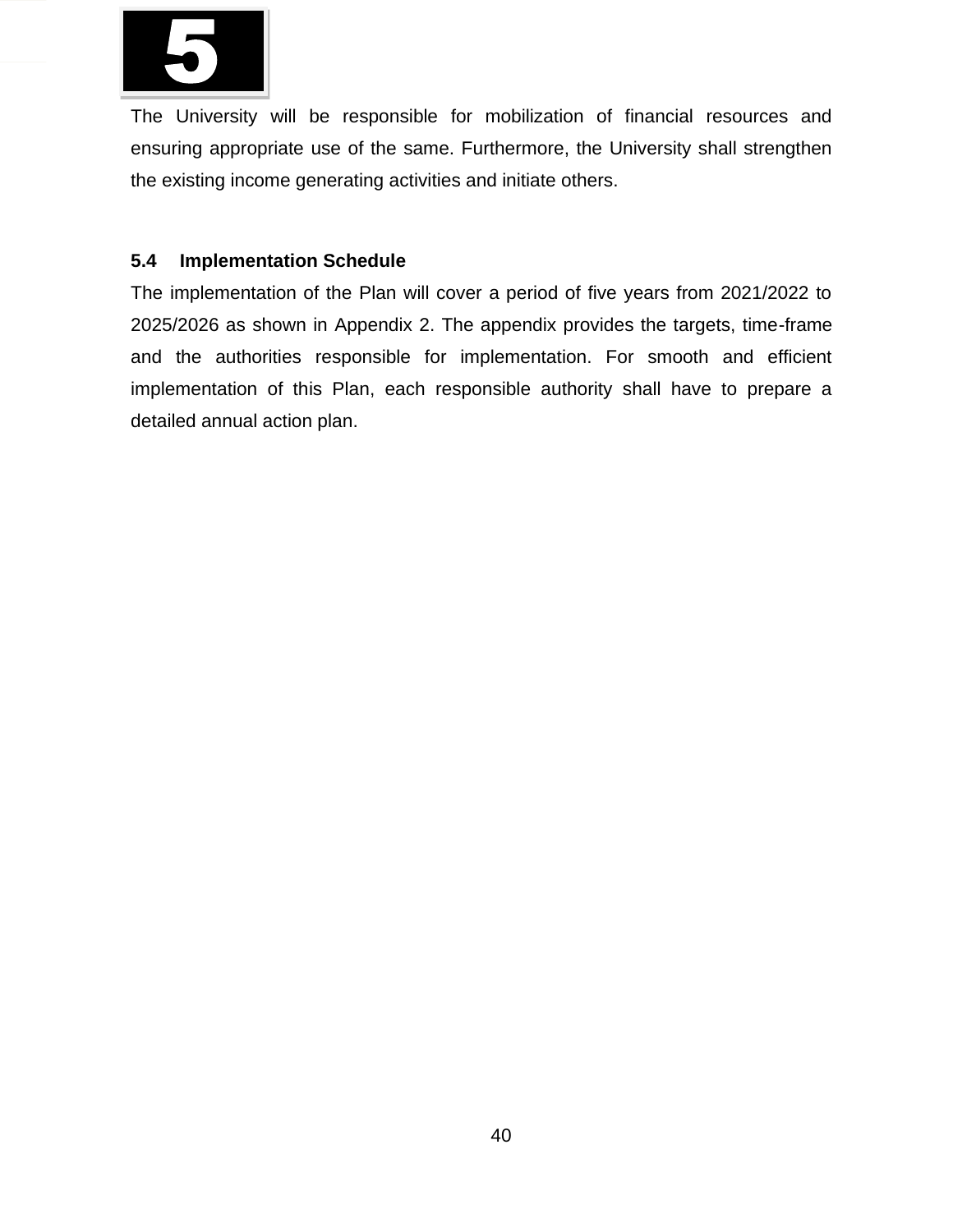

# **MONITORING AND EVALUATION**

#### **6.1 Introduction**

The monitoring and evaluation of the Plan is designed to ensure effective and efficient implementation of the Plan. In order to effectively monitor and evaluate the implementation of the Plan for impact, there shall be an operational monitoring and evaluation (M&E) system that is result-based and participatory in nature. In addition, the Directorate responsible for planning shall oversee the implementation of the Plan in collaboration with other decision-making organs. To this effect, the logical framework and the implementation schedule constitute the basic tools for monitoring and evaluation.

#### **6.2 Monitoring**

The implementation of the Plan will be monitored periodically. Monitoring will strategically focus on realization of planned targets. The objectives of monitoring shall include the following:

- (a) Ensuring that objectives are being accomplished within the allocated timeframe;
- (b) Ensuring that financial resources are allocated and used prudently;
- (c) Preparing and providing implementation reports to the management;
- (d) Signalling the management on deviations from the Plan; and

(e) Determining focus on the fulfilment of the University Mission.

#### **6.3 Evaluation**

Evaluation as well as impact assessments will be conducted periodically using the established key performance indicators as indicated in the logical framework. Evaluation of the Plan shall involve valuing the work accomplished with reference to effectiveness, efficiency, relevancy, sustainability and impact on realization of the University Mission. Specifically, evaluation will focus on the following areas:

(a) The extent of accomplishment of planned objectives;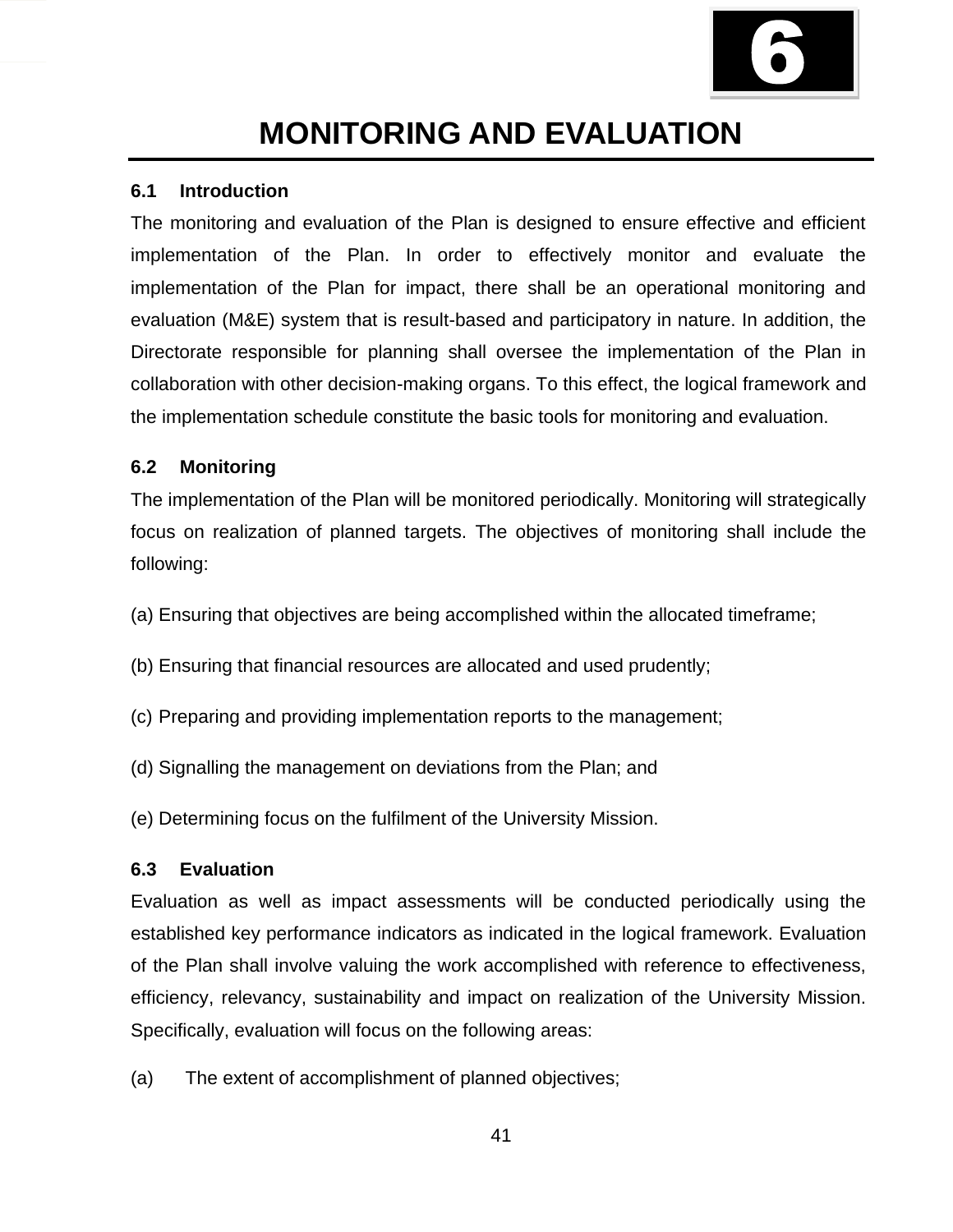

- (b) Fulfilment of the University Mission;
- (c) Value for money; and
- (d) Lessons learned for better implementation and future planning.

There shall be periodic/continuous and summative evaluation. Periodic evaluation shall be carried out after every one year whereas summative evaluation shall be done at the end of the Plan period. The monitoring reports shall form the basis for reviewing the implementation of the Plan.

# **6.4 Reporting and Documentation**

The implementing units shall prepare implementation reports on quarterly, semi-annually and on annual bases. The Directorate responsible for planning shall cause to be compiled and prepared a comprehensive monitoring and evaluation report. Reporting and documentation shall follow the normal University reporting mechanisms.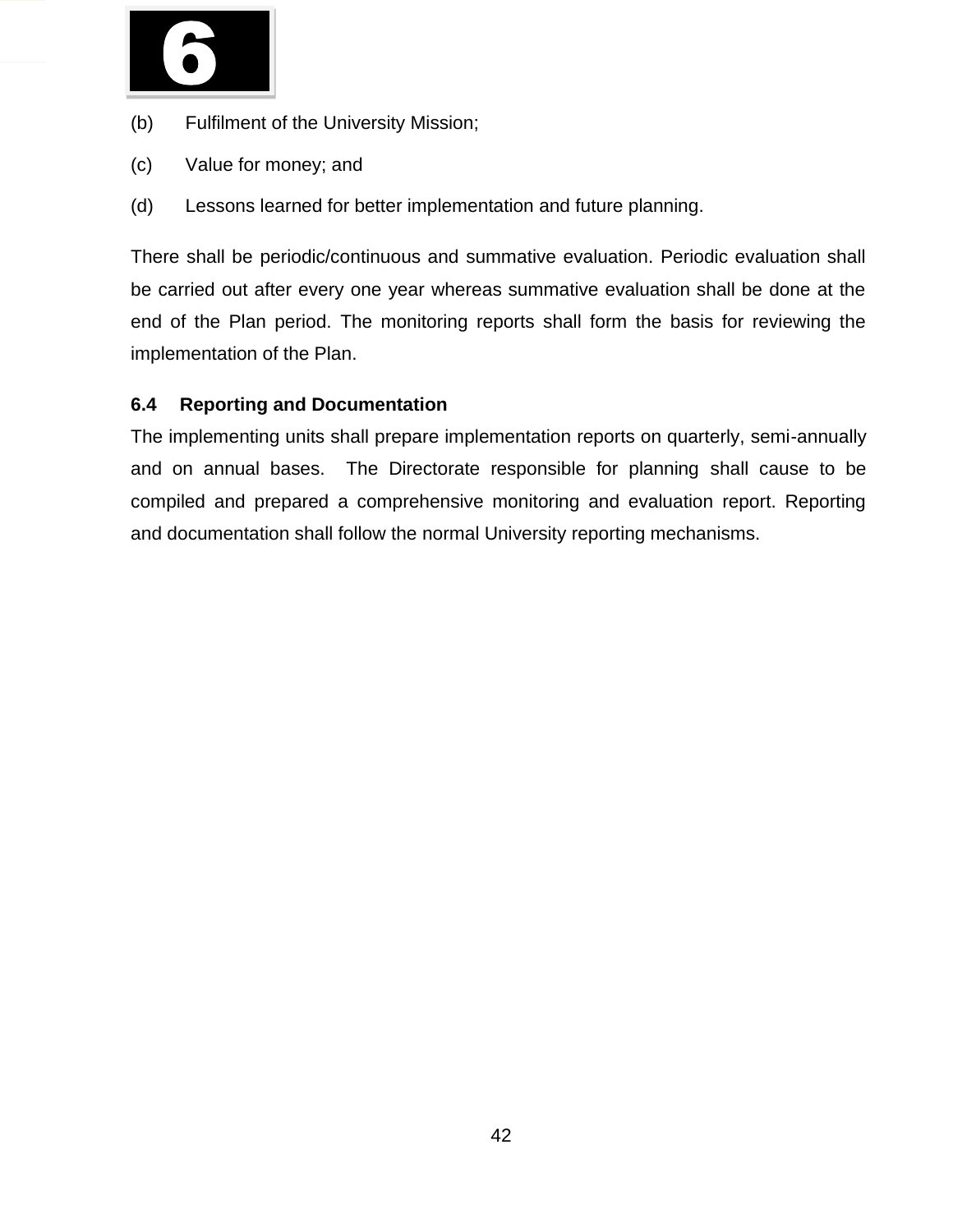

# **RISKS AND ASSUMPTIONS**

# **7.1 Risks**

The implementation of the Plan is subject to a number of risks. In this regard, this part presents an analysis of potential risks which covers description of the risks, their effects and mitigation measures as provided in Table 10 below.

|  |  | <b>Table 10: Risk Analysis</b> |
|--|--|--------------------------------|
|--|--|--------------------------------|

| <b>Category</b><br>of Risk               | <b>Description of</b><br><b>Risks</b>                                                                                                                                                    | <b>Effects</b>                                                                                      | <b>Mitigation</b><br><b>Measures</b>                                                                                                                                                         |
|------------------------------------------|------------------------------------------------------------------------------------------------------------------------------------------------------------------------------------------|-----------------------------------------------------------------------------------------------------|----------------------------------------------------------------------------------------------------------------------------------------------------------------------------------------------|
| Financing<br><b>Risk</b>                 | <b>Financial resources</b><br>may not be sufficient<br>at the time when<br>required.                                                                                                     | • Delayed implementation<br>of the Plan.                                                            | · Diversification of<br>sources of funds<br>• Regular audit                                                                                                                                  |
| Cost<br>Overrun<br><b>Risk</b>           | During the<br>implementation of<br>the Plan actual<br>costs may exceed<br>the estimated cost.                                                                                            | • Increased financial<br>implications.<br>• Unfinished projects.                                    | • Contingency<br>provisions<br>• Regular cost review<br>• Regular follow ups.                                                                                                                |
| Time<br>Overrun<br><b>Risk</b>           | Implementation of<br>activities/projects/pr<br>ogrammes may take<br>longer than<br>expected                                                                                              | • Delayed implementation<br>of<br>activities/projects/progra<br>mmes.<br>• Increased project costs. | • Selection of<br>technically<br>competent and<br>experienced<br>implementing<br>agency<br>• Retention fund<br>Completion bond<br>• Liquidated damages<br>• Penalty on<br>unnecessary delays |
| Insolvency/<br>Bankruptcy<br><b>Risk</b> | Contractors/supplier<br>s/service providers<br>may enter into<br>financial difficulties.                                                                                                 | • Delayed completion of<br>the contracts.<br>• Failure to acquire<br>service/supplies               | • Enforcement of<br>contractual terms<br>• Insurance cover                                                                                                                                   |
| Operating<br><b>Risk</b>                 | Factors<br>negatively<br>impacting<br>upon<br>operations<br>of<br>the<br>University such as,<br>unreliable/ untested<br>technology<br>and<br>decline<br>in<br>the<br>number of students. | Inadequacy in the<br>$\bullet$<br>implementation of<br>strategic objectives.                        | • Use of proven<br>technology<br>• Hire/recruitment of<br>expertise<br>• Collaborations and<br>linkages                                                                                      |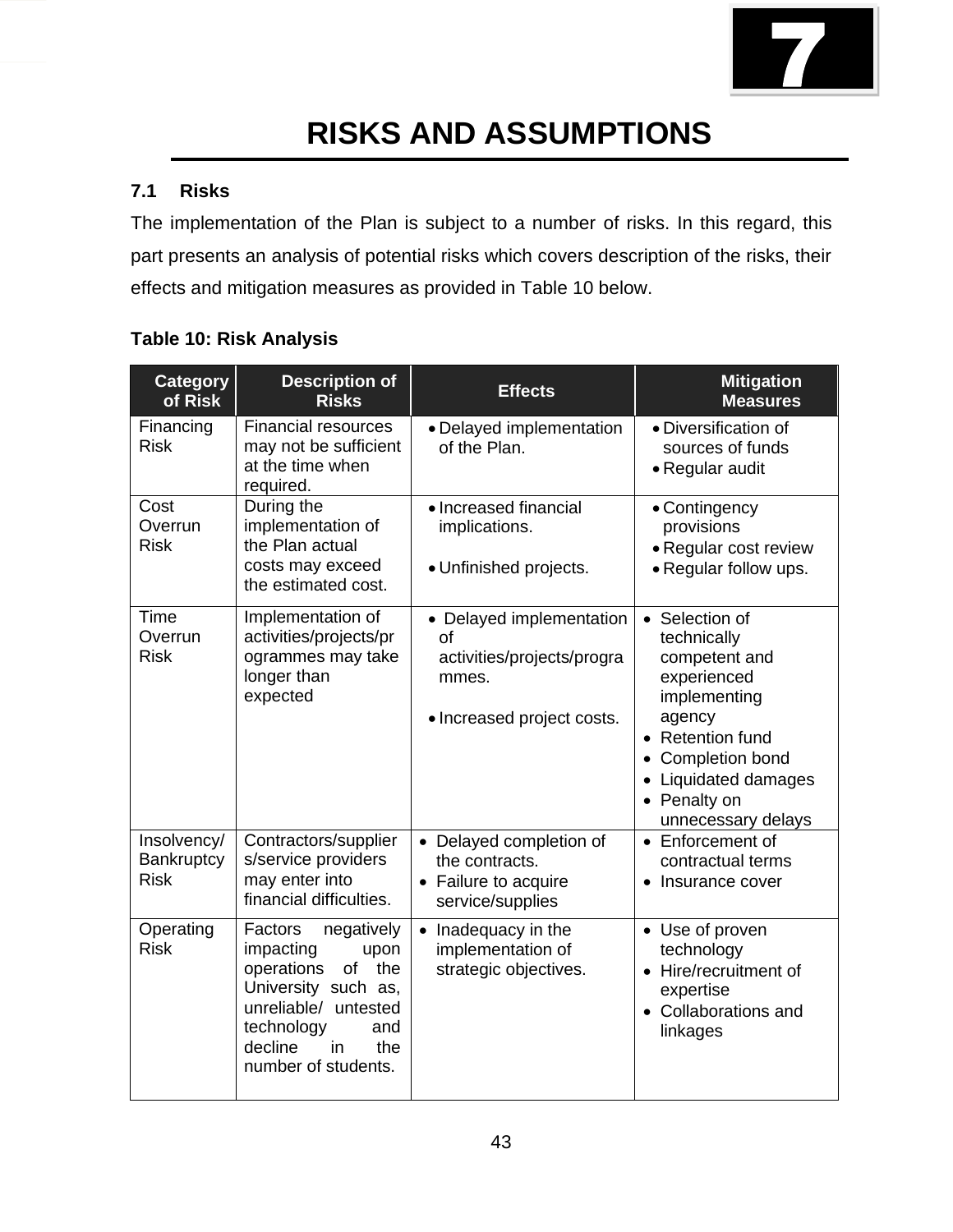

| <b>Category</b><br>of Risk                 | <b>Description of</b><br><b>Risks</b>                                                                         | <b>Effects</b>                                                                                        | <b>Mitigation</b><br><b>Measures</b>                                                                                                                                          |
|--------------------------------------------|---------------------------------------------------------------------------------------------------------------|-------------------------------------------------------------------------------------------------------|-------------------------------------------------------------------------------------------------------------------------------------------------------------------------------|
| Demand<br><b>Risk</b>                      | Competition<br>from<br>other<br>higher<br>learning institutions                                               | • Insufficient revenue<br>• Low student enrolment<br>• Failure to achieve the<br>strategic objectives | • Aggressive<br>marketing of<br>academic<br>programmes<br>Design of demand<br>driven academic<br>programmes<br>Conducive teaching<br>$\bullet$<br>and learning<br>environment |
| <b>Natural</b><br>disasters<br><b>Risk</b> | Occurrences<br>beyond<br>human<br>control may hamper<br><b>University</b><br>operations                       | • Failure to accomplish<br>strategic objectives                                                       | <b>Disaster</b><br>$\bullet$<br>management<br>planning<br>Emergency<br>response plan                                                                                          |
| Legal cum<br>policy Risk                   | Changes<br>in<br>legal<br>policy<br>and<br>frameworks likely to<br>affect the operations<br>of the University | • Failure/delays in<br>accomplishing strategic<br>objectives                                          | Coping mechanism<br>$\bullet$<br>or strategy<br>Flexible policy<br>framework<br>Review of the<br>$\bullet$<br>University legal and<br>policy instruments                      |

# **7.2 Assumptions**

The implementation of this Plan is based on the following assumptions:

- (a) The Government will continue to finance the development budget of the University;
- (b) The political and economic environment in the country will continue to be favourable and stable;
- (c) The capacity of the University to generate its own funds will be enhanced;
- (d) The ability of the University to borrow from financial institutions and other organizations is enhanced;
- (e) Potential development partners will be available and willing to contribute towards the development of the University; and
- (f) Potential risks will have insignificant effects on the attainment of planned objectives.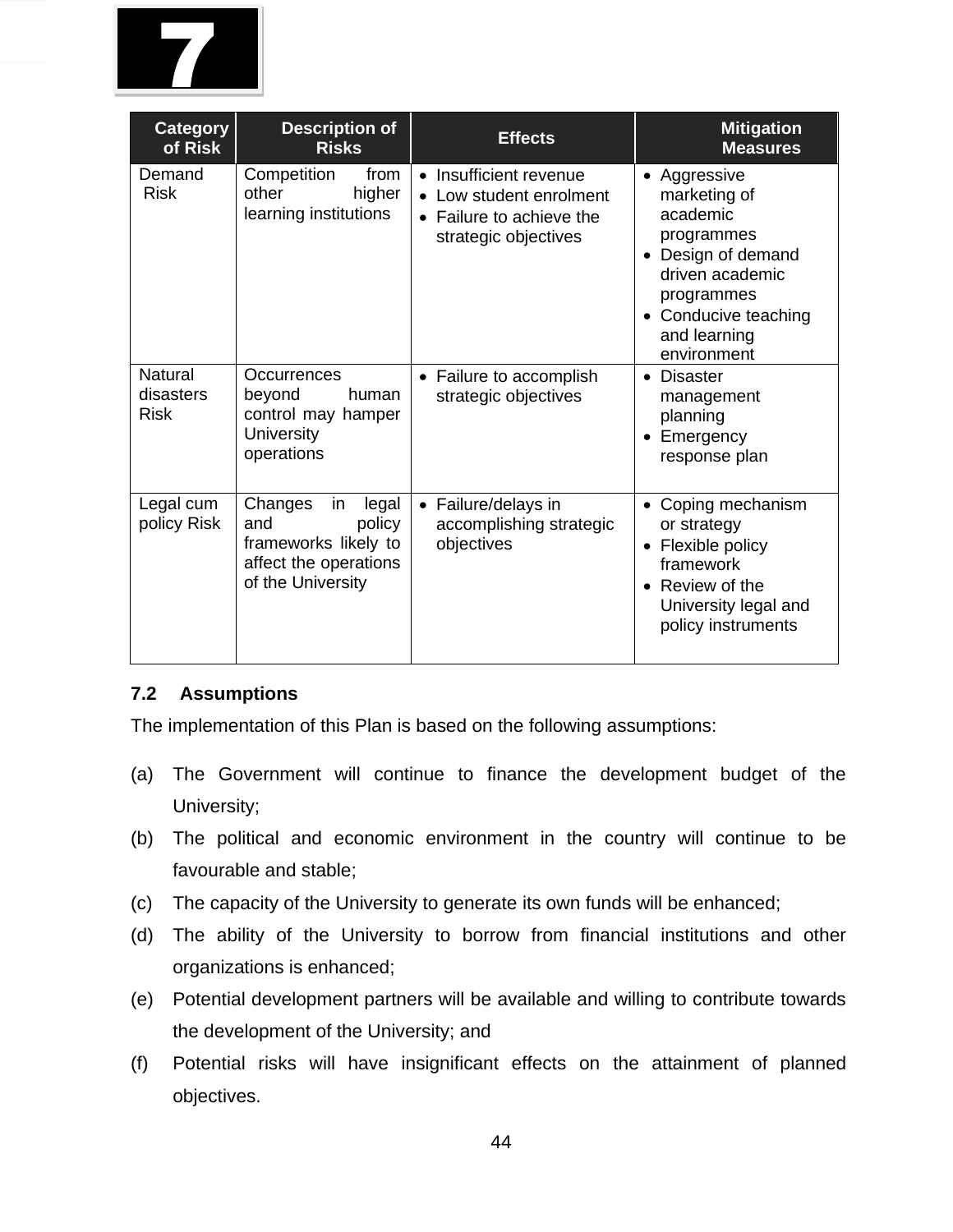

# **Appendix 1: Logical Framework**

# **Strategic Objective: Teaching and learning environment improved**

| <b>Service output</b><br><b>Targets</b> |                                                 | <b>Performance Indicators</b>       |
|-----------------------------------------|-------------------------------------------------|-------------------------------------|
| (a) Quality<br>and                      | 60%<br>of<br>academic<br>(i)<br>programmes      | Percentage of reviewed              |
| of<br>quantity                          | reviewed by June, 2026                          | programmes                          |
| graduates                               |                                                 | Accreditation report                |
| increased                               | (ii) Nine<br>undergraduate<br>and<br>six        | Number<br>of<br>$\bullet$<br>new    |
|                                         | postgraduate programmes developed               | programmes                          |
|                                         | by June, 2026                                   | Accreditation report<br>$\bullet$   |
|                                         | (iii) Student enrolment increased by 40%        | Percentage increase of<br>$\bullet$ |
|                                         | by June, 2026                                   | students                            |
|                                         | study<br>for<br>academic<br>(iv) One<br>tracer  | Tracer study report<br>$\bullet$    |
|                                         | programmes conducted by June, 2026              |                                     |
|                                         | (v) Open and Distance Electronic Learning       | ODEL in use<br>$\bullet$            |
|                                         | (ODEL) mode for distance learning               |                                     |
|                                         | programmes<br>developed<br>and                  |                                     |
|                                         | operationalised by June, 2022                   |                                     |
|                                         | (vi) Two<br>joint<br>degree<br>programmes       | Number of joint degree<br>$\bullet$ |
|                                         | developed by June, 2026                         | programmes in place                 |
|                                         |                                                 | Accreditation report<br>$\bullet$   |
|                                         | (vii) Five workshops on the use of evolving     | Number of workshops<br>$\bullet$    |
|                                         | methods organised<br>instructional<br>by        | Workshop reports<br>$\bullet$       |
|                                         | June, 2026                                      |                                     |
|                                         | (viii) Five sectoral strategic partnerships for | Number of partners<br>$\bullet$     |
|                                         | student field attachments established           | Memorandum<br>of<br>$\bullet$       |
|                                         | by June, 2026.                                  | understanding                       |
|                                         | (ix) Competent graduates<br>increased<br>by     | Number of<br>competent<br>$\bullet$ |
|                                         | 100% by June, 2026                              | graduates                           |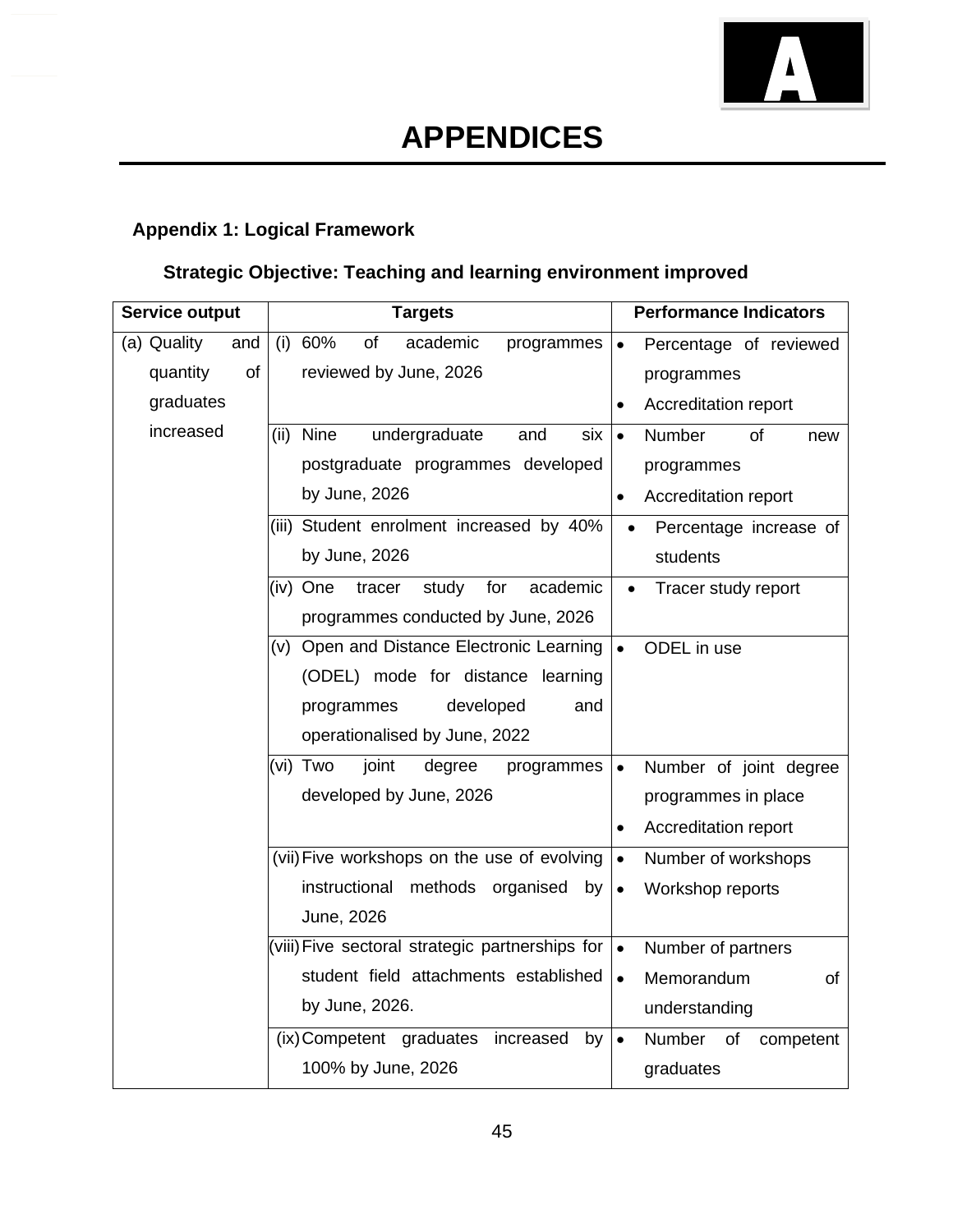

| <b>Service output</b> | <b>Targets</b>                                | <b>Performance Indicators</b>          |
|-----------------------|-----------------------------------------------|----------------------------------------|
| (b) Education and     | multipurpose<br>buildings<br>(i) Two<br>to    | Number of buildings in<br>$\bullet$    |
| training              | accommodate 4000 students and 100             | place                                  |
| services              | staff constructed at Moshi Campus by          |                                        |
| enhanced              | June, 2026.                                   |                                        |
|                       | (ii) One hostel building to accommodate       | Hostel in use<br>$\bullet$             |
|                       | 1722 students constructed at Moshi            |                                        |
|                       | Campus by June, 2026                          |                                        |
|                       | (iii) One<br>computer<br>laboratory<br>to     | Computer laboratory in                 |
|                       | 140<br>accommodate<br>students                | place                                  |
|                       | constructed at Moshi Campus by June,          |                                        |
|                       | 2026                                          |                                        |
|                       | (iv) Two lecture halls to accommodate 800     | Number of lecture halls<br>$\bullet$   |
|                       | students constructed at KICoB by June,        | in use                                 |
|                       | 2026                                          |                                        |
|                       | (v) Two seminar rooms to accommodate          | Number<br>seminar<br>of<br>$\bullet$   |
|                       | 200 students at a time constructed at         | rooms in place                         |
|                       | KICoB by June, 2026                           |                                        |
|                       | (vi) Two hostels to accommodate 1000          | Number of hostels in<br>$\bullet$      |
|                       | students constructed at KICoB by June,        | place                                  |
|                       | 2026                                          |                                        |
|                       | (vii) One administration block with 20 office | Administration block in<br>$\bullet$   |
|                       | rooms constructed at KICoB by June,           | use                                    |
|                       | 2026                                          |                                        |
|                       | (viii) One<br>laboratory<br>computer<br>to    | Computer laboratory in                 |
|                       | accommodate<br>100<br>students                | place                                  |
|                       | constructed at KICoB by June, 2026            |                                        |
|                       | (ix) One cafeteria building to serve 200      | Cafeteria building in use<br>$\bullet$ |
|                       | students constructed at KICoB by June,        |                                        |
|                       | 2026                                          |                                        |
|                       | (x) 50 open reading facilities (Vimbwete) to  | Number<br>of<br>reading<br>$\bullet$   |
|                       | accommodate<br>students<br>500                | facilities in place                    |
|                       | constructed at both campuses by June,         |                                        |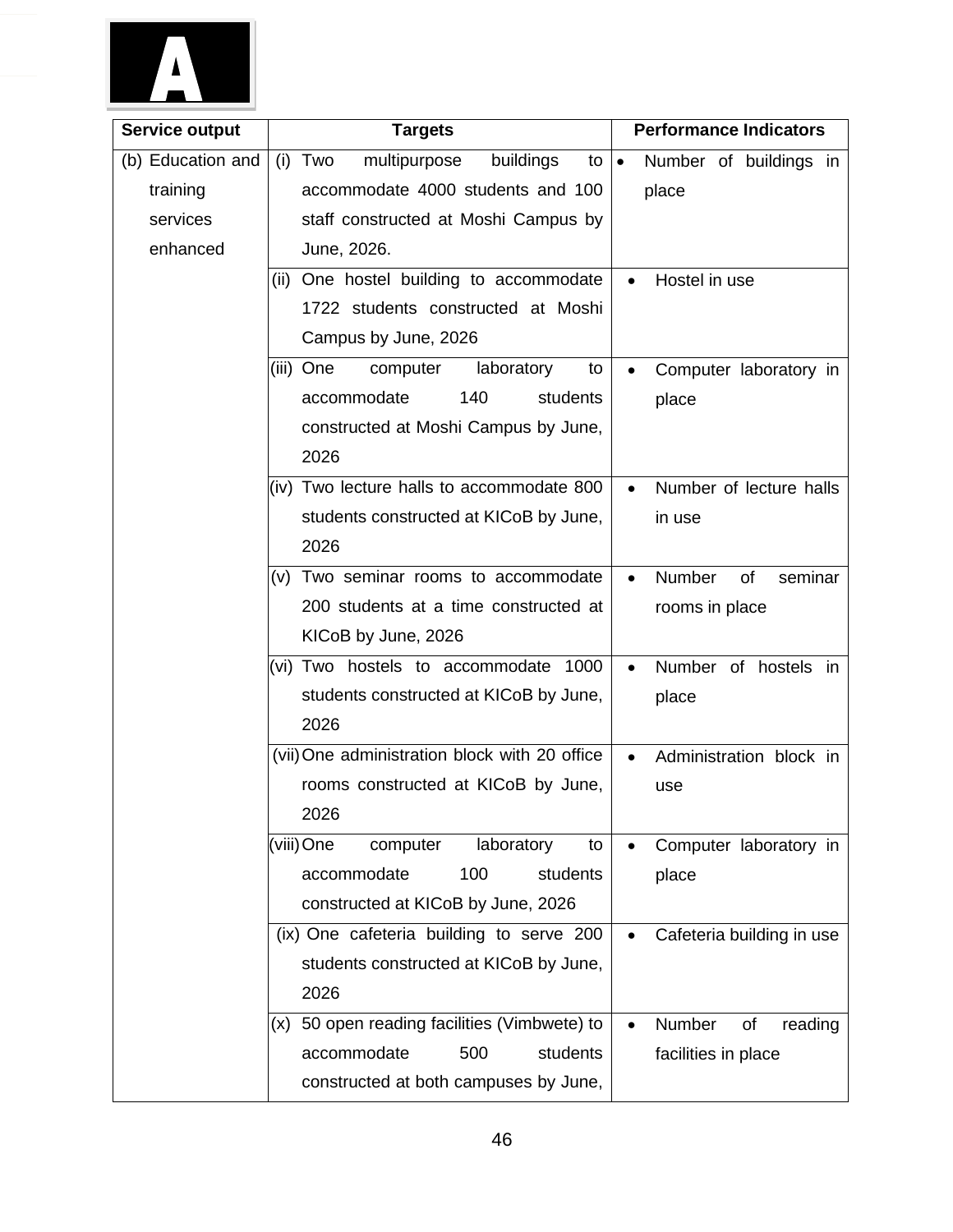

| Service output | <b>Targets</b>                                 | <b>Performance Indicators</b>          |
|----------------|------------------------------------------------|----------------------------------------|
|                | 2026                                           |                                        |
|                | teaching<br>(xi) 50%<br>and<br>learning<br>of  | Percentage<br>of<br>$\bullet$          |
|                | infrastructures rehabilitated<br>by June       | infrastructure                         |
|                | 2026                                           | rehabilitated                          |
|                | (xii) 80% of strategic areas installed with    | Percentage of strategic<br>$\bullet$   |
|                | power backup facility by June, 2026            | <b>locations</b><br>with<br>power      |
|                |                                                | backup facility in use                 |
| (c) Library    | (i) One library building to accommodate        | Library building in place<br>$\bullet$ |
| service        | 2500 users constructed by June, 2026           |                                        |
| delivery       | (ii) 80% of staff and students trained and     | Percentage of staff and<br>$\bullet$   |
| enhanced       | retrained on the usage of electronic           | students trained                       |
|                | resources by June, 2026                        |                                        |
|                | archive<br>Functional<br>co-operative<br>iiii) | Co-operative archive in<br>$\bullet$   |
|                | established by June, 2026                      | use                                    |
|                | iv) Library security system improved by        | Security system in use                 |
|                | June, 2023                                     |                                        |
|                | (v) 70% of the University research outputs     | Percentage of research<br>$\bullet$    |
|                | uploaded to MoCU digital repository by         | output uploaded                        |
|                | June, 2026                                     |                                        |
|                | (vi) 70% of relevant print library materials   | Percentage of materials<br>$\bullet$   |
|                | acquired<br>and<br>e-resources<br>and          | and resources acquired                 |
|                | accessed by June, 2026                         | and accessed                           |
|                | (vii) Five collaborative arrangements with     | Number of collaborative<br>$\bullet$   |
|                | other libraries established by June,           | arrangements                           |
|                | 2026                                           | Memorandum<br>of<br>$\bullet$          |
|                |                                                | understanding in place                 |
|                | (viii) Four co-operative resource centres      | Number<br>of<br>resource<br>$\bullet$  |
|                | established in regional offices by June,       | centres established                    |
|                | 2026                                           | Approval reports<br>$\bullet$          |
|                |                                                |                                        |
|                |                                                |                                        |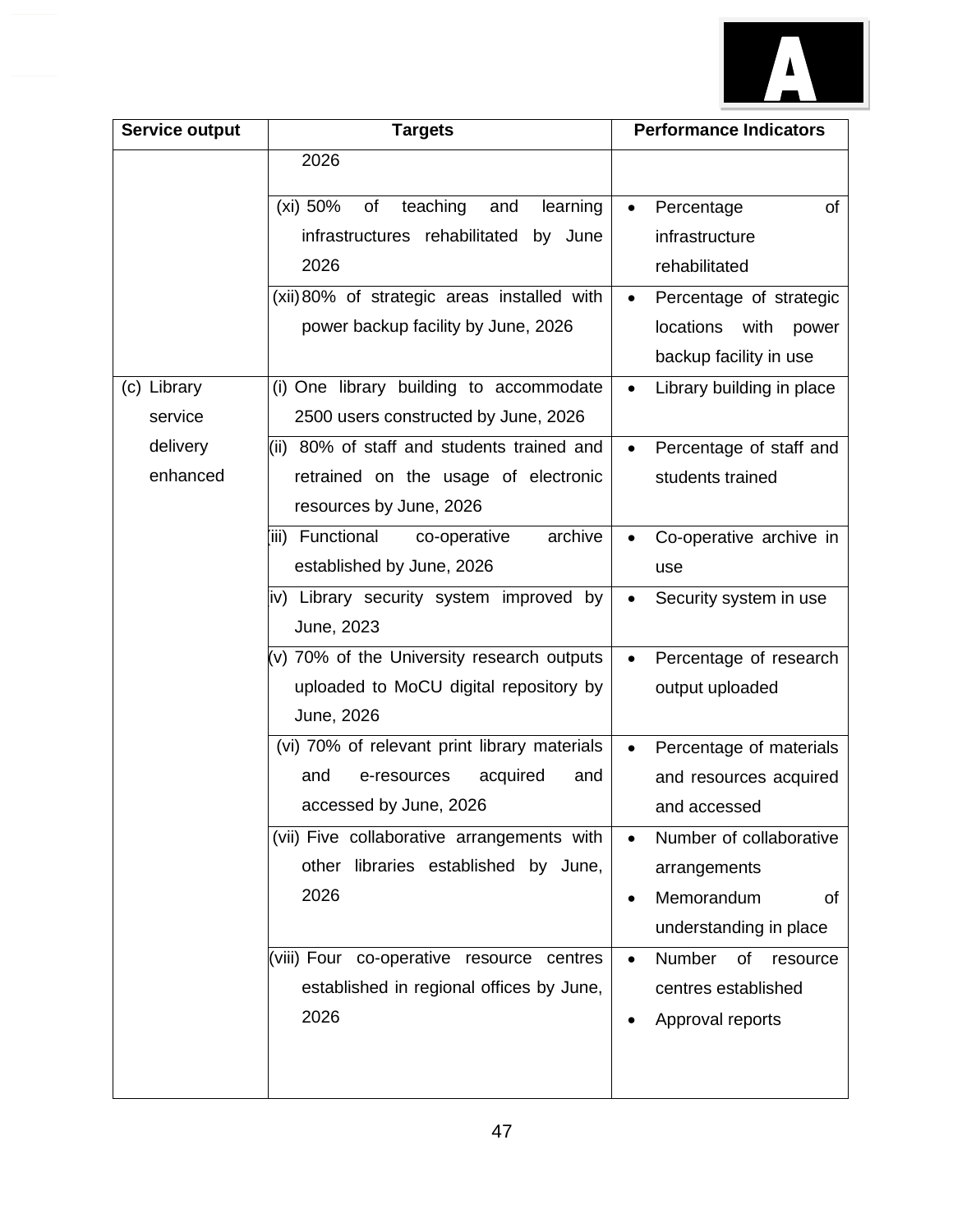

| Service output   | <b>Targets</b>                                     | <b>Performance Indicators</b>       |
|------------------|----------------------------------------------------|-------------------------------------|
| (d) ICT usage in | (i) Five workshops on ICT best practices           | Number of workshops<br>$\bullet$    |
| academic and     | for teaching, learning and research                | Workshop reports<br>$\bullet$       |
| administrative   | conducted by June, 2026                            |                                     |
| functions        | $\vert$ (ii) Access to ICT facilities in teaching, | Percentage increase of<br>$\bullet$ |
| increased        | research,<br>learning,<br>assessment,              | ICT usage                           |
|                  | consultancy and administrative functions           |                                     |
|                  | increased to 80% by June, 2026                     |                                     |
|                  | (iii) 80% of the<br>University<br>databases        | Percentage of database<br>$\bullet$ |
|                  | secured by June, 2026                              | secured                             |
|                  | bandwidth<br>iv) Internet<br>from<br>increased     | Mbps in use<br>$\bullet$            |
|                  | 90mbps to 500mbps by June, 2026.                   |                                     |

# **Strategic Objective:** Research, innovation and publication enhanced

| <b>Service Output</b>                                              | <b>Targets</b>                                                                                                   | <b>Performance Indicators</b>                                                |
|--------------------------------------------------------------------|------------------------------------------------------------------------------------------------------------------|------------------------------------------------------------------------------|
| (a)<br>Increased<br>quality<br>and<br>impact<br>οf<br>research and | (i)<br>10 research and innovation workshops<br>for academic staff organised by June,<br>2026                     | Number of workshops<br>$\bullet$<br>Workshop reports<br>$\bullet$            |
| innovation                                                         | tailored<br>(ii)<br>25<br>departmental<br>research<br>and<br>programmes<br>prepared<br>implemented by June, 2026 | Number<br>tailored<br>$\bullet$<br>Ωf<br>programmes<br>Implementation report |
|                                                                    |                                                                                                                  |                                                                              |
|                                                                    | 10<br>collaborations<br>with<br>(iii)<br>strategic<br>research institutions established<br>and                   | Number of collaborations<br>$\bullet$                                        |
|                                                                    | operationalised by June, 2026                                                                                    | Memorandum<br>οf<br>$\bullet$<br>understanding in place                      |
|                                                                    | intellectual<br>(iv) Five<br>licences<br>property<br>obtained by June, 2026.                                     | Number of licences<br>$\bullet$                                              |
|                                                                    | Policy<br><b>Guidelines</b><br>Research<br>and<br>(v)<br>reviewed and operationalised by June,<br>2024           | Number<br>of<br>$\bullet$<br>instruments reviewed                            |
|                                                                    |                                                                                                                  | Approval reports                                                             |
|                                                                    | 15 strategic research and innovation<br>'vi)<br>projects supported internally by June,                           | Number of projects<br>$\bullet$                                              |
|                                                                    | 2026                                                                                                             | Project reports<br>$\bullet$                                                 |
|                                                                    | vii) Internal research funding increased by<br>100% in June, 2026                                                | Percentage<br>increase<br>0f<br>$\bullet$<br>funds                           |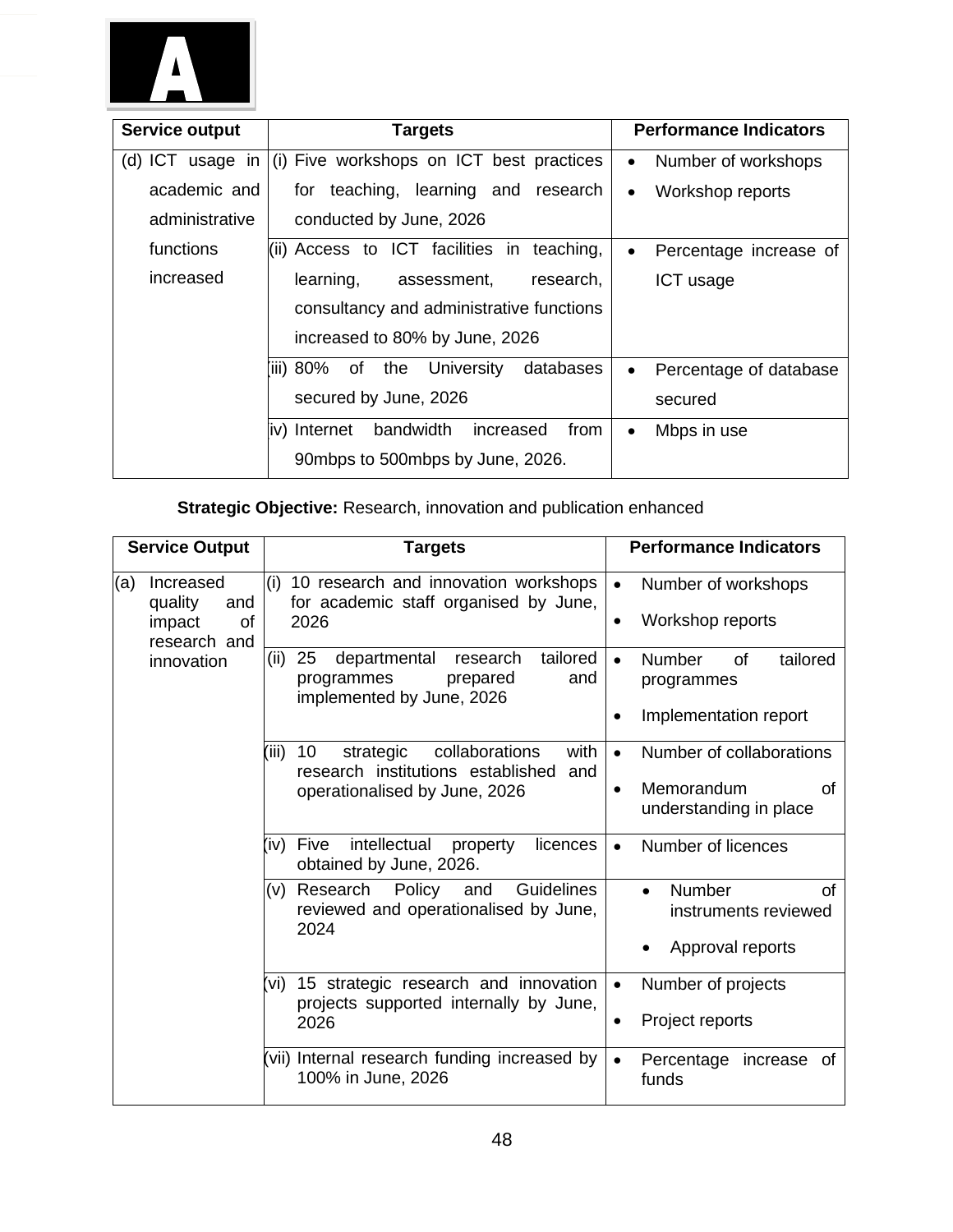

| <b>Service Output</b> | <b>Targets</b>                                                                                                           | <b>Performance Indicators</b>                                                                                          |
|-----------------------|--------------------------------------------------------------------------------------------------------------------------|------------------------------------------------------------------------------------------------------------------------|
|                       | (viii)<br>10<br>fundable<br>research<br>projects/programmes<br>externally<br>secured and implemented<br>by June,<br>2026 | <b>of</b><br>Number<br>$\bullet$<br>projects/programmes<br>Number of agreements<br>$\bullet$<br>Implementation reports |
|                       | 10<br>organised<br>research<br>fora<br>and<br>(ix<br>conducted by June, 2026                                             | Number of fora<br>$\bullet$<br>Implementation reports                                                                  |
|                       | 50% of researchers participate and<br>(x)<br>scientific<br>in<br>present<br>papers<br>conferences by June, 2026          | Percentage of presented<br>$\bullet$<br>papers                                                                         |
|                       | (xi) 400 scholarly manuscripts published in<br>peer reviewed publications by June,<br>2026                               | Number of manuscripts<br>$\bullet$<br>published                                                                        |
|                       | University journals<br>indexed<br>(xii) Two<br>internationally by January, 2024                                          | of<br>journals<br>Percentage<br>$\bullet$<br>indexed                                                                   |
|                       | One innovation hub established<br>(xiii).<br>bv<br>June, 2026.                                                           | Innovation hub in use<br>$\bullet$                                                                                     |

# **Strategic Objective:** Outreach and consultancy services strengthened

| <b>Service Output</b>               | <b>Targets</b>                                                                                       | <b>Performance Indicators</b>                                                                            |
|-------------------------------------|------------------------------------------------------------------------------------------------------|----------------------------------------------------------------------------------------------------------|
| (a) Outreach<br>service<br>delivery | Outreach services policy and guidelines<br>(i)<br>developed and operationalised by June,<br>2022     | Policy and guidelines in<br>$\bullet$<br>use<br>Approval report<br>٠                                     |
| enhanced                            | Media production unit established and<br>(ii)<br>equipped with requisite facilities by<br>June, 2026 | Functional<br>media<br>$\bullet$<br>production unit.                                                     |
|                                     | 60%<br>of<br>outreach<br>(iii)<br>programmes<br>through media by June,<br>publicized<br>2026         | Percentage of outreach<br>$\bullet$<br>programmes publicized<br><b>Dissemination report</b><br>$\bullet$ |
|                                     | (iv) 30%<br>οf<br>the<br>outreach<br>services<br>digitalised by June, 2026                           | Percentage of outreach<br>$\bullet$<br>services digitalised<br>Implementation report<br>٠                |
|                                     | (v) 50% of academic staff engaged<br>in<br>outreach programmes by June, 2026                         | Percentage<br>staff<br>0f<br>$\bullet$<br>engaged                                                        |
|                                     | 100% of regional offices operations<br>Vi)<br>reviewed by June, 2026                                 | Percentage<br>οf<br>$\bullet$<br>restructured operations<br>Restructuring report<br>Approval report      |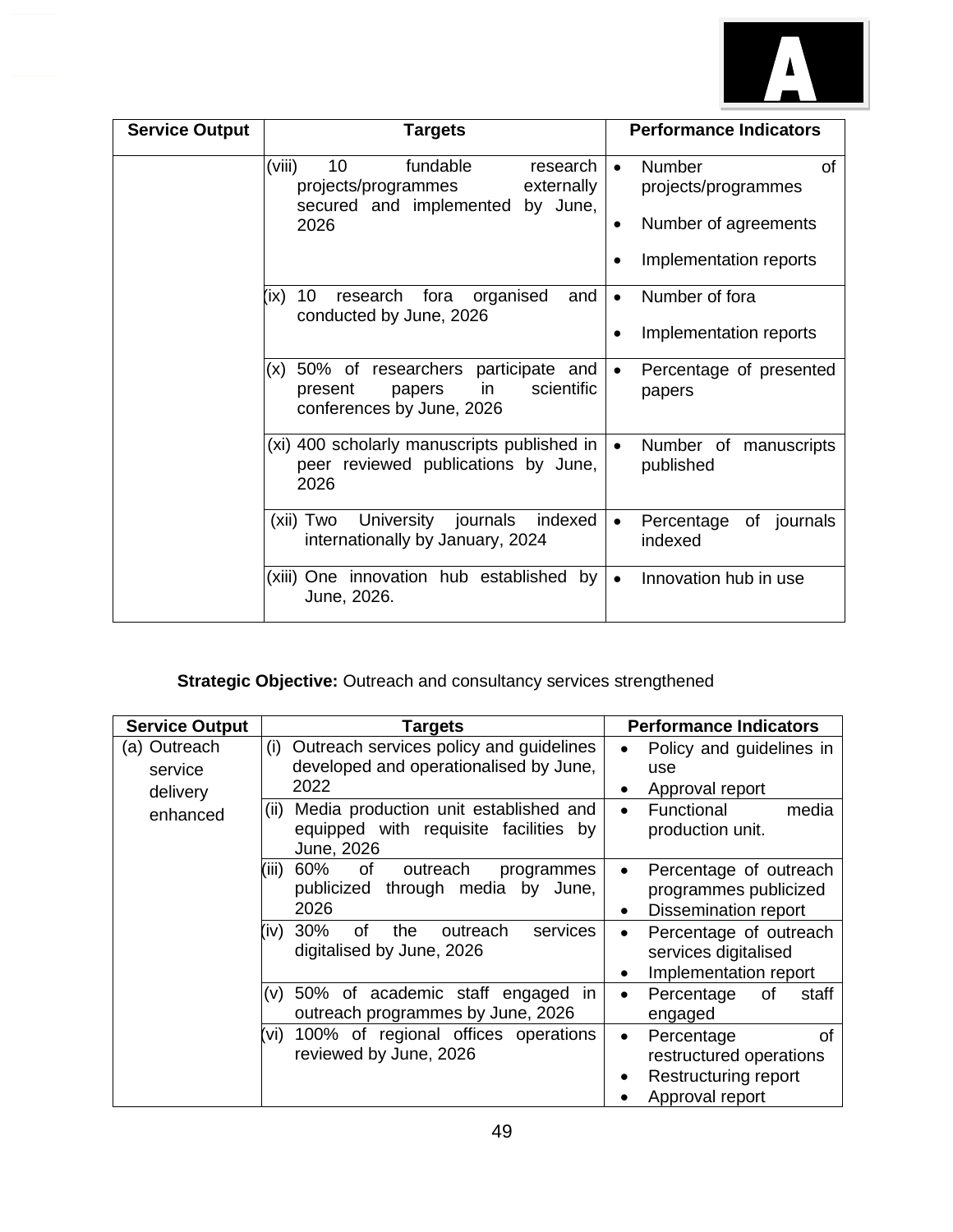

| <b>Service Output</b>                                            | <b>Targets</b>                                                                                                                                                                          | <b>Performance Indicators</b>                                                                                                                           |
|------------------------------------------------------------------|-----------------------------------------------------------------------------------------------------------------------------------------------------------------------------------------|---------------------------------------------------------------------------------------------------------------------------------------------------------|
|                                                                  | 100,000 beneficiaries trained on co-<br>vii)<br>operative business development and<br>management by June, 2026                                                                          | Number of trainees<br>$\bullet$<br>Training reports<br>$\bullet$                                                                                        |
|                                                                  | viii) 50,000 beneficiaries accessed training<br>manuals/materials in Kiswahili by June,<br>2026                                                                                         | of<br>Percentage<br>$\bullet$<br>beneficiaries<br>Number<br>of<br>$\bullet$<br>manuals/materials                                                        |
|                                                                  | 10 workshops on co-operative business<br>(ix)<br>development<br>and<br>management<br>organised and conducted by June,<br>2026                                                           | Number of workshops<br>$\bullet$<br>Workshop reports<br>$\bullet$                                                                                       |
|                                                                  | (x) Five co-operative models/ approaches<br>designed and implemented by June,<br>2026                                                                                                   | Number<br>of<br>$\bullet$<br>models/approaches<br>Approval report<br>$\bullet$<br>Implementation report<br>$\bullet$                                    |
|                                                                  | (xi) Four existing academic programmes<br>offered on distance learning mode by<br>June, 2026                                                                                            | Number of programmes<br>$\bullet$<br>Approval report<br>$\bullet$<br>Implementation report<br>$\bullet$                                                 |
|                                                                  | (xii) 10<br>fora<br>co-operative<br>on<br>business<br>development<br>and<br>management<br>organised and conducted by June,<br>2026                                                      | Number of fora<br>$\bullet$<br>Fora reports<br>$\bullet$                                                                                                |
|                                                                  | xiii) 100%<br>of<br>regional<br>co-operative<br>education committees formalised and<br>operationalised in collaboration<br>with<br>other co-operative stakeholders<br>by<br>June, 2026. | of<br>Percentage<br>$\bullet$<br>committees functioning<br>Implementation reports<br>$\bullet$<br>Memorandum<br><b>of</b><br>$\bullet$<br>understanding |
| (b) Increased<br>quality<br>and<br>quantity<br>of<br>consultancy | 10 workshops on<br>consultancy<br>(i)<br>and<br>services<br>advisory<br>organised<br>and<br>conducted for University staff by June,<br>2026                                             | Number of workshops<br>$\bullet$<br>Workshop reports<br>$\bullet$                                                                                       |
| assignments                                                      | (ii) Four consultancy firms established and<br>operationalised by June, 2026                                                                                                            | Number<br>of<br>firms<br>in<br>$\bullet$<br>operation<br>Approval reports<br>$\bullet$                                                                  |
|                                                                  | 75<br>(iii)<br>consultancy<br>assignments<br>undertaken by June, 2026.                                                                                                                  | Number of assignments<br>$\bullet$<br>Number of contracts<br>$\bullet$<br><b>Execution reports</b><br>$\bullet$                                         |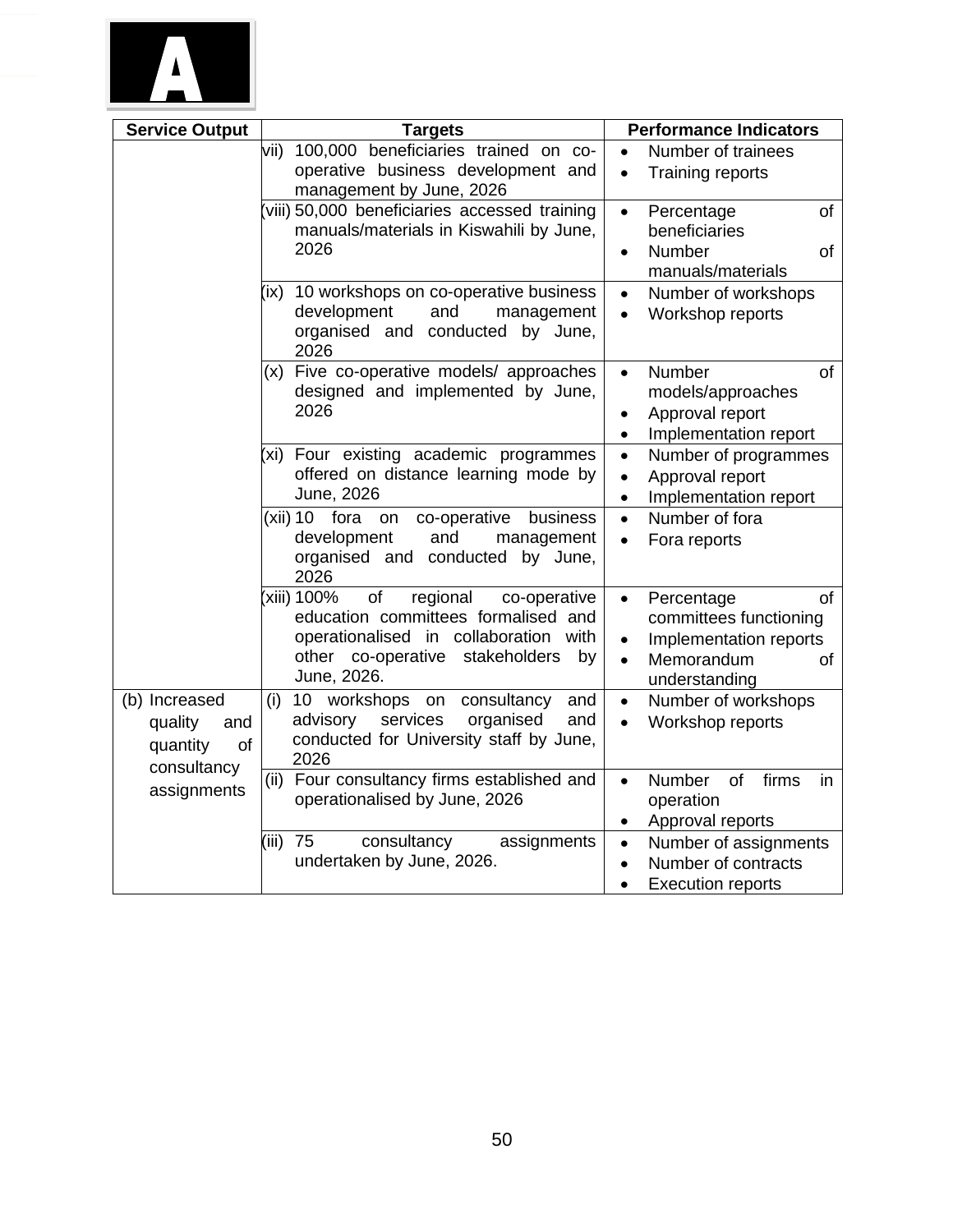

| <b>Service Output</b>                    | <b>Targets</b>                                                                                       | <b>Performance Indicators</b>                                       |
|------------------------------------------|------------------------------------------------------------------------------------------------------|---------------------------------------------------------------------|
| (a) Qualified and<br>competent           | (i) Number of academic staff increased<br>from 167 to 376 by June, 2026                              | Number<br>of<br>academic<br>staff                                   |
| staff<br>increased                       | administrative<br>Number<br>of<br>staff<br>(ii)<br>increased from 171 to 390 by June,<br>2026        | Number of administrative<br>staff                                   |
|                                          | Five staff capacity building workshops<br>(iii)<br>conducted by June, 2026                           | Number of workshops<br>$\bullet$<br>Workshop reports                |
|                                          | (iv) 80% of academic staff trained<br>_at<br>Masters and PhD levels by June, 2022                    | Percentage of academic<br>$\bullet$<br>staff trained                |
|                                          |                                                                                                      | Awards<br>$\bullet$                                                 |
|                                          | (v) 75% of University staff attend short<br>term training by June, 2026                              | Percentage of academic<br>$\bullet$<br>staff attended               |
|                                          |                                                                                                      | Certificate of attendance                                           |
|                                          | (vi) 70% of administrative staff trained and<br>acquire requisite qualifications<br>by<br>June, 2026 | Percentage<br>0f<br>$\bullet$<br>administrative<br>staff<br>trained |
|                                          |                                                                                                      | Awards                                                              |
|                                          | vii) 100% of the staff retained by June,<br>2026.                                                    | Percentage<br>οf<br>staff<br>retained                               |
| (b) University<br>financing<br>sustained | 15 proposals for soliciting funds on<br>(i)<br>capital development prepared by June,<br>2026         | Number<br>of<br>proposals<br>$\bullet$<br>prepared                  |
|                                          | from<br>income<br>(ii)<br>Revenue<br>generating<br>projects increased by 20% by June,<br>2026        | Percentage increase in<br>revenue                                   |
|                                          | (iii) Investment policy prepared by June,                                                            | Investment plan in place                                            |
|                                          | 2024                                                                                                 | Approval report                                                     |
|                                          |                                                                                                      | Implementation report                                               |
|                                          | (iv) Fee structures revised by June, 2026                                                            | Revised fee structure in<br>place                                   |
|                                          |                                                                                                      | Approval report                                                     |
|                                          | Five workshops on financial resource<br>(V)                                                          | Number of workshops                                                 |
|                                          | mobilisation<br>and<br>management<br>conducted by June, 2026                                         | Workshop reports                                                    |
|                                          | (vi) Comprehensive<br>financial<br>resource                                                          | Strategy and action in                                              |

**Strategic Objective:** Institutional capacity and operational performance enhanced.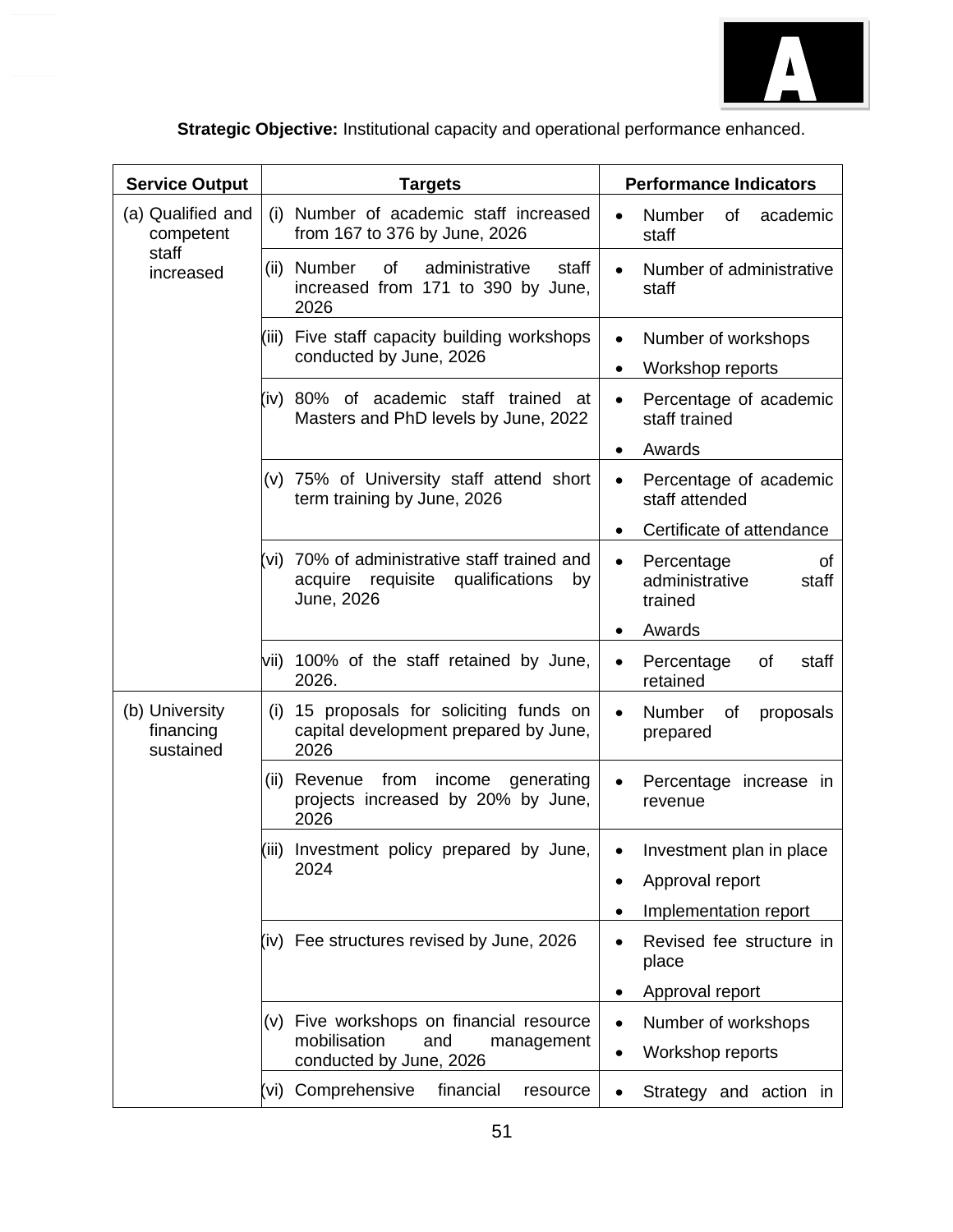

| <b>Service Output</b>              | <b>Targets</b>                                                                                             | <b>Performance Indicators</b>                                |
|------------------------------------|------------------------------------------------------------------------------------------------------------|--------------------------------------------------------------|
|                                    | mobilisation<br>action<br>strategy<br>and<br>developed by June, 2026                                       | place                                                        |
|                                    |                                                                                                            | Approval report<br>$\bullet$                                 |
|                                    | (vii) Quality of accounting and financial<br>operations increased by 100% by                               | Percentage increase of<br>$\bullet$<br>operations            |
|                                    | June, 2026                                                                                                 | Implementation reports<br>$\bullet$                          |
|                                    | cutting<br>(viii)Cost<br>issues<br>policy<br>and<br>guidelines adopted and implemented                     | Policy and guidelines in<br>$\bullet$<br>use                 |
|                                    | by June, 2026.                                                                                             | Implementation reports<br>$\bullet$                          |
| (c) Good<br>governance<br>enhanced | (i) Transparency and accountability<br>in<br>University operations<br>enforced<br>by<br>100% by June, 2026 | Percentage<br>in<br>$\bullet$<br>enforcement                 |
|                                    |                                                                                                            | Implementation reports<br>$\bullet$                          |
|                                    | (ii) $80\%$<br>of<br>existing<br>governance<br>instruments reviewed by June, 2026                          | 0f<br>the<br>Percentage<br>$\bullet$<br>reviewed instruments |
|                                    |                                                                                                            | Approval reports<br>$\bullet$                                |
|                                    | (iii)<br>10<br>instruments<br>new<br>governance                                                            | Number of instruments<br>$\bullet$                           |
|                                    | developed by June, 2026                                                                                    | Approval reports<br>$\bullet$                                |
|                                    | (iv) 10 workshops on governance<br>and                                                                     | Number of workshops<br>$\bullet$                             |
|                                    | management practices organised and<br>conducted by June, 2026                                              | Workshop reports<br>$\bullet$                                |
|                                    | (v) Compliance with procurement, audit                                                                     | Percentage increase<br>$\bullet$                             |
|                                    | and legal requirements increased to<br>100% by June, 2026.                                                 | Implementation reports<br>$\bullet$                          |
| (d) Conducive                      | (i) A campus college, an institute, two                                                                    | Number<br><b>of</b><br>academic<br>$\bullet$                 |
| working<br>environment             | faculties<br>and<br>five<br>departments<br>established by June, 2026                                       | units established                                            |
|                                    |                                                                                                            | Approval reports                                             |
|                                    |                                                                                                            | <b>Accreditation reports</b>                                 |
|                                    | (ii) 15 vehicles acquired to facilitate<br>University operations by June, 2026                             | Number of vehicles in<br>use                                 |
|                                    | (iii) One warehouse rehabilitated and one                                                                  | Facilities in use                                            |
|                                    | new constructed by June, 2024.                                                                             | Implementation<br>reports                                    |
|                                    | (iv) 90% of clean water and sewerage<br>systems rehabilitated by June, 2026                                | Percentage<br>οf<br>systems rehabilitated                    |
|                                    |                                                                                                            | Implementation<br>reports                                    |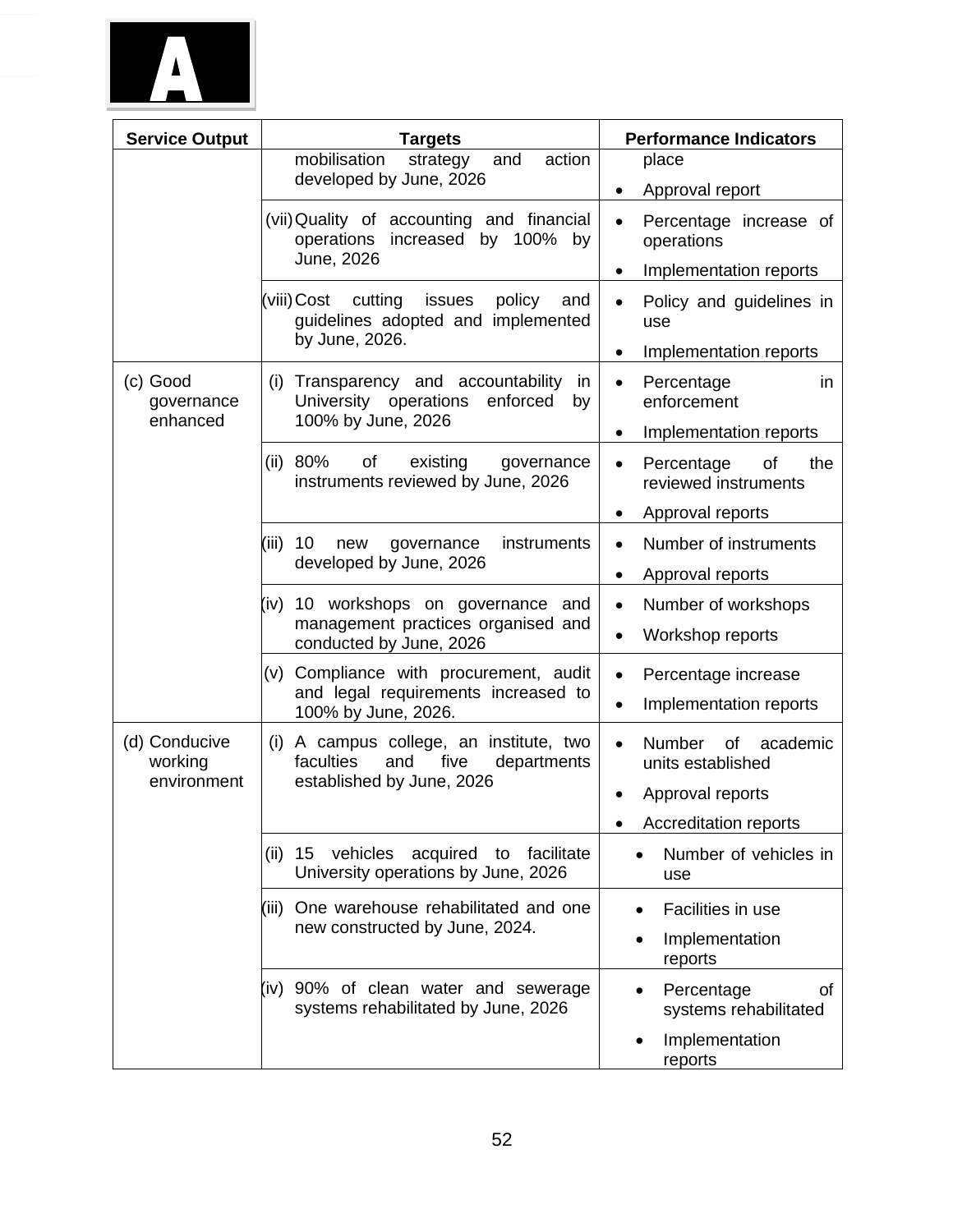

| <b>Service Output</b>                                     | <b>Targets</b>                                                                                                                                               | <b>Performance Indicators</b>                                                           |
|-----------------------------------------------------------|--------------------------------------------------------------------------------------------------------------------------------------------------------------|-----------------------------------------------------------------------------------------|
|                                                           | (v) 75% of the existing office buildings<br>and residential units rehabilitated by<br>June, 2026.                                                            | of<br>$\bullet$<br>Percentage<br>rehabilitated buildings<br>Implementation reports<br>٠ |
|                                                           | 50% of the internal road network<br>(vi)<br>upgraded at KICoB by June, 2026                                                                                  | Percentage<br>of<br>road<br>$\bullet$<br>network upgraded                               |
| (e) Welfare<br>services<br>delivery                       | (i) 100% of staff and students participate<br>in sports and recreation activities by<br>June, 2026                                                           | $\bullet$<br>Percentage<br>of<br>participation<br>Implementation reports<br>$\bullet$   |
| enhanced                                                  | (ii) 85% of students provided with relevant<br>advisory and counselling services by<br>June, 2026                                                            | Percentage of students<br>Implementation reports<br>$\bullet$                           |
|                                                           | (iii) Five workshops on matters related to<br>counselling and guidance conducted<br>to the University community by June,<br>2026                             | $\bullet$<br>Number of workshops<br>Workshop reports<br>$\bullet$                       |
|                                                           | welfare<br>(iv) Quality<br>social<br>services<br>provided to University community by<br>June, 2026.                                                          | <b>Number</b><br>welfare<br>of<br>$\bullet$<br>services provided                        |
| (f) Security<br>enhanced                                  | (i) 90% of University strategic areas $\bullet$<br>installed with security devices by June,<br>2026                                                          | Percentage of strategic<br>areas<br>Implementation report<br>$\bullet$                  |
|                                                           | Five<br>workshops<br>safety<br>(ii)<br>on<br>management conducted to University<br>community by June, 2026                                                   | Number of workshops<br>$\bullet$<br>Workshop reports<br>$\bullet$                       |
|                                                           | Security walls constructed at 100% at<br>(iii)<br>Moshi campus and 50% at KICoB by<br>June, 2026.                                                            | Percentage<br>of<br>$\bullet$<br>area<br>constructed<br>Implementation reports          |
| (g) Compliance<br>quality<br>to<br>assurance<br>standards | (i) 80%<br><b>University</b><br>of<br>activities<br>benchmarked<br>harmonised with<br>and<br>national, regional and international<br>standards by June, 2026 | Percentage of activities<br>$\bullet$<br>Implementation reports<br>$\bullet$            |
|                                                           | Internal and external assessments of<br>(ii)<br>the University conducted by June,<br>2026                                                                    | Assessment reports<br>Approval reports<br>$\bullet$                                     |
| (h) University<br>reputation<br>enhanced                  | Visibility and image of the University<br>(i)<br>increased to 70% by June, 2026                                                                              | Percentage increase                                                                     |
|                                                           | All University branded symbols legally<br>(ii)<br>protected by June, 2026                                                                                    | Number<br>of<br>symbols<br>protected                                                    |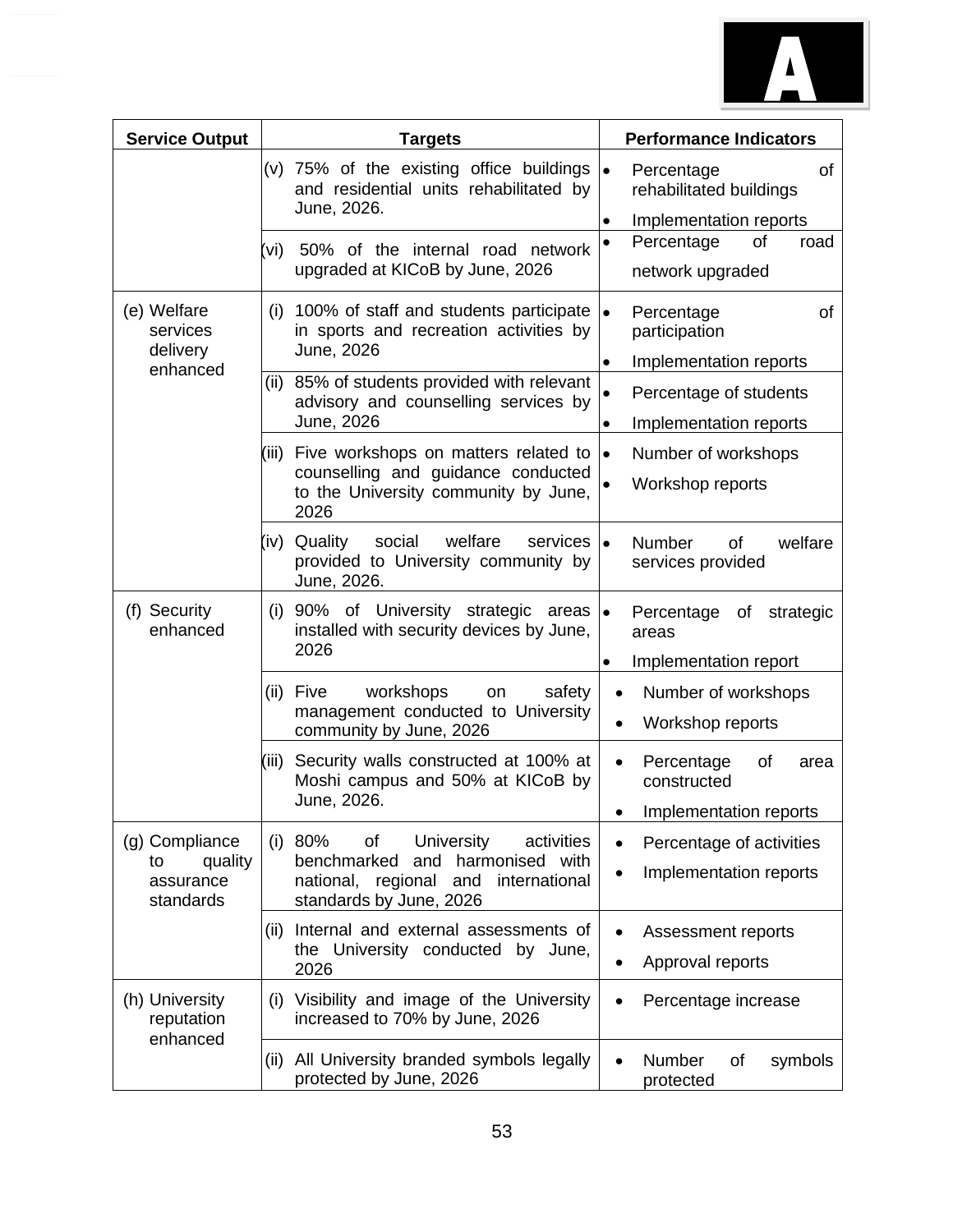

| <b>Service Output</b> | <b>Targets</b>                                                                                                                                           | <b>Performance Indicators</b>                                                            |
|-----------------------|----------------------------------------------------------------------------------------------------------------------------------------------------------|------------------------------------------------------------------------------------------|
|                       |                                                                                                                                                          | Implementation reports                                                                   |
|                       | The University ranked among the best<br>(iii)<br>10 universities in Tanzania by June,<br>2026                                                            | University rank<br>$\bullet$                                                             |
|                       | Marketing<br>public<br>and<br>relations<br>(iv)<br>networking<br>with<br>national<br>and<br>international institutions increased to<br>70% by June, 2026 | Percentage increase in<br>$\bullet$<br>networking<br>Implementation reports              |
|                       | student and staff<br>exchange<br>Five<br>(v)<br>and<br>established<br>programmes<br>maintained by June, 2026                                             | Number<br>exchange<br>0f<br>$\bullet$<br>programmes<br>Memorandum<br>of<br>understanding |
|                       | (vi) Visits by international scholars and<br>academicians increased by 30% by<br>June, 2026                                                              | Percentage increase of<br>$\bullet$<br>visits                                            |
|                       | (vii) Corporate Social Responsibility (CSR)<br>initiatives increased by 50% by June,<br>2026.                                                            | Percentage increase in<br>$\bullet$<br><b>CSR</b><br>Implementation reports              |

# **Strategic Objective:** Health services improved and HIV/AIDS infections reduced

|     | <b>Service Output</b>                             | <b>Targets</b>                                                                                                          | <b>Performance Indicators</b>                                                                       |
|-----|---------------------------------------------------|-------------------------------------------------------------------------------------------------------------------------|-----------------------------------------------------------------------------------------------------|
| (a) | <b>HIV/AIDS</b><br>infection<br>reduced           | (i)<br>100% of staff and students living with<br>HIV/AIDS provided with care<br>and<br>support services by June, 2026   | Percentage<br>staff<br>0f<br>students<br>and<br>supported<br>Implementation<br>$\bullet$<br>reports |
|     |                                                   | 10 awareness and sensitization events<br>(ii)<br>on HIV/AIDS conducted by<br>June.<br>2026.                             | Number of events<br>Events reports                                                                  |
| (b) | Service<br>in<br>delivery<br>health<br>facilities | (i)<br>Dispensary expanded<br>Kizumbi<br>and<br>with requisite<br>equipped<br>health<br>facilities by June, 2026        | Dispensary expanded<br>health<br>Requisite<br>$\bullet$<br>facilities in use                        |
|     | expanded<br>and<br>improved                       | (ii)<br>Moshi<br>Health<br>Centre<br>campus<br>expanded and equipped with requisite<br>health facilities by June, 2026. | Health<br>centre<br>$\bullet$<br>expanded<br>Requisite<br>health<br>facilities in use               |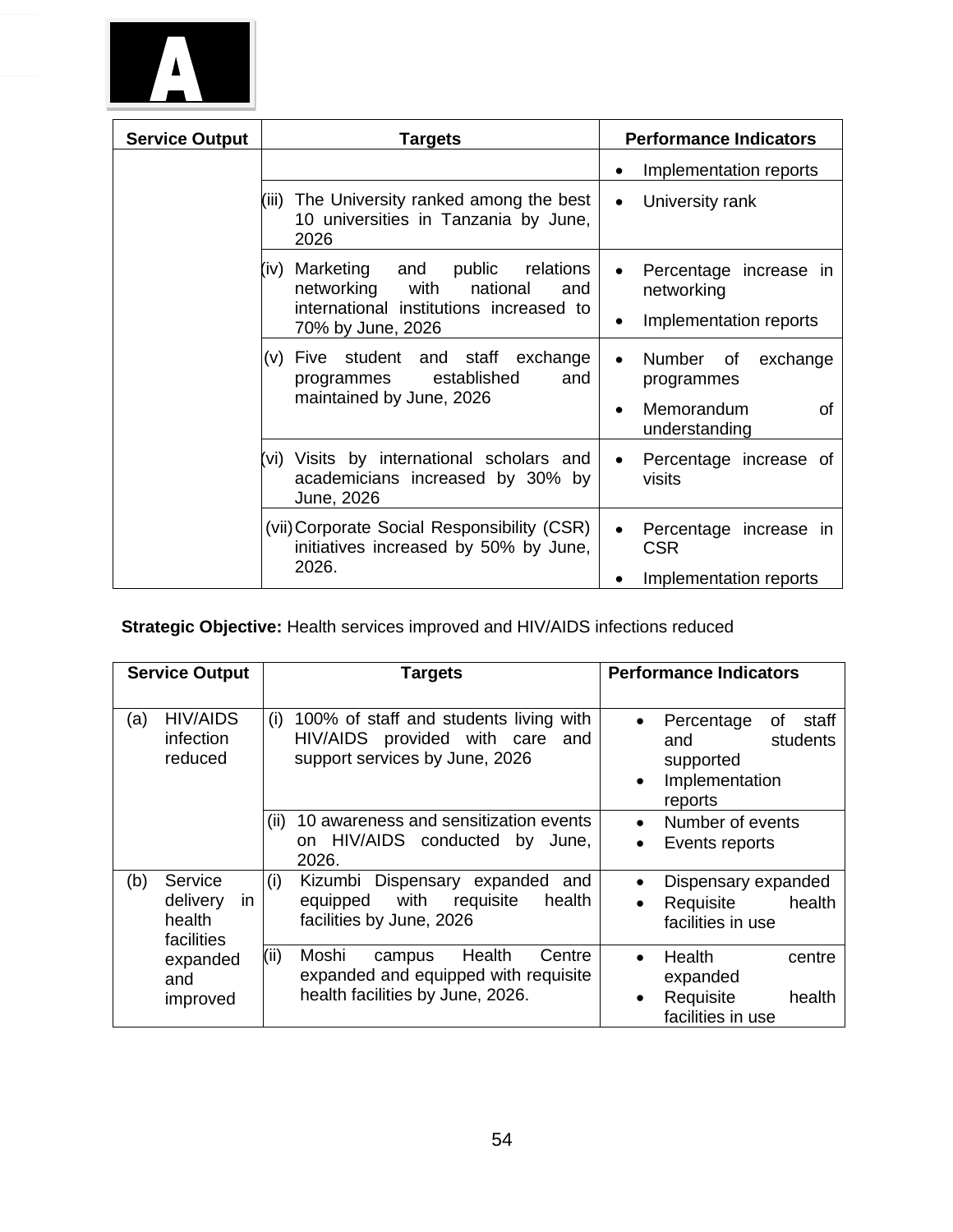

| <b>Service Output</b>                                   | Targets                                                                                                                                                                                                         | <b>Performance Indicators</b>                                            |
|---------------------------------------------------------|-----------------------------------------------------------------------------------------------------------------------------------------------------------------------------------------------------------------|--------------------------------------------------------------------------|
| <b>Disease</b><br>(c)<br>awareness<br>and<br>prevention | 10 awareness and screening events<br>(i)<br>communicable<br>and<br>non-<br>on.<br>communicable diseases conducted by<br>June, 2026                                                                              | Number of events<br>$\bullet$<br>Events reports<br>$\bullet$             |
| increased                                               | 90% of University community access<br>(ii)<br>literature and protective gears on<br>communicable<br>and<br>non-<br>communicable diseases and support<br>provided to staff with health problem<br>by June, 2026. | Percentage of access<br>$\bullet$<br>Implementation reports<br>$\bullet$ |

**Strategic Objective:** Anti-corruption initiatives enhanced and sustained.

| <b>Service Output</b>        | <b>Targets</b>                                                                                              | <b>Performance Indicators</b>                                |
|------------------------------|-------------------------------------------------------------------------------------------------------------|--------------------------------------------------------------|
| Corruption<br>(a)<br>reduced | 10 anti-corruption awareness and<br>sensitization events conducted to<br>University community by June, 2026 | Number of events<br>$\bullet$<br>Events reports<br>$\bullet$ |
|                              | strategies<br>for combating<br>Three<br>corruption established by June, 2026.                               | Number of strategies<br>Implementation reports               |

**Strategic Objective:** Gender and environmental issues mainstreamed and support services

for people with special needs enhanced

|     | <b>Service Output</b>             | <b>Targets</b>                                                                                                                       | <b>Performance Indicators</b>                                                       |  |  |  |  |
|-----|-----------------------------------|--------------------------------------------------------------------------------------------------------------------------------------|-------------------------------------------------------------------------------------|--|--|--|--|
| (a) | Sustained<br>environment          | environmental<br>10<br>(i)<br>management<br>awareness and sensitization events<br>conducted to University community by<br>June, 2026 | Number of events<br>$\bullet$<br>Events reports<br>$\bullet$                        |  |  |  |  |
|     |                                   | Three strategies for environmental<br>(11)<br>management established<br>by<br>June,<br>2026.                                         | Number of strategies<br>$\bullet$<br>Implementation reports<br>$\bullet$            |  |  |  |  |
| (b) | Gender<br>sensitive<br>operations | Gender issues mainstreamed in all<br>University activities by June, 2026.                                                            | Number of issues<br>$\bullet$<br>Implementation reports                             |  |  |  |  |
| (c) | Special<br>needs<br>addressed     | 80% of staff and students with special<br>needs provided with care and support<br>services by June, 2026.                            | Percentage of staff and<br>$\bullet$<br>students supported<br>Implementation report |  |  |  |  |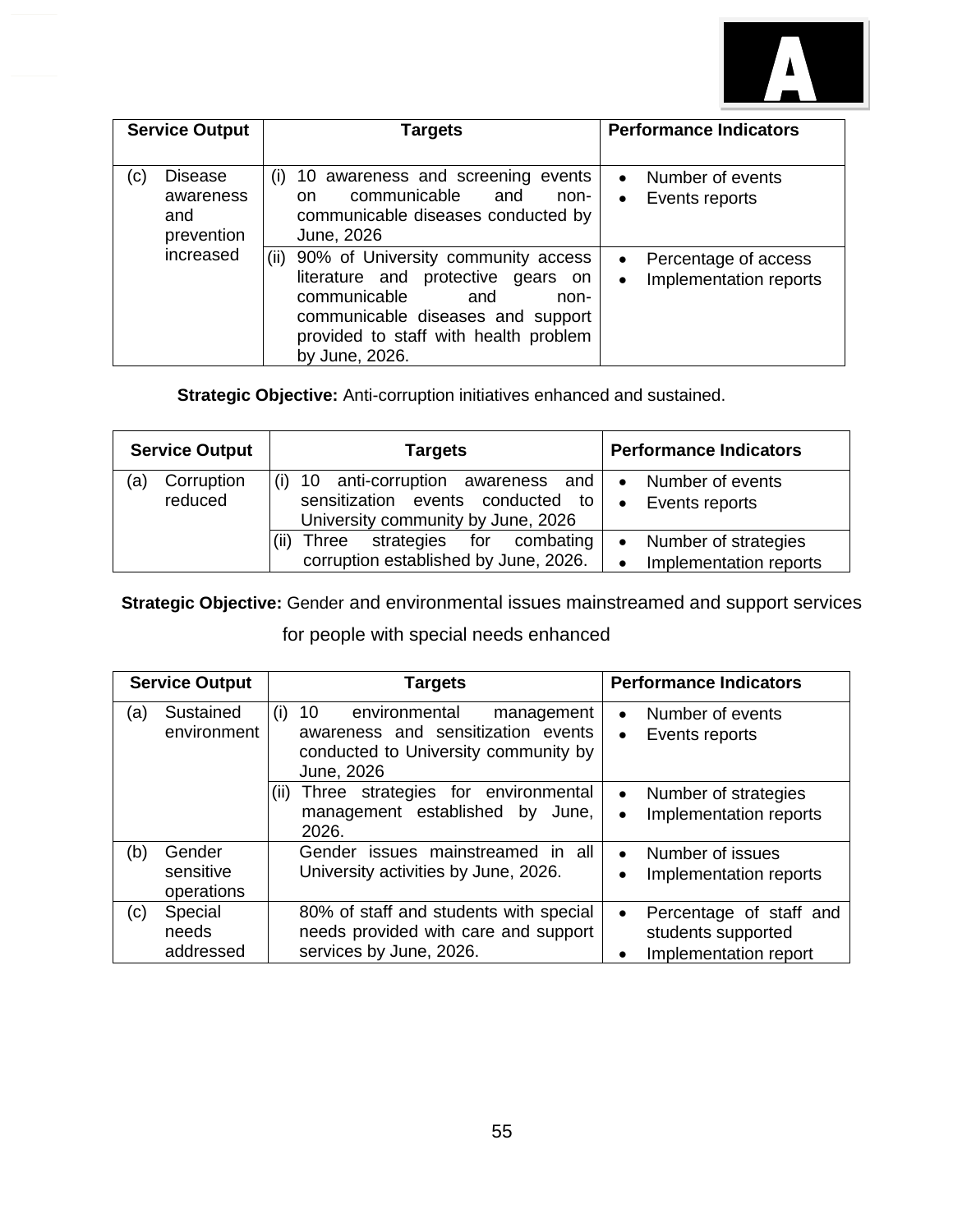# **Appendix 2: Implementation Schedule for the 2021/2022 - 2025/2026 Corporate Strategic Plan**

# **Strategic Objective 1: Teaching and learning environment improved**

| <b>STRATEGY</b>                          | <b>TARGET</b>                                                                                                                                                                 |         | <b>IMPLEMENTATION TIME</b> | <b>RESPONSIBLE</b> |         |         |                                                |
|------------------------------------------|-------------------------------------------------------------------------------------------------------------------------------------------------------------------------------|---------|----------------------------|--------------------|---------|---------|------------------------------------------------|
|                                          |                                                                                                                                                                               | 2021/22 | 2022/23                    | 2023/24            | 2024/25 | 2025/26 | <b>AUTHORITY</b>                               |
| Develop<br>and $(i)$<br>improve academic | 60%<br>of<br>academic<br>programmes reviewed by<br>June, 2026                                                                                                                 |         |                            |                    |         |         | <b>DEANS</b><br><b>AND</b><br><b>DIRECTORS</b> |
| programmes                               | Nine undergraduate and<br>(ii)<br>postgraduate<br>six<br>programmes developed<br>by June, 2026                                                                                |         |                            |                    |         |         | <b>DEANS</b><br><b>AND</b><br><b>DIRECTORS</b> |
|                                          | (iii)<br>Student<br>enrolment<br>increased by 40% by<br>June, 2026                                                                                                            |         |                            |                    |         |         | <b>DEANS</b><br><b>AND</b><br><b>DIRECTORS</b> |
|                                          | One tracer study for<br>(iv)<br>academic<br>programmes<br>conducted by June, 2026                                                                                             |         |                            |                    |         |         | DVC (A)                                        |
|                                          | Open<br><b>Distance</b><br>(v)<br>and<br>Electronic<br>Learning<br>(ODEL) mode for distance<br>learning<br>programmes<br>developed<br>and<br>operationalised by June,<br>2022 |         |                            |                    |         |         | <b>DICCE</b>                                   |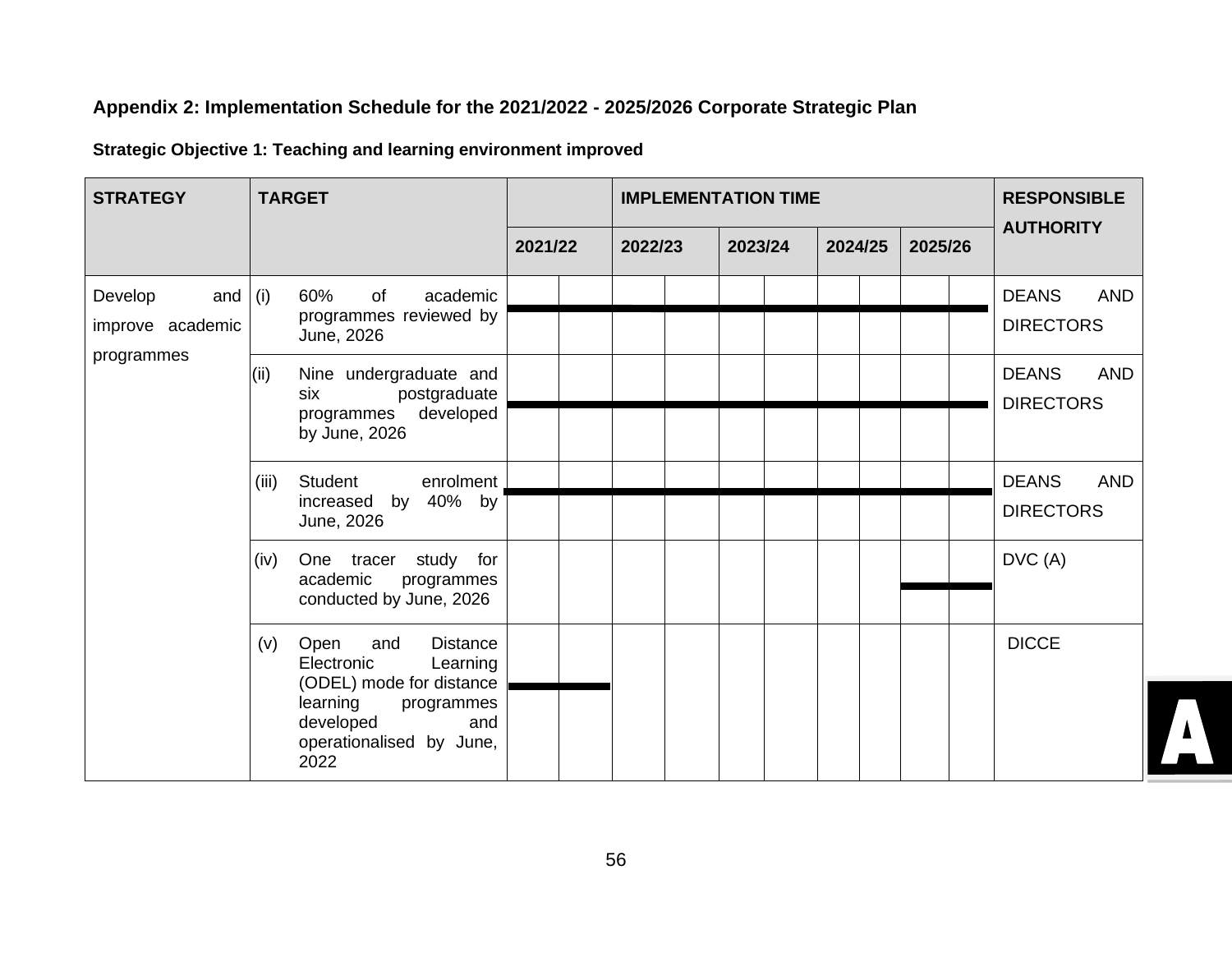| <b>STRATEGY</b>                                                   | <b>TARGET</b>                                                                                                                         |         |         | <b>IMPLEMENTATION TIME</b> | <b>RESPONSIBLE</b> |         |                                                |
|-------------------------------------------------------------------|---------------------------------------------------------------------------------------------------------------------------------------|---------|---------|----------------------------|--------------------|---------|------------------------------------------------|
|                                                                   |                                                                                                                                       | 2021/22 | 2022/23 | 2023/24                    | 2024/25            | 2025/26 | $\Delta$<br><b>AUTHORITY</b>                   |
|                                                                   | degree<br>(vi)<br>Two<br>joint<br>developed<br>programmes<br>by June, 2026                                                            |         |         |                            |                    |         | <b>DEANS</b><br><b>AND</b><br><b>DIRECTORS</b> |
|                                                                   | Five workshops on the<br>(vii)<br>evolving<br>of<br>use<br>instructional<br>methods<br>organised by June, 2026                        |         |         |                            |                    |         | DVC (A)                                        |
|                                                                   | (viii) Five sectoral strategic<br>partnerships for students'<br>field<br>attachments<br>established by June, 2026                     |         |         |                            |                    |         | <b>DEANS</b><br><b>AND</b><br><b>DIRECTORS</b> |
| quality $ (i) $<br>Increase<br>quantity<br>of<br>and<br>graduates | Competent<br>graduates<br>100% by<br>increased by<br>June, 2026                                                                       |         |         |                            |                    |         | <b>DEANS</b><br><b>AND</b><br><b>DIRECTORS</b> |
| teaching<br>Advance<br>and<br>learning<br>infrastructure          | $(i)$ Two<br>multipurpose<br>buildings to accommodate<br>4000 students and 100<br>staff constructed at Moshi<br>Campus by June, 2026. |         |         |                            |                    |         | DVC (AF)                                       |
|                                                                   | One hostel building to<br>(ii)<br>1722<br>accommodate<br>students constructed at<br>Moshi Campus by June,<br>2026                     |         |         |                            |                    |         | DVC (AF)                                       |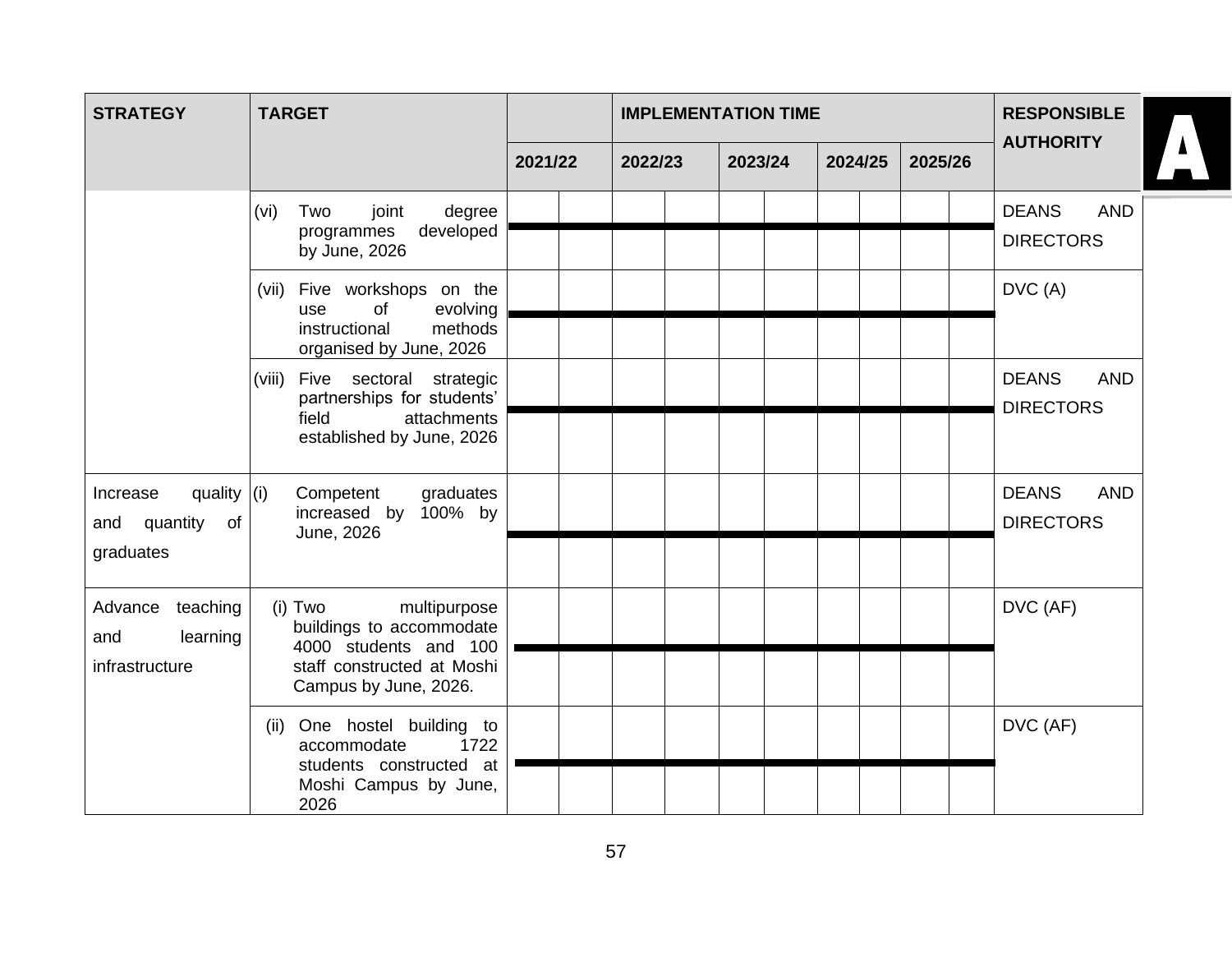| <b>STRATEGY</b> | <b>TARGET</b>                                                                                                                     |         | <b>IMPLEMENTATION TIME</b> |         |  |         |  |         |  |         |  | <b>RESPONSIBLE</b> |
|-----------------|-----------------------------------------------------------------------------------------------------------------------------------|---------|----------------------------|---------|--|---------|--|---------|--|---------|--|--------------------|
|                 |                                                                                                                                   | 2021/22 |                            | 2022/23 |  | 2023/24 |  | 2024/25 |  | 2025/26 |  | <b>AUTHORITY</b>   |
|                 | One computer laboratory<br>(iii)<br>accommodate<br>140<br>to<br>students constructed at<br>Moshi Campus by June,<br>2026          |         |                            |         |  |         |  |         |  |         |  | DVC (AF)           |
|                 | halls to<br>(iv) Two lecture<br>800<br>accommodate<br>students constructed at<br>KICoB by June, 2026                              |         |                            |         |  |         |  |         |  |         |  | DVC (AF)           |
|                 | (v) Two seminar rooms to<br>200<br>accommodate<br>students<br>time<br>at<br>$\mathsf{a}$<br>constructed at KICoB by<br>June, 2026 |         |                            |         |  |         |  |         |  |         |  | DVC (AF)           |
|                 | hostels<br>(vi) Two<br>to<br>1000<br>accommodate<br>students constructed at<br>KICoB by June, 2026                                |         |                            |         |  |         |  |         |  |         |  | DVC (AF)           |
|                 | (vii) One administration block<br>with 20 office rooms<br>constructed at KICoB by<br>June, 2026                                   |         |                            |         |  |         |  |         |  |         |  | DVC (AF)           |
|                 | (viii) One computer laboratory<br>100<br>accommodate<br>to                                                                        |         |                            |         |  |         |  |         |  |         |  | DVC (AF)           |